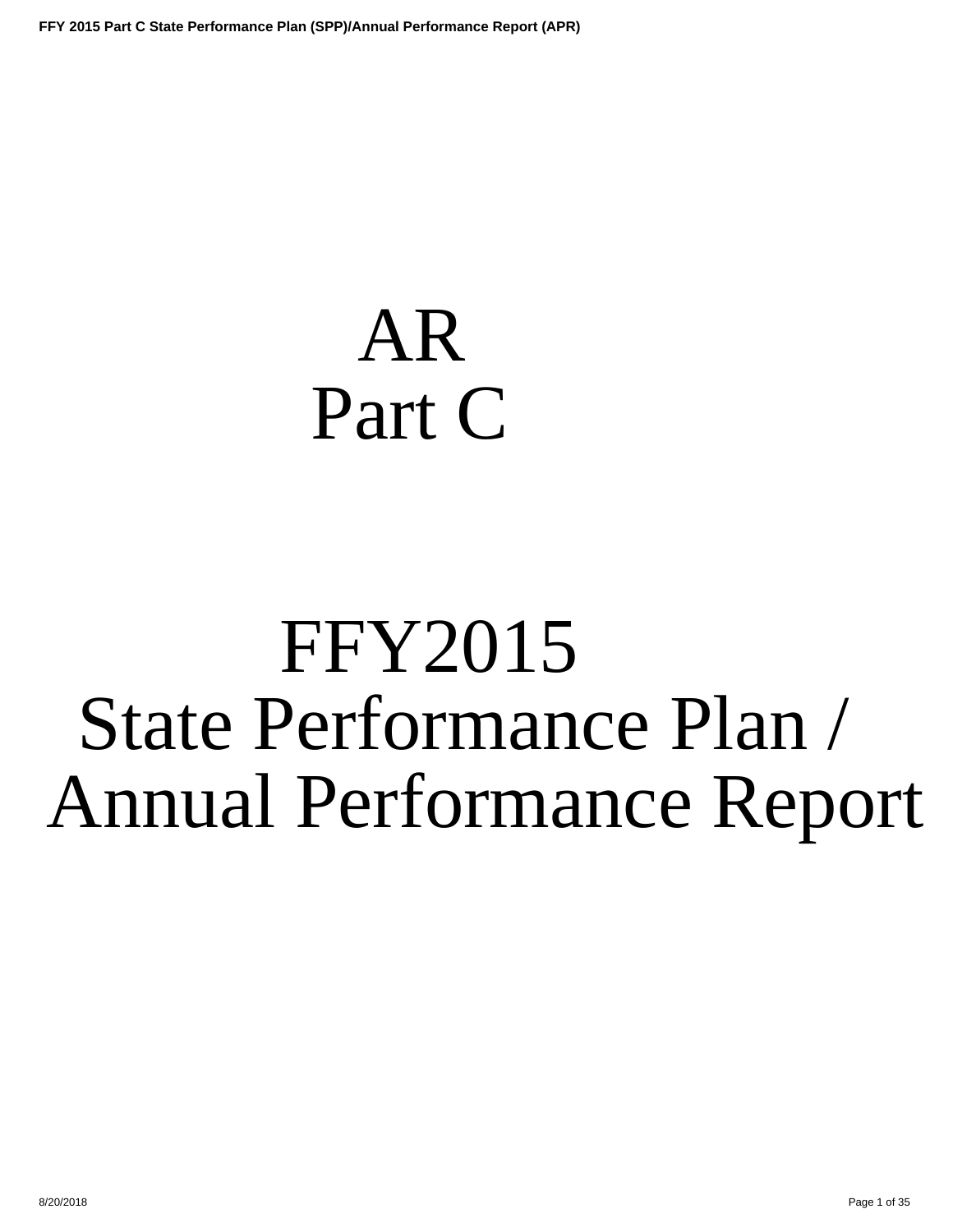# **Introduction to the State Performance Plan (SPP)/Annual Performance Report (APR) FFY 2015 Part C State Performance Plan (SPP)/Annual Performance Report (APR)**

| <b>Executive Summary:</b>                                                                                                                                                                                                                                                                                                                                                                                                                                                                                                                                                                                                                                                                                                                                                                                                                                                                                                                                                                              |                                            |
|--------------------------------------------------------------------------------------------------------------------------------------------------------------------------------------------------------------------------------------------------------------------------------------------------------------------------------------------------------------------------------------------------------------------------------------------------------------------------------------------------------------------------------------------------------------------------------------------------------------------------------------------------------------------------------------------------------------------------------------------------------------------------------------------------------------------------------------------------------------------------------------------------------------------------------------------------------------------------------------------------------|--------------------------------------------|
|                                                                                                                                                                                                                                                                                                                                                                                                                                                                                                                                                                                                                                                                                                                                                                                                                                                                                                                                                                                                        |                                            |
| The Office of Special Education Programs (OSEP) instructs each state that receives Part C funding to develop a State Performance Plan (SPP) to evaluate its efforts in implementing the requirements of the Individuals with<br>Disabilities Education Act (IDEA). Also, on a yearly basis each state is required to report on its efforts in the Annual Performance Report (APR). The state must report on 11 SPP\APR indicators, the first ten indicators<br>include baseline data and rigorous targets. OSEP sets compliance indicators targets at 100%, while states are allowed to set their own targets for each results indicator. Indicator 11, the State Systemic Improvement<br>Plan(SSIP) is a five year plan developed to improve the quality of early intervention services provided to infants and toddlers and their families through the Part C system. The SSIP is comprised of three phases: Phase I-<br>Analysis, Phase II- Planning, and Phase III- Implementation and Evaluation. |                                            |
| This SPP/APR covers Federal Fiscal Year (FFY) 2015, reporting on data from State Fiscal Year 2015 (July 1,2015 through June 30,2016). SPP/APR Part C Indicators 1-10 must be submitted February 2, 2017 and Phase III<br>of the SSIP(Indicator 11) on April 3, 2017.                                                                                                                                                                                                                                                                                                                                                                                                                                                                                                                                                                                                                                                                                                                                   |                                            |
| Arkansas's Department of Human Services (ADHS) is the lead agency for the implemention and planning of the federal Part C grant. Within the ADHS, the Division of Developmental Disability Services, is responsible for the<br>supervision of activities related to the administration of the Part C program. First Connections is the official program name for Arkansas Part C.                                                                                                                                                                                                                                                                                                                                                                                                                                                                                                                                                                                                                      |                                            |
| The First Connections program has five individual, interactive units responsible for system development. Part C Program Units are as follows: Data Management, Comprehensive System of Professional Development<br>Management, Fiscal Mangement, Quality Assurance/Monitoring, Licensure and Certification Mangement and Program Management. Personnel within each unit develops, analyzes, coordinates and reviews all facets of the<br>Part C system to ensure that Arkansas Early Intervention Service(AEIS) providers and agency staff comply with federal regulations and state policy/procedures.                                                                                                                                                                                                                                                                                                                                                                                                |                                            |
| ADHS has Voucher Agreements with local independent programs to provide supports/services on behalf of the Part C program. The work of the First Connection program is guided by a general supervision system that<br>supports EIS providers through targeted technical assistance and training and by program administrative oversite to ensure compliance with federal and state policies.                                                                                                                                                                                                                                                                                                                                                                                                                                                                                                                                                                                                            |                                            |
| Attachments                                                                                                                                                                                                                                                                                                                                                                                                                                                                                                                                                                                                                                                                                                                                                                                                                                                                                                                                                                                            |                                            |
| <b>File Name</b>                                                                                                                                                                                                                                                                                                                                                                                                                                                                                                                                                                                                                                                                                                                                                                                                                                                                                                                                                                                       | <b>Uploaded By</b><br><b>Uploaded Date</b> |
| No APR attachments found.                                                                                                                                                                                                                                                                                                                                                                                                                                                                                                                                                                                                                                                                                                                                                                                                                                                                                                                                                                              |                                            |
| <b>General Supervision System:</b><br>The systems that are in place to ensure that IDEA Part C requirements are met, e.g., monitoring systems, dispute resolution systems.                                                                                                                                                                                                                                                                                                                                                                                                                                                                                                                                                                                                                                                                                                                                                                                                                             |                                            |
| The Arkansas Department of Human Services, Division of Developmental Disability Services, as the lead agency is responsible for the administration of the Part C statewide comprehensive program. Arkansas' General<br>Supervision System is comprised of policies and procedures that align with Part C requirements to ensure that Arkansas Early Intervention Service(AEIS) programs meet federal and state requirements. First Connections<br>has a Quality Assurance/Monitoring Unit that is responsible for monitoring progress and providing oversight to ensure local program compliance with policies and procedures as required in the program manual.                                                                                                                                                                                                                                                                                                                                       |                                            |
| In 2015, Arkansas' Part C program received approval of the revised First Connections Policy Manual. Lead Agency staff, distributed the approved policy to all AEIS providers clarifying the changes to assist and guide<br>programs. During the reporting period, the monitoring staff used the Comprehensive Data System (CDS) to review child records to ensure compliance with timelines and other program requirements. As part of the<br>monitoring process, all AEIS providers received an extensive review of of their files, while, programs with ongoing concerns receive onsite visits as needed. Monitoring data described in the APR were acquired through the<br>CDS, from desk audits, in addition to interviews from staff of selected local programs.                                                                                                                                                                                                                                  |                                            |
| Arkansas Part C conducts several annual general supervision activities for each AEIS to monitor the implementation of the IDEA and identify possible areas of noncompliance. The annual activities include:                                                                                                                                                                                                                                                                                                                                                                                                                                                                                                                                                                                                                                                                                                                                                                                            |                                            |
| *Public Reporting of APR data                                                                                                                                                                                                                                                                                                                                                                                                                                                                                                                                                                                                                                                                                                                                                                                                                                                                                                                                                                          |                                            |
| *Collection and verification of data for the SPP\APR compliance and results indicators                                                                                                                                                                                                                                                                                                                                                                                                                                                                                                                                                                                                                                                                                                                                                                                                                                                                                                                 |                                            |
| *Determination for local programs in meeting the requirements of IDEA                                                                                                                                                                                                                                                                                                                                                                                                                                                                                                                                                                                                                                                                                                                                                                                                                                                                                                                                  |                                            |
| Additional tools were developed by Adminstrative staff to assist the monitoring unit in performing an in-depth assessment of the AEIS programs records. Monitioring staff also conduct other activites that aid in program<br>improvement. These activites include fiscal monitoring that addresses the use of federal funds as well as the timeliness and accuracy of billing. The monitoring unit uses other available materials to ensure that local prog<br>are provided the most up-to-date information to assist with improving overall program performance. Intensive or targeted activities are implemented to provide additional support to programs when issues or concerns are<br>identified through monitoring process. FC staff may require AEIS providers to participate in specific professional development activities to support their efforts which improve results for infants, toddlers and their famil                                                                            |                                            |
| <b>Attachments</b>                                                                                                                                                                                                                                                                                                                                                                                                                                                                                                                                                                                                                                                                                                                                                                                                                                                                                                                                                                                     |                                            |
| <b>File Name</b><br>No APR attachments found.                                                                                                                                                                                                                                                                                                                                                                                                                                                                                                                                                                                                                                                                                                                                                                                                                                                                                                                                                          | <b>Uploaded By</b><br><b>Uploaded Date</b> |
|                                                                                                                                                                                                                                                                                                                                                                                                                                                                                                                                                                                                                                                                                                                                                                                                                                                                                                                                                                                                        |                                            |
| <b>Technical Assistance System:</b>                                                                                                                                                                                                                                                                                                                                                                                                                                                                                                                                                                                                                                                                                                                                                                                                                                                                                                                                                                    |                                            |

The mechanisms that the State has in place to ensure the timely delivery of high quality, evidenced based technical assistance and support to early intervention service (EIS) programs.

First Connections (Arkansas' Part C) staff from multiple units, i.e. CSPD, QA/Monitoring, Data, Fiscal, and program management work collaboratively to provide ongoing Technical Assistance to service coordinators, local<br>8/2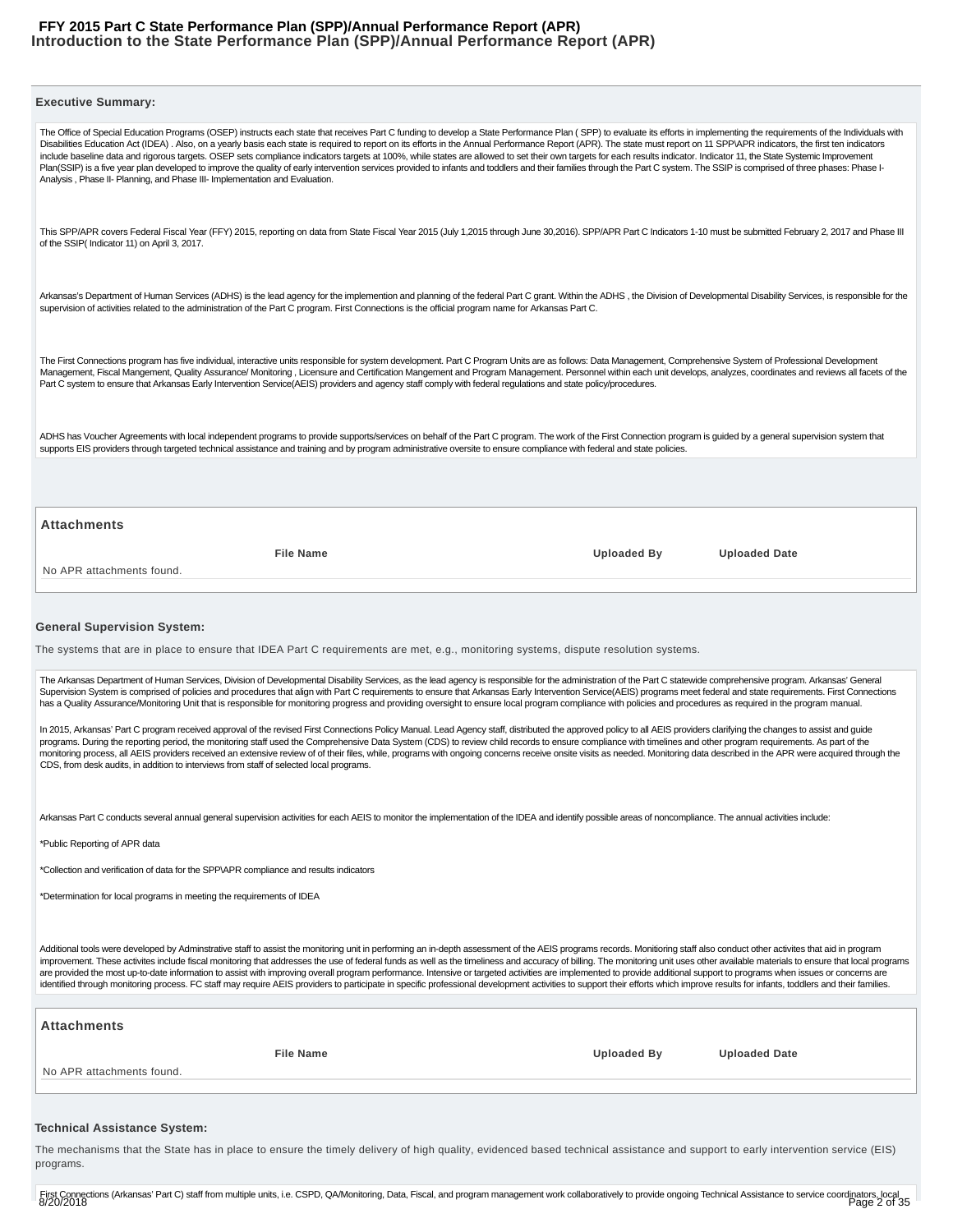FFY 2015 Part C State Performance Plan (SPP)/Annual Performance Report (APR)<br>administrators, and El direct service providers (altogether termed "El professionals" for the rest of this document). Team members from each of t program data to identify strengths and needs, to assist in creating quality action plans, and assign follow up as needed.

Regularly scheduled trainings (face to face workshops and Webinars) are provided by the CSPD Unit on a quarterly basis to provide ongoing professional development to EI professionals on federal and state policy, principles of early intervention, and DEC Recommended Practices. In addition to regularly scheduled ongoing professional development, First Connections has assigned staff to address program related calls, letters, emails and requests for assistance. State staff review the request and determine who would be the most appropriate person to assist with clarification. Based on the scope of the request, there might be a need to refer the matter to t Policy Manager and/ or the Part C Coordinator.

Technical Assistance that is targeted to meet specific needs is determined in a variety of ways: (a) EI professionals' request and EI professionals survey; (b) QA monitor identified need; (c) data unit identified need; (d) program coordinator identified need; (e) fiscal unit identified need.

Technical Assistance is delivered in a variety of ways to meet the needs of EI professionals:

- a. Lead Agency issues written policy briefs or clarifications on identified issues.
- b. QA monitor provides clarification on requested record review.
- c. QA monitor may recommend TA on a particular topic of identified need (based on provider questions and/or minor inconsistencies in files reviewed) and refer the provider administration to contact the CSPD Unit.
- d. QA monitor may recommend TA on a particular topic of identified need and provide self-study guides developed by the CSPD Unit on that topic.
- e. QA monitor may require TA on a particular topic of identified need as part of a Corrective Action Plan (CAP) when a provider or provider program is out of compliance. The provider or provider organization is given a time limit by which to complete the TA, which may be provided:
- 1. EI staff sent to existing CSPD workshop on that topic, when applicable
- 2. on site (CSPD Unit and QA Unit go to the provider to train entire EI staff)
- 3. via Webinar (CSPD Unit and QA Unit coordinate with provider admin)

 f. By EI professional's request (phone call or e-mail to the Data Unit, QA Unit, CSPD Unit, or Fiscal Unit). TA may be provided on a specific topic via self-study guide sent electronically, Web training, routing individual or group to a regularly scheduled workshop, scheduling a site TA visit for staff, the question answered on the phone or in an email, or one-on-one assistance (provider comes to office for tutorial or EI professional and TA provider connects via phone and computer screen sharing for guided assistance).

 g. CSPD Unit maintains a quarterly provider newsletter, *Connections*. The 4-page quarterly newsletter features articles on best practices, latest research, policy changes or points of frequent misunderstanding, frequently asked questions, and upcoming professional development opportunities.

h. CSPD Unit develops a one-hour "Lunch and Learn" Webinar on a frequently asked question/topic and posts the TA offering on the training calendar in the database accessible to all EI professionals, then notifies each of the unit personnel so that they can recommend the TA Webinar to those with an interest and/or need.

 i. Quarterly First Connections' staff meeting where TA topic is delivered face to face as part of each staff meeting. The topic for TA is based on identified needs. Staff needs are identified collaboratively by the program manager who supervises state staff service coordinators, QA Unit, Fiscal Unit, and Data Unit based on recurring errors noted, record review, any parent or provider complaints, and staff TA requests/questions.

Technical Assistance for professionals outside of the Part C network is provided by the CSPD Unit to support parents/parent advocacy groups, referral sources, and "other related agencies." Technical Assistance of this nature is provided upon request of the group, organization, or agency that contacts First Connections. The scope of this TA varies, but generally<br>revolves around creating and sustain IFSP, IDEA guidelines/requirements around supporting families of toddlers transitioning out of Part C to other appropriate early learning programs/services. Some examples include: "Family Rights under IDEA", training to early childhood special education students at Henderson State University's Teachers College; "The IFSP/IEP Process and Your Rights" to parents at ARC meetings and regional Parent Advisory Council Bistros; "EI Orientation" training to DCCECE and DCFS regional managers and to Early Head Start staff during new hire orientation or other HS/EHS scheduled in-service.

To ensure that PD and TA provided by First Connections personnel is high-quality, evidence-based training, staff TA providers systematically reference the philosophy and guiding principles of Early Intervention, IDEA guidelines, First Connections policy & procedures, and DEC Recommended Practices.

First Connections continues to receive high quality Technical Assistance and valuable resources from our national partners: Farly Childhood Technical Assistance Center (FCTA Center), IDEA Data Center (IDC), National Center for Systemic Improvement (NCSI) and from the Center for IDEA Early Childhood Data Systems (DaSY).

Throughout the reporting period, Lead Agency staff have taken advantage of conference calls, webinars, and other professional development opportunities made available through OSEP and OSEP national technical assistance programs. First Connections assembled an "Improving Family Outcomes Team" consisting of the Part C Coordinator, CSPD Unit<br>Manager, Data Unit Manager, QA Monitor, IHE representati workdays, team calls, and Webinars geared to improving family and child outcomes). Lead Agency staff attended national conferences and other Part C-related meetings to ensure ongoing professional development for First Connections staff as well as to ensure appropriate program administration.

### **Attachments**

**File Name Uploaded By Uploaded Date**

No APR attachments found.

### **Professional Development System:**

The mechanisms the State has in place to ensure that service providers are effectively providing services that improve results for infants and toddlers with disabilities and their families.

First Connections' professional development activities seek to ensure accountability and promote the use of recommended and evidence-based practices. The goal of First Connections ongoing professional development is to provide El professionals (service coordinators, El direct service providers, and El program administration) with the tools, confidence, and competence to equip them to support families in helping their child develop and le (our SSIP SiMR). To meet this goal, First Connections professional development activities attempt to support providers in meeting program requirements while providing quality services to families of eligible infants and toddlers in an individualized, culturally sensitive, and ethical manner.

First Connections' Comprehensive System of Personnel Development (CSPD) involves many organized elements that include: policy development, developing and providing PD and TA, coordinating staff development/inservice, unit personnel who participate in reviewing EI professionals' (and others') questions and/or complaints, participation in regular manager's meetings, formal and informal assessment of program needs, evaluation of presentations, and follow-up.

As part of the SSIP work on Personnel, First Connections, in collaboration with the Arkansas 619 program, established a cross-sector PD Leadership Team with representatives from higher education, child care, the ICC and other agencies. During this cycle the team completed the assessment using the personnel component of the ECTA Center Systems Framework. The team developed two subcommittees to address the first two priority areas: Inservice and Personnel Standards. Both committees have met to develop a plan and are engaged in those activities. More information on the work of the PD Leadership team will be shared in the Phase 3 SSIP submission due 8/20/2018 Page 3 of 35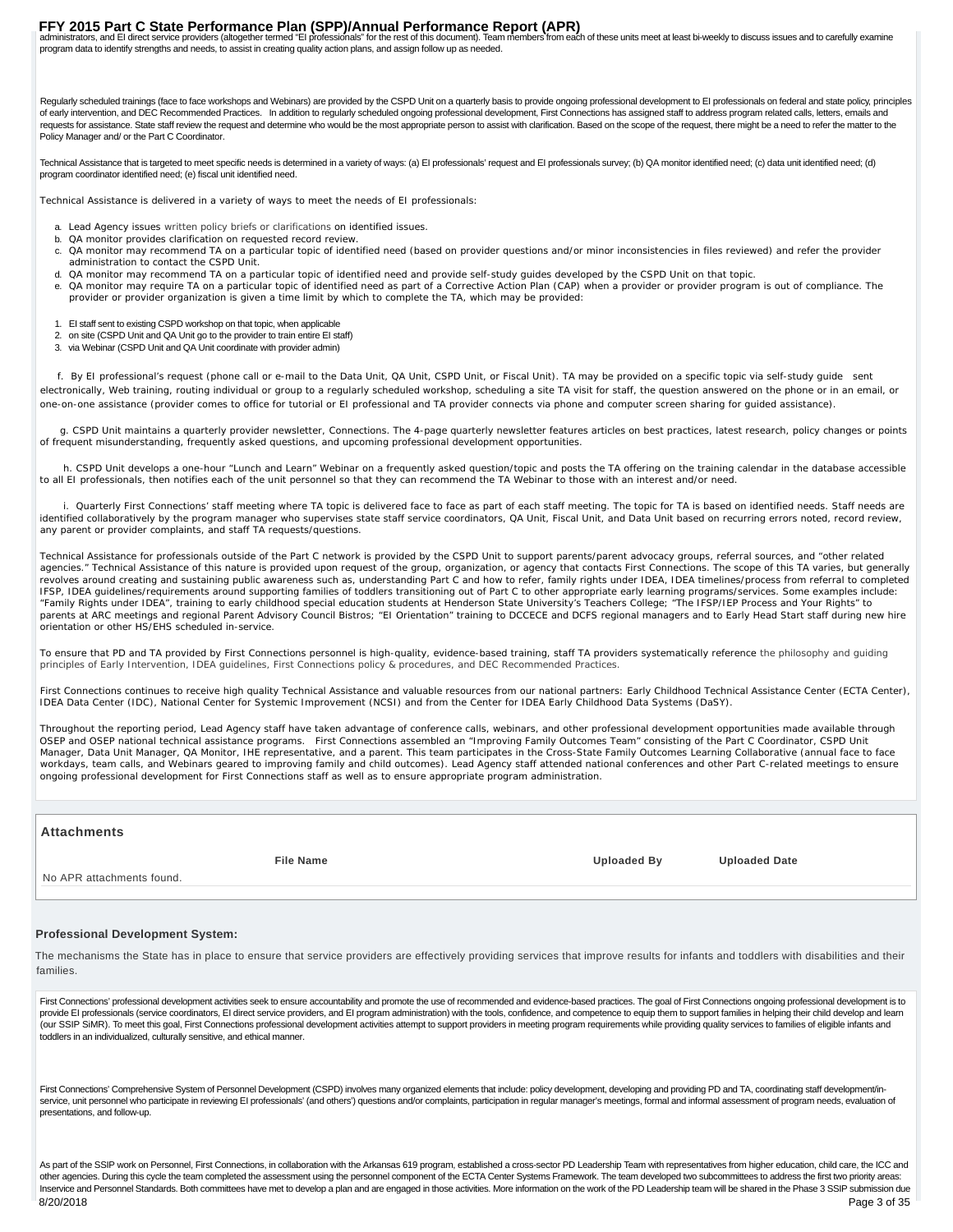In this reporting year, the CSPD Unit staff completed certification training to become Powerful Interactions (PI) Trainers. Powerful Interactions is a method for effective peer to peer coaching developed by Judy Jablon, Am Laura Dumbro, and Shaun Johnsen. As PI trainers, CSPD Unit staff members have access to "coaching raining" videos and other PI materials to support the provision of coaching/mentoring as on-site professional development and/or Technical Assistance that the unit has not previously been equipped to provide. The CSPD unit has prioritized their initial coaching efforts to provide support to the staff of the four local implementati sites. Additionally, the CSPD Unit can train El providers in principles of effective peer coaching so that they can serve as peer mentors to coworkers and effectively "coach" parents on home visits to better support parent implementing IFSP strategies.

To serve the entire state network of El professionals, however, most professional development (or "training") is provided via traditional face to face workshops, Webinars, guided individual tutorials (connected by phone an screen sharing), phone/chat/email consultation and Q/A, and self-study guides.

First Connections maintains a "training calendar" on the Part C database accessible to all EI Professionals. The training calendar is updated quarterly and lists all scheduled PD and TA offerings. The Data Unit provides bi-annual (or more often as needed) "train the trainer" interactive workshops on using the Comprehensive Data System (CDS) so that staff from each provider organization can attend the two day certification workshop and go back to support their staff in appropriate use of the CDS. The CSPD Unit provides the other scheduled trainings (both face to face workshops and Webinars) on a rotating quarterly basis.

The regularly scheduled trainings include: EI orientation, procedural safeguards, transition, best practices in case management/service coordination, best practices for intake, natural environment practices, appointing a "surrogate parent" (educational surrogate), OSEP child and family outcomes, completing the First Connections Child & Family Assessment, using results of family assessment to develop a functional, family-centered IFSP, writing functional outcomes, prior authorization (fiscal), report writing, evaluation interpretation, teamwork in completing the COSF, IFSP development (and update/review), targeting and retargeting goals on the IFSP, and procedures for meeting exit requirements.

Ongoing professional development courses are revised/updated periodically when there is: (a) report of an identified need from one or more units that needs to be addressed within a particular topic; (b) state or federal po changes; (c) new information is obtained on principles/best practices from a national TA partner, from attending a Part C-related Webinar or conference, and/or from CSPD Unit research.

Additional professional development and targeted "TA" topics are also offered either on site to EI provider staff or as TA Webinars. PD and TA needs are identified collaboratively by personnel from each unit working togeth and from EI professional feedback. In bi-weekly unit Manager's Meetings, data is reviewed and issues that have been identified in one or more units are discussed with the team to guide planning of additional PD and TA offerings. Targeted TA Webinars ("Lunch and Learn") may be presented by the CSPD Unit or by personnel from the Unit most closely aligned with the targeted TA topic. After presentation, Lunch and Learn Webinars are developed into self-study guides by CSPD Unit staff and made available to personnel of other units who can send them to EI professionals who have an interest and/or need for this type of support.

Feedback from El professionals who have attended/participated in either a face to face workshop or a TA Webinar is used to inform planning of future PD and TA offerings. Feedback is obtained in a variety of ways that inclu

- 1. for face to face workshops: each participant completes an anonymous paper "evaluation form" to rate the quality of the presentation, materials, and information as well as rate the usefulness of the training. The form ha a space for suggestions as well as space for the participant to identify other desired/needed PD or TA.
- for Web-based PD or TA: participants are emailed a link to a brief, anonymous online survey where they provide feedback on the effectiveness of the TA training and can type in a request for additional information or 2. additional TA topics of need or interest.
- 3. EI professional anonymous online survey where those who take the survey identify what information and/or topic they self-identify as a need and their preferred mode (workshop, Webinar, self-study guide).

To ensure that First Connections' (FC) PD and TA is high-quality, evidence-based training, CSPD staff and TA providers from other FC units reference the philosophy and guiding principles of Early Intervention, IDEA guidelines, First Connections policy & procedures, and DEC Recommended Practices in all training materials, QA sessions/discussions, and written responses to inquiries. CSPD Unit staff is supported by program administration in maintaining their own professional development in order to stay abreast of current trends in the field of early learningearly intervention; staff is provided current literature on routines-based intervent environment principles, family engagement, and coaching/consultative approaches in EI. CSPD staff is trained both in principles of adult learning as well as principles of peer to peer coaching. All PD and TA workshops and Webinars include a combination of lecture (with visual representations in the form of screen shots, diagrams, graphs, videos), reflective activities and/or self-assessment, discussion, and "putting it into practice" applic activities to support adult learning. Workshops and Webinars provide those in attendance with "take away" handouts, copies of slides, and additional information to supplement what was presented and to provide more in-depth information that what could be covered in a short amount of time together.

**Attachments**

**File Name Uploaded By Uploaded Date**

No APR attachments found.

**Stakeholder Involvement:** apply this to all Part C results indicators

The mechanism for soliciting broad stakeholder input on targets in the SPP, including revisions to targets.

The Annual Performance Report was developed with broad stakeholder input. Arkansas' State Interagency Coordinating Council (AICC) serves as the primary stakeholder group for the Part C program, providing continuous input and guidance regarding program development. The council members are given multiple opportunities to share their input thoughout the year. Lead Agency personnel share programmatic updates on a regularly basis via email and at each quarterly AICC meeting . An overview of the APR is presented to the members along with summary data for each indicator. Also as requested, the AICC has provided support and guidance on the agencies SPP/APR, SIPP, professional development activities, data requirements, monitoring activities, program improvements and local Early Intervention Service Program position.

In addition to the AICC, the First Connections program also collaborated with a number of critical partners during the 2015-2016 reporting period. Stakeholders included partners such as: Arkansas Medicaid, Arkansas Department of Education, Arkansas Department of Health, Arkansas Head Start Association, Human Services Personell Office, Arkansas School for the Deaf, local Early Intervention Providers, Zero to Three the Division of Child Care and Early Childhood Education, Division of Children and Family Services , Quality Assurance Committee, Arkansas Disability Coalition and Division of Developmental Disabilities Services Administrative Staff .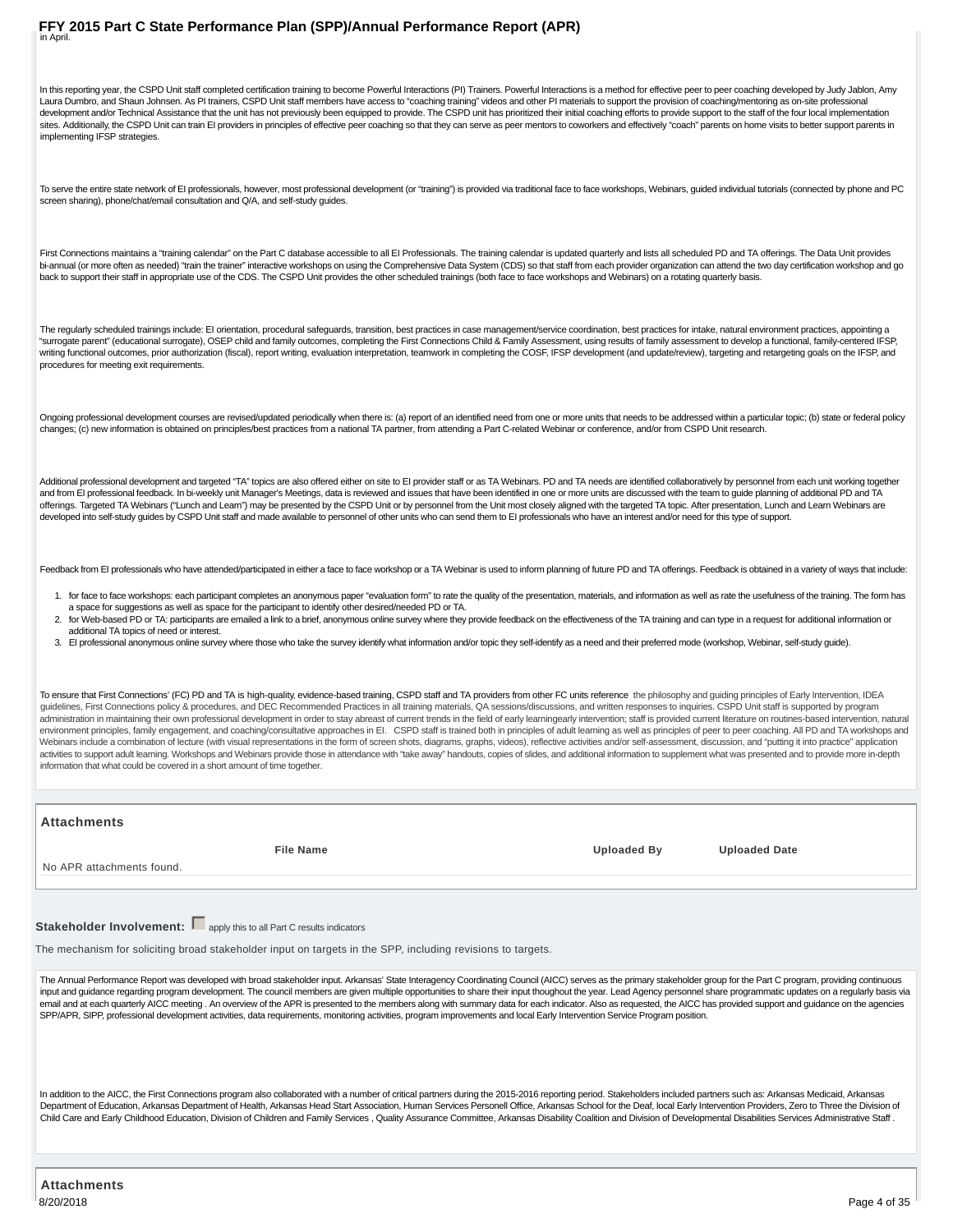<span id="page-4-0"></span>

|                           | <b>File Name</b> | <b>Uploaded By</b> | <b>Uploaded Date</b> |
|---------------------------|------------------|--------------------|----------------------|
| No APR attachments found. |                  |                    |                      |

### **Reporting to the Public:**

How and where the State reported to the public on the FFY 2014 performance of each EIS Program or Provider located in the State on the targets in the SPP/APR as soon as practicable, but no later than 120 days following the State's submission of its FFY 2014 APR, as required by 34 CFR §303.702(b)(1)(i)(A); and a description of where, on its Web site, a complete copy of the State's SPP, including any revision if the State has revised the SPP that it submitted with its FFY 2014 APR in 2016, is available.

During the reporting period Arkansas Part C was fortunate enough to complete development on the new Arkansas First Connections website. A copy of the SPP/APR can be found on the Arkansas First Connections website at: https://dhs.arkansas.gov /dds/firstconnectionsweb/#fc-home. Also as required, the Lead Agency has made available and reported to the public data from the 2014 APR,no later than 120 days following the submission of the 2014 APR. The report cards that are posted on the state's website displays the performance of each local early intervention program status in meeting the states rigorous targets. Lead Agency staff completed annual determinations for all Arkansas Early Intervention Service providers as instructed in OSEP guidance documents.

| <b>Attachments</b>                    |                    |                      |
|---------------------------------------|--------------------|----------------------|
| <b>File Name</b>                      | <b>Uploaded By</b> | <b>Uploaded Date</b> |
| No APR attachments found.             |                    |                      |
|                                       |                    |                      |
|                                       |                    |                      |
| Actions required in FFY 2014 response |                    |                      |
|                                       |                    |                      |
|                                       |                    |                      |
| <b>OSEP Response</b>                  |                    |                      |
|                                       |                    |                      |
|                                       |                    |                      |
|                                       |                    |                      |
| <b>Required Actions</b>               |                    |                      |
|                                       |                    |                      |
|                                       |                    |                      |
|                                       |                    |                      |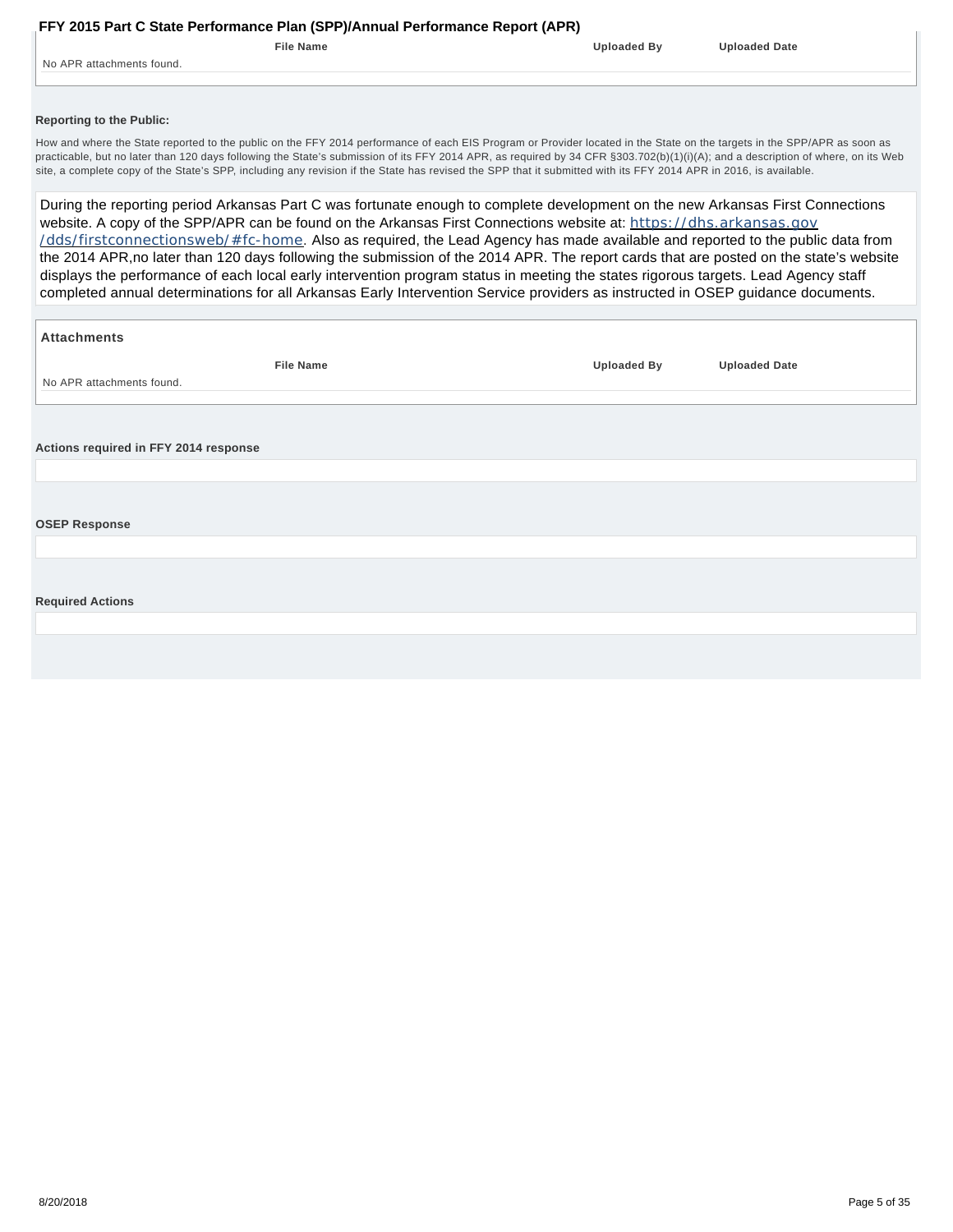# **Indicator 1: Timely provision of services FFY 2015 Part C State Performance Plan (SPP)/Annual Performance Report (APR)**

Monitoring Priority: Early Intervention Services In Natural Environments

**Compliance indicator: Percent of infants and toddlers with IFSPs who receive the early intervention services on their IFSPs in a timely manner.**

### **(20 U.S.C. 1416(a)(3)(A) and 1442)**

| <b>Historical Data</b>                                     |      |        |        |        |        |        |        |        |        |        |        |
|------------------------------------------------------------|------|--------|--------|--------|--------|--------|--------|--------|--------|--------|--------|
| Baseline Data: 2005                                        |      |        |        |        |        |        |        |        |        |        |        |
| <b>FFY</b>                                                 | 2004 | 2005   | 2006   | 2007   | 2008   | 2009   | 2010   | 2011   | 2012   | 2013   | 2014   |
| Target                                                     |      |        | 100%   | 100%   | 100%   | 100%   | 100%   | 100%   | 100%   | 100%   | 100%   |
| Data                                                       |      | 94.90% | 77.00% | 88.40% | 82.00% | 95.00% | 90.00% | 91.00% | 91.00% | 88.52% | 93.00% |
| Gray - Data Prior to Baseline<br>Yellow - Baseline<br>Key: |      |        |        |        |        |        |        |        |        |        |        |

### **FFY 2015 - FFY 2018 Targets**

| FFY    | 2015 | 2016 | 2017 | 2018 |
|--------|------|------|------|------|
| Target | 100% | 100% | 100% | 100% |
|        |      |      |      |      |

### **FFY 2015 SPP/APR Data**

| Number of infants and toddlers with IFSPs who<br>receive the early intervention services on their IFSPs in<br>a timely manner | Total number of infants and toddlers with IFSPs | <b>FFY 2014</b><br>Data* | <b>FFY 2015</b><br>Target* | <b>FFY 2015</b><br><b>Data</b> |
|-------------------------------------------------------------------------------------------------------------------------------|-------------------------------------------------|--------------------------|----------------------------|--------------------------------|
|                                                                                                                               |                                                 | 93.00%                   | 100%                       | 92.70%                         |

| Number of documented delays attributable to exceptional family circumstances                                                                                                |  |
|-----------------------------------------------------------------------------------------------------------------------------------------------------------------------------|--|
| This number will be added to the "Number of infants and toddlers with IFSPs who receive their early intervention services on their IFSPs in a timely manner" field above to |  |
| calculate the numerator for this indicator.                                                                                                                                 |  |

**What is the source of the data provided for this indicator?**

- **C** State monitoring
- **State database**

### **Provide the time period in which the data were collected (e.g., September through December, fourth quarter, selection from the full reporting period).**

Arkansas' Part C program chose the time period of February 1- April 30, 2016 to collect data to represent reporting for the full fiscal year. (2015)

**Describe how the data accurately reflect data for infants and toddlers with IFSPs for the full reporting period.**

Data for this indicator was collected from the statewide data system known as the Comprehensive Data System (CDS). Arkansas' Data Unit Personnel use the inquiry process to validate the data gathered in the states comprehensive system. Program data is collected from local service providers and state service coordinators. AEIS providers use the online data system to report information on the infants and toddlers within their local program. In addition, early intervention providers and staff use the system to create an electronic record for each First Connections infants and toddlers.

Arkansas' CDS was developed to capture and display data that accurately indicates the status of the infant and toddlers record at any given period of time. First Connections staff are allowed direct means to the AEIS provi electronic record that allows agency staff to work with them to address concerns connected to the families that they provide support and services. The Comprehesive Data System allows for a straight flow of data from each assigned user to the First Connections program. Arkansas' data system also includes as a part of the childs record, the start date of the IFSP, the first date of service that the child received as indicated on the IFSP.

Data was pulled for IFSP with dates starting a February 1- April 30, 2016, information was sent to each AEIS provider for validation and submission back to Part C data staff. In order to ensure the accuracy of the informat the lead agency chose this time period because of the quality of the data. First Connections selected the time period close to the end of the year to give new AEIS provider staff and state staff additional time to improve level and ability in navigating the complexity of the system. Also, to authenticate the quality of the data; sufficient time was needed to confirm the information given. The Data Manager inspected the data that was reporte time period to data for the full year (FFY2015) and established that it is representative of a full year of the state's data because the data includes all areas of the state, all provider types and all categories of eligib toddlers.

### **Actions required in FFY 2014 response**

### none

Note: Any actions required in last year's response that are related to correction of findings should be responded to on the "Correction of Previous Findings of Noncompliance" page of this indicator. If your State's only actions required in last year's response are related to findings of noncompliance, a text field will not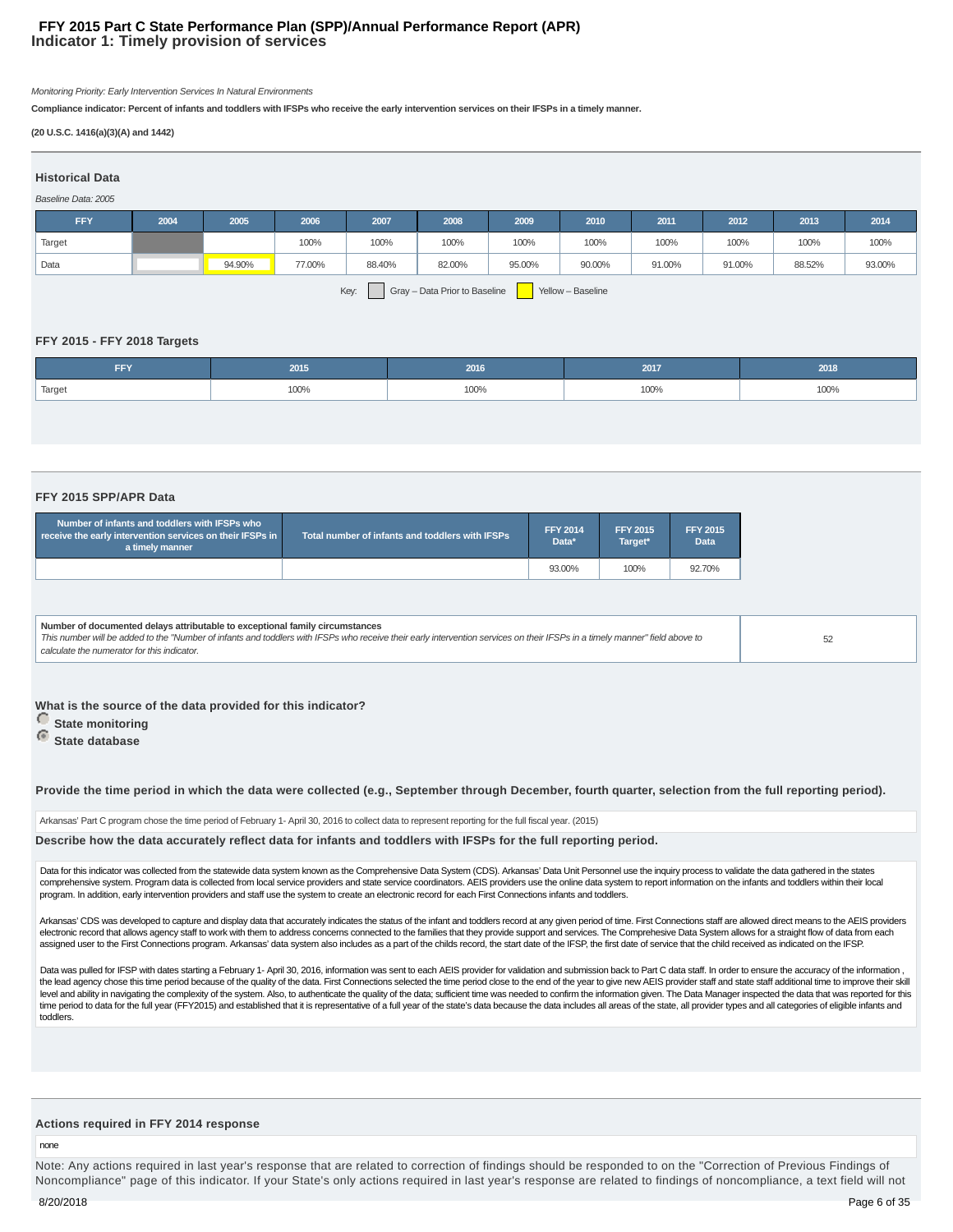### <span id="page-6-0"></span>**Correction of Findings of Noncompliance Identified in FFY 2014**

| <b>Findings of Noncompliance Verified as</b><br><b>Findings of Noncompliance Identified</b><br>Corrected Within One Year |  | <b>Findings of Noncompliance Subsequently</b><br>Corrected | Findings Not Yet Verified as Corrected |  |  |
|--------------------------------------------------------------------------------------------------------------------------|--|------------------------------------------------------------|----------------------------------------|--|--|
|                                                                                                                          |  |                                                            |                                        |  |  |

### **FFY 2014 Findings of Noncompliance Verified as Corrected**

Describe how the State verified that the source of noncompliance is correctly implementing the regulatory requirements

Once the noncompliance is identified, the AEIS provider is issued a finding in writing and required to correct the noncompliance within 90 days of notification.

As a part of subsequent review process, Arkansas Part C monitoring staff reviewed a percentage of provider records to ensure that all infants and toddlers receive services listed on the IFSP within 30 days of the parental consent for services.

Additionally, First Connections staff reviewed a percentage of updated records from each AEIS provider to determine if providers are initiating services of subsequent infants and toddlers in the required time frame. Arkans Part C staff conducted this procedure in accordance with guidance provided in OSEP Memorandum 09-02, dated October 17, 2008 (OSEP Memo 09-02). Lead Agency personnel determined that each AEIS provider for whom data formerly showed noncompliance has corrected the noncompliance and is correctively implementing the regulatory requirement for infants and toddlers with IFSPs to receive their services in the required time frame.

Describe how the State verified that each individual case of noncompliance was corrected

Arkansas Part C monitoring staff examined the individual file of each infant or toddler for whom services were not started within 30 days of parent consent; to ensure that children were receiving services as written on the IFSP's. The review of records for FFY 2014 showed that children who had not received timely services were indeed receiving the services on the IFSP, even though late.

### **OSEP Response**

The State reported that it used data from a State database to report on this indicator. The State further reported that it did not use data for the full reporting period (July 1, 2015-June 30, 2016). The State described ho period in which the data were collected accurately reflects data for infants and toddlers with IFSPs for the full reporting period.

The State reported that it revised its FFY 2014 data because the system did not carry over the correct data from FFY 2014. However, the FFY 2014 data in the State's final SPP/APR are 100%. Because of this discrepancy, the State must clarify why its FFY 2014 data are 93%.

Because the State reported less than 100% compliance for FFY 2015, the State must report on the status of correction of noncompliance identified in FFY 2015 for this indicator. When reporting on the correction of noncompliance, the State must report, in the FFY 2016 SPP/APR, that it has verified that each EIS program or provider with noncompliance identified in FFY 2015 for this indicator: (1) is correctly implementing the specific regulatory requirements (i.e., achieved 100% compliance) based on a review of updated data such as data subsequently collected through on-site monitoring or a State data system; and (2) has corrected each individual case of noncompliance, unless the child is no longer within the jurisdiction of the EIS program or provider, consistent with OSEP Memo 09-02. In the FFY 2016 SPP/APR, the State must describe the specific actions that were taken to verify the correction.

If the State did not identify any findings of noncompliance in FFY 2015, although its FFY 2015 data reflect less than 100% compliance, provide an explanation of why the State did not identify any findings of noncompliance FFY 2015.

### **Required Actions**

The State must provide, in its FFY 2016 SPP/APR, a clear explanation as to why it updated its FFY 2014 data. OSEP notes that in the FFY 2015 SPP/APR the State did report on the correction of six findings of noncompliance identified in FFY 2014.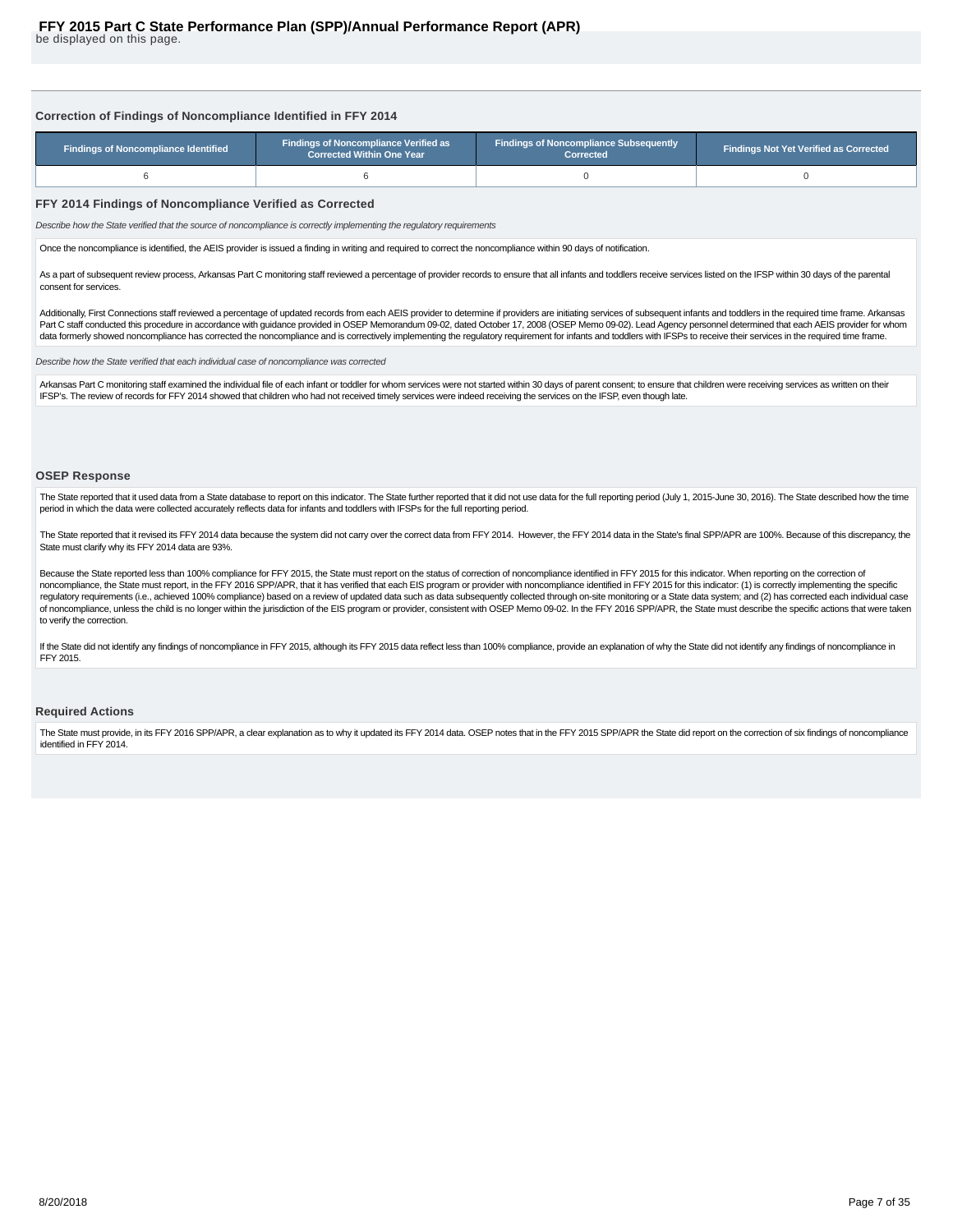# **Indicator 2: Services in Natural Environments FFY 2015 Part C State Performance Plan (SPP)/Annual Performance Report (APR)**

Monitoring Priority: Early Intervention Services In Natural Environments

**Results indicator: Percent of infants and toddlers with IFSPs who primarily receive early intervention services in the home or community-based settings.**

### **(20 U.S.C. 1416(a)(3)(A) and 1442)**

| <b>Historical Data</b><br>Baseline Data: 2005                                    |      |        |        |        |        |        |        |        |        |        |        |
|----------------------------------------------------------------------------------|------|--------|--------|--------|--------|--------|--------|--------|--------|--------|--------|
| <b>FFY</b>                                                                       | 2004 | 2005   | 2006   | 2007   | 2008   | 2009   | 2010   | 2011   | 2012   | 2013   | 2014   |
| Target $\geq$                                                                    |      |        | 64.00% | 68.00% | 70.00% | 72.00% | 45.50% | 45.75% | 46.00% | 70.00% | 73.00% |
| Data                                                                             |      | 62.95% | 52.72% | 46.00% | 42.00% | 45.00% | 38.00% | 32.00% | 33.00% | 74.38% | 74.48% |
| Gray - Data Prior to Baseline<br>Key:<br>Yellow - Baseline<br>Blue - Data Update |      |        |        |        |        |        |        |        |        |        |        |

# **FFY 2015 - FFY 2018 Targets**

| <b>FFY</b>    | 2015   | 2016   | 2017   | 2018   |
|---------------|--------|--------|--------|--------|
| Target $\geq$ | 76.00% | 79.00% | 82.00% | 85.00% |
|               |        | Key:   |        |        |

# **Targets: Description of Stakeholder Input**

First Connections staff provided program updates to the AICC during the quarterly meetings regarding the state's progress in achieving set targets. First Connections staff continue to worked in collaboration with other partners to: deliver services to infants and toddlers in the natural environment, to provide supports to families to help them support their children's development and to develop resources to support programs. Also, throug the year, Arkansas staff provided opportunities for the ICC to provide input to the program, including revising and/or updating improvement strategies and reviewing program data if required.

### **Prepopulated Data**

| <b>Source</b>                                                        | <b>Date</b> | <b>Description</b>                                                                                                                     | <b>Data</b> | <b>Overwrite Data</b> |
|----------------------------------------------------------------------|-------------|----------------------------------------------------------------------------------------------------------------------------------------|-------------|-----------------------|
| SY 2015-16 Child Count/Educational<br><b>Environment Data Groups</b> | 7/14/2016   | Number of infants and toddlers with IFSPs who primarily receive early intervention services in the<br>home or community-based settings | 1,508       |                       |
| SY 2015-16 Child Count/Educational<br><b>Environment Data Groups</b> | 7/14/2016   | Total number of infants and toddlers with IFSPs                                                                                        | 1,977       |                       |

# **FFY 2015 SPP/APR Data**

| Number of infants and toddlers with IFSPs who<br>primarily receive early intervention services in<br>the home or community-based settings | Total number of infants and toddlers with<br><b>IFSPs</b> | <b>FFY 2014</b><br>Data* | <b>FFY 2015</b><br>Target* | <b>FFY 2015</b><br>Data |
|-------------------------------------------------------------------------------------------------------------------------------------------|-----------------------------------------------------------|--------------------------|----------------------------|-------------------------|
| 1.508                                                                                                                                     | 1.977                                                     | 74.48%                   | 76.00%                     | 76.28%                  |

### **Actions required in FFY 2014 response**

none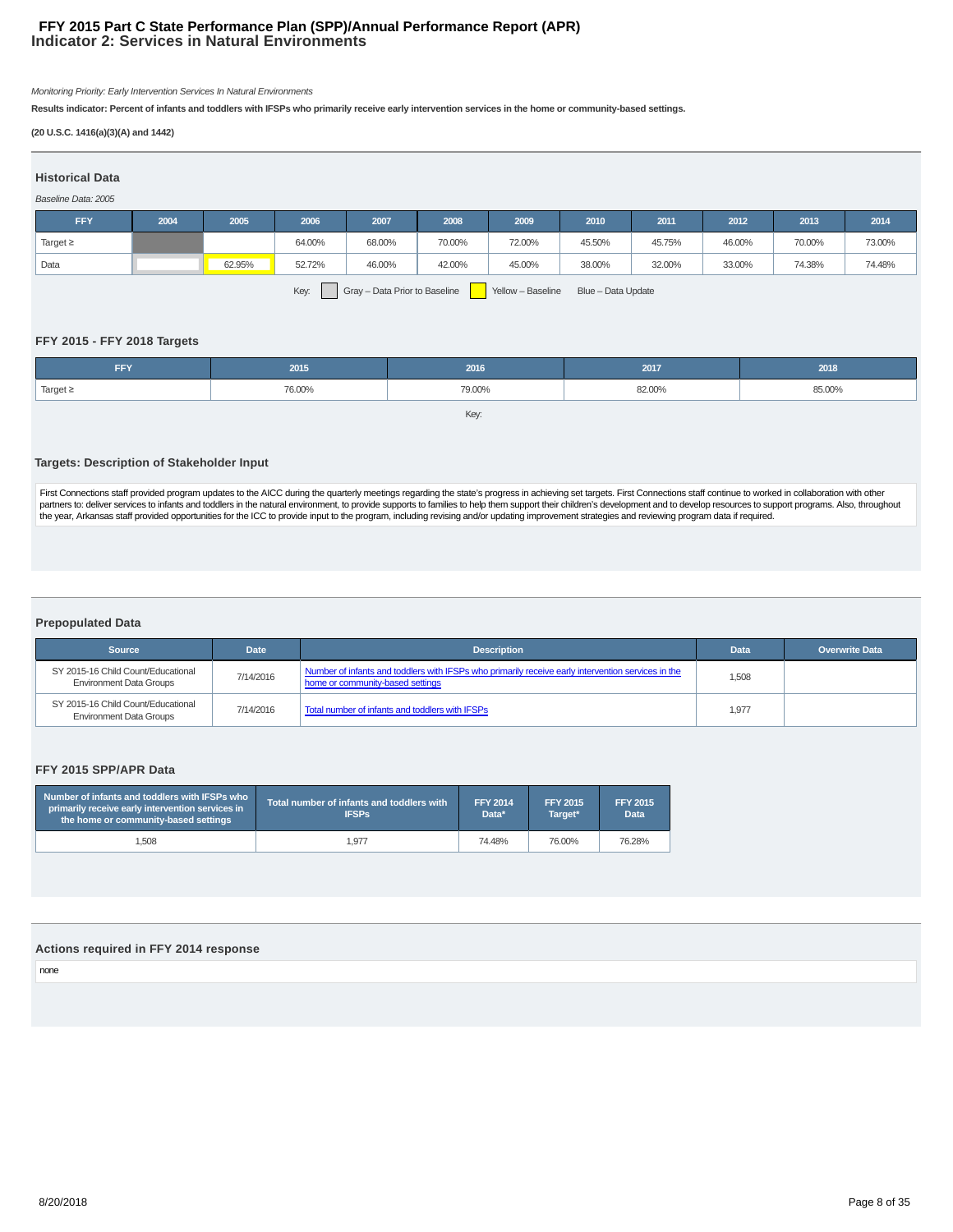<span id="page-8-0"></span>

|                         | Fr T ZUIS Part G State Performance Plan (SPP)/Annual Performance Report (APR) |  |  |
|-------------------------|-------------------------------------------------------------------------------|--|--|
| <b>OSEP Response</b>    |                                                                               |  |  |
|                         |                                                                               |  |  |
|                         |                                                                               |  |  |
| <b>Required Actions</b> |                                                                               |  |  |
|                         |                                                                               |  |  |
|                         |                                                                               |  |  |
|                         |                                                                               |  |  |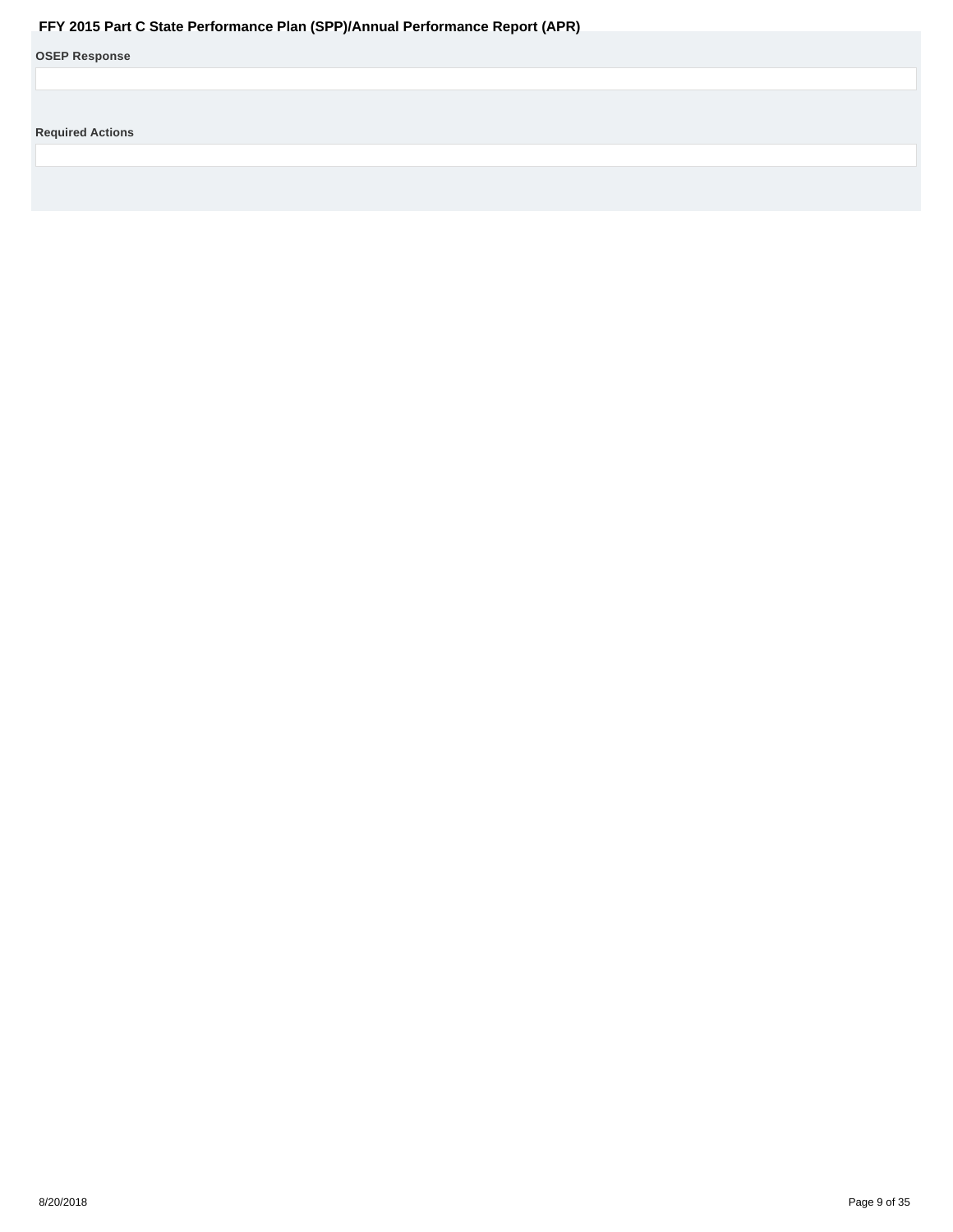# **Indicator 3: Early Childhood Outcomes FFY 2015 Part C State Performance Plan (SPP)/Annual Performance Report (APR)**

Monitoring Priority: Early Intervention Services In Natural Environments

**Results indicator: Percent of infants and toddlers with IFSPs who demonstrate improved:**

- 
- **A. Positive social-emotional skills (including social relationships); B. Acquisition and use of knowledge and skills (including early language/ communication); and**
- **C. Use of appropriate behaviors to meet their needs.**

**(20 U.S.C. 1416(a)(3)(A) and 1442)**

Does your State's Part C eligibility criteria include infants and toddlers who are at risk of having substantial developmental delays (or "at-risk infants and toddlers") under IDEA section 632(5)(B)(i)? No

# **Historical Data**

|                | <b>Baseline</b><br>Year                                                          | FFY           | 2004 | 2005 | 2006 | 2007 | 2008   | 2009   | 2010   | 2011   | 2012   | 2013   | 2014   |
|----------------|----------------------------------------------------------------------------------|---------------|------|------|------|------|--------|--------|--------|--------|--------|--------|--------|
| A <sub>1</sub> | 2008                                                                             | Target $\geq$ |      |      |      |      |        | 56.50% | 56.75% | 56.00% | 56.25% | 60.00% | 61.00% |
|                |                                                                                  | Data          |      |      |      |      | 56.00% | 67.00% | 66.00% | 70.00% | 59.00% | 68.13% | 81.93% |
| A2             | 2008                                                                             | Target $\geq$ |      |      |      |      |        | 24.50% | 24.75% | 25.00% | 25.25% | 30.00% | 31.00% |
|                |                                                                                  | Data          |      |      |      |      | 24.00% | 23.00% | 25.00% | 41.00% | 22.00% | 32.49% | 46.99% |
| <b>B1</b>      |                                                                                  | Target $\geq$ |      |      |      |      |        | 52.50% | 52.75% | 53.00% | 53.25% | 63.00% | 62.00% |
|                | 2008                                                                             | Data          |      |      |      |      | 53.00% | 65.00% | 64.00% | 69.00% | 60.00% | 68.52% | 71.79% |
| <b>B2</b>      | 2008                                                                             | Target $\geq$ |      |      |      |      |        | 20.50% | 20.75% | 21.00% | 21.25% | 28.00% | 30.00% |
|                |                                                                                  | Data          |      |      |      |      | 20.00% | 23.00% | 25.00% | 39.00% | 21.00% | 34.32% | 39.84% |
| C <sub>1</sub> |                                                                                  | Target $\geq$ |      |      |      |      |        | 56.25% | 56.50% | 56.75% | 57.00% | 60.00% | 61.00% |
|                | 2008                                                                             | Data          |      |      |      |      | 56.00% | 65.00% | 64.00% | 69.00% | 58.00% | 66.28% | 79.01% |
| C <sub>2</sub> |                                                                                  | Target $\geq$ |      |      |      |      |        | 22.50% | 22.75% | 23.00% | 23.25% | 28.00% | 30.00% |
|                | 2008                                                                             | Data          |      |      |      |      | 22.00% | 21.00% | 26.00% | 41.00% | 23.00% | 34.50% | 41.46% |
|                | Gray - Data Prior to Baseline<br>Yellow - Baseline<br>Blue - Data Update<br>Key: |               |      |      |      |      |        |        |        |        |        |        |        |

### **FFY 2015 - FFY 2018 Targets**

| <b>FFY</b>       | 2015   | 2016   | 2017   | 2018   |
|------------------|--------|--------|--------|--------|
| Target $A1 \geq$ | 62.00% | 63.00% | 64.00% | 65.00% |
| Target $A2 \geq$ | 31.25% | 31.50% | 31.75% | 32.00% |
| Target B1 $\geq$ | 62.50% | 62.75% | 62.75% | 63.00% |
| Target $B2 \geq$ | 31.00% | 33.00% | 33.00% | 34.00% |
| Target C1 $\geq$ | 62.75% | 63.00% | 63.00% | 63.25% |
| Target $C2 \geq$ | 32.00% | 33.00% | 33.00% | 34.00% |

Key:

### **Targets: Description of Stakeholder Input**

Throughout the course of the reporting period the Arkansas Part C program continued to maintain partnerships with stakeholders. As a part of the quarterly agenda, council members are provided program updates at the AICC meetings that gives the members an opportunity to better understand the APR performance indicators and the state's performance in each indicator. AICC member are allowed to provide ongoing feedback and suggestions to the Part C program regarding setting priorities and targets, and identify strategies to improve results for infants and toddlers and families.

### **FFY 2015 SPP/APR Data**

| and toddlers<br><b>Numbe</b><br>s with IFSPs<br>Ps assessed<br>tants and | JJ4.UU<br>. |
|--------------------------------------------------------------------------|-------------|

# **Outcome A: Positive social-emotional skills (including social relationships)**

|                                                                                                                                 | <b>Number of</b><br><b>Children</b> | Percentage of<br><b>Children</b> |
|---------------------------------------------------------------------------------------------------------------------------------|-------------------------------------|----------------------------------|
| a. Infants and toddlers who did not improve functioning                                                                         | 23.00                               | 3.63%                            |
| b. Infants and toddlers who improved functioning but not sufficient to move nearer to functioning comparable to same-aged peers | 171.00                              | 26.97%                           |
| c. Infants and toddlers who improved functioning to a level nearer to same-aged peers but did not reach it                      | 168.00                              | 26.50%                           |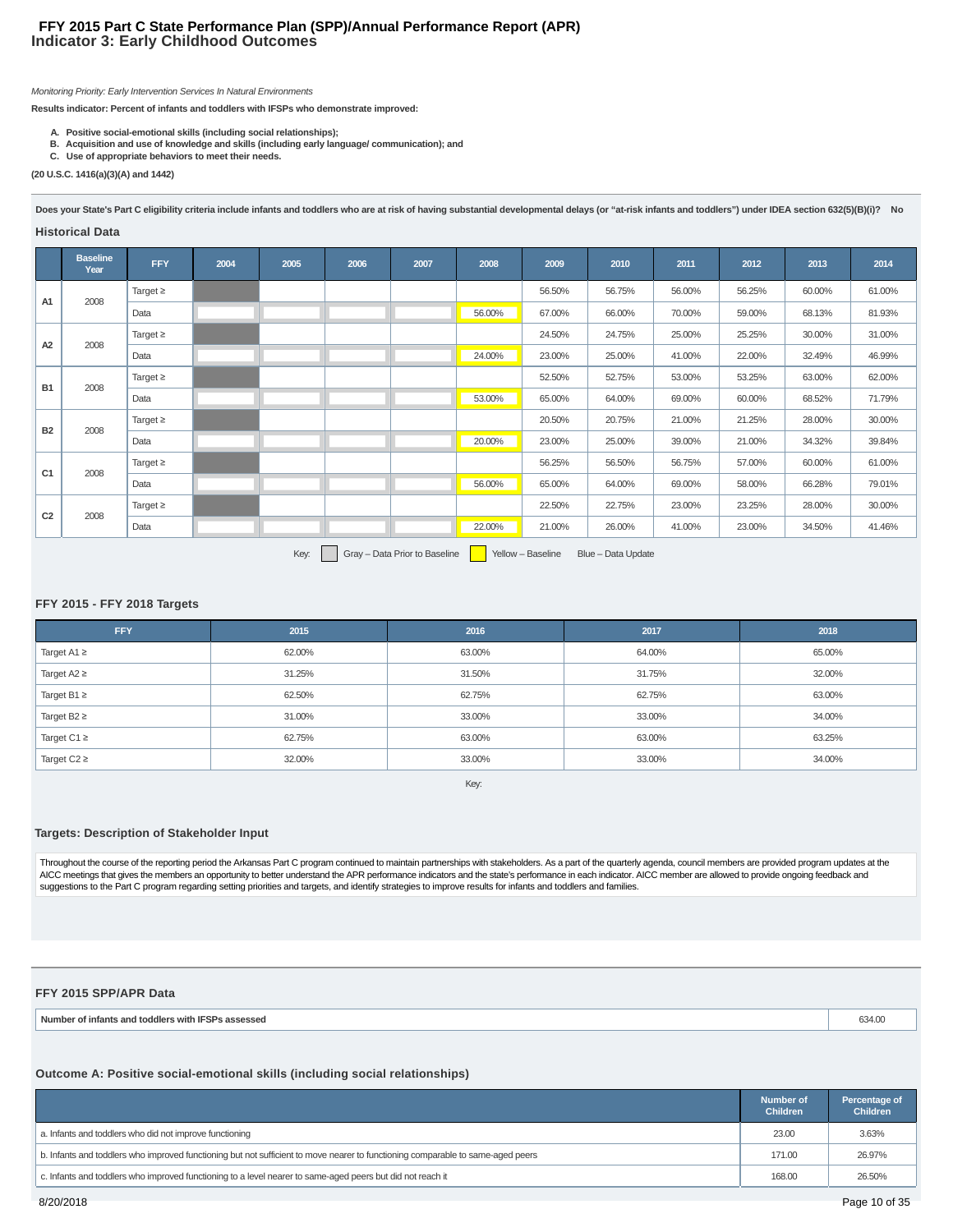|                                                                                                 | <b>Number of</b><br><b>Children</b> | Percentage of<br><b>Children</b> |
|-------------------------------------------------------------------------------------------------|-------------------------------------|----------------------------------|
| d. Infants and toddlers who improved functioning to reach a level comparable to same-aged peers | 182.00                              | 28.71%                           |
| e. Infants and toddlers who maintained functioning at a level comparable to same-aged peers     | 90.00                               | 14.20%                           |

|                                                                                                                                                                                                                                                  | <b>Numerator</b> | <b>Denominator</b> | <b>FFY 2014</b><br>Data* | <b>FFY 2015</b><br>Target* | <b>FFY 2015</b><br><b>Data</b> |
|--------------------------------------------------------------------------------------------------------------------------------------------------------------------------------------------------------------------------------------------------|------------------|--------------------|--------------------------|----------------------------|--------------------------------|
| A1. Of those children who entered or exited the program below age<br>expectations in Outcome A, the percent who substantially increased<br>their rate of growth by the time they turned 3 years of age or exited the<br>program (c+d)/(a+b+c+d). | 350.00           | 544.00             | 81.93%                   | 62.00%                     | 64.34%                         |
| A2. The percent of infants and toddlers who were functioning within<br>age expectations in Outcome A by the time they turned 3 years of age<br>or exited the program (d+e)/(a+b+c+d+e).                                                          | 272.00           | 634.00             | 46.99%                   | 31.25%                     | 42.90%                         |

# **Outcome B. Acquisition and use of knowledge and skills (including early language/ communication)**

|                                                                                                                                 | <b>Number of</b><br><b>Children</b> | Percentage of<br><b>Children</b> |
|---------------------------------------------------------------------------------------------------------------------------------|-------------------------------------|----------------------------------|
| a. Infants and toddlers who did not improve functioning                                                                         | 29.00                               | 4.57%                            |
| b. Infants and toddlers who improved functioning but not sufficient to move nearer to functioning comparable to same-aged peers | 164.00                              | 25.87%                           |
| c. Infants and toddlers who improved functioning to a level nearer to same-aged peers but did not reach it                      | 207.00                              | 32.65%                           |
| d. Infants and toddlers who improved functioning to reach a level comparable to same-aged peers                                 | 185.00                              | 29.18%                           |
| e. Infants and toddlers who maintained functioning at a level comparable to same-aged peers                                     | 49.00                               | 7.73%                            |

|                                                                                                                                                                                                                                                  | <b>Numerator</b> | <b>Denominator</b> | <b>FFY 2014</b><br>Data* | <b>FFY 2015</b><br>Target* | <b>FFY 2015</b><br><b>Data</b> |
|--------------------------------------------------------------------------------------------------------------------------------------------------------------------------------------------------------------------------------------------------|------------------|--------------------|--------------------------|----------------------------|--------------------------------|
| B1. Of those children who entered or exited the program below age<br>expectations in Outcome B, the percent who substantially increased<br>their rate of growth by the time they turned 3 years of age or exited the<br>program (c+d)/(a+b+c+d). | 392.00           | 585.00             | 71.79%                   | 62.50%                     | 67.01%                         |
| B2. The percent of infants and toddlers who were functioning within<br>age expectations in Outcome B by the time they turned 3 years of age<br>or exited the program (d+e)/(a+b+c+d+e).                                                          | 234.00           | 634.00             | 39.84%                   | 31.00%                     | 36.91%                         |

# **Outcome C: Use of appropriate behaviors to meet their needs**

|                                                                                                                                 | Number of<br><b>Children</b> | Percentage of<br><b>Children</b> |
|---------------------------------------------------------------------------------------------------------------------------------|------------------------------|----------------------------------|
| a. Infants and toddlers who did not improve functioning                                                                         | 16.00                        | 2.52%                            |
| b. Infants and toddlers who improved functioning but not sufficient to move nearer to functioning comparable to same-aged peers | 174.00                       | 27.44%                           |
| c. Infants and toddlers who improved functioning to a level nearer to same-aged peers but did not reach it                      | 175.00                       | 27.60%                           |
| d. Infants and toddlers who improved functioning to reach a level comparable to same-aged peers                                 | 191.00                       | 30.13%                           |
| e. Infants and toddlers who maintained functioning at a level comparable to same-aged peers                                     | 78.00                        | 12.30%                           |

|                                                                                                                                                                                                                                                  | Numerator | <b>Denominator</b> | <b>FFY 2014</b><br>Data* | <b>FFY 2015</b><br>Target* | <b>FFY 2015</b><br>Data |
|--------------------------------------------------------------------------------------------------------------------------------------------------------------------------------------------------------------------------------------------------|-----------|--------------------|--------------------------|----------------------------|-------------------------|
| C1. Of those children who entered or exited the program below age<br>expectations in Outcome C, the percent who substantially increased<br>their rate of growth by the time they turned 3 years of age or exited the<br>program (c+d)/(a+b+c+d). | 366.00    | 556.00             | 79.01%                   | 62.75%                     | 65.83%                  |
| C2. The percent of infants and toddlers who were functioning within<br>age expectations in Outcome C by the time they turned 3 years of age<br>or exited the program (d+e)/(a+b+c+d+e).                                                          | 269.00    | 634.00             | 41.46%                   | 32.00%                     | 42.43%                  |

**Was sampling used?** No

**Did you use the Early Childhood Outcomes Center (ECO) Child Outcomes Summary Form (COSF)?** Yes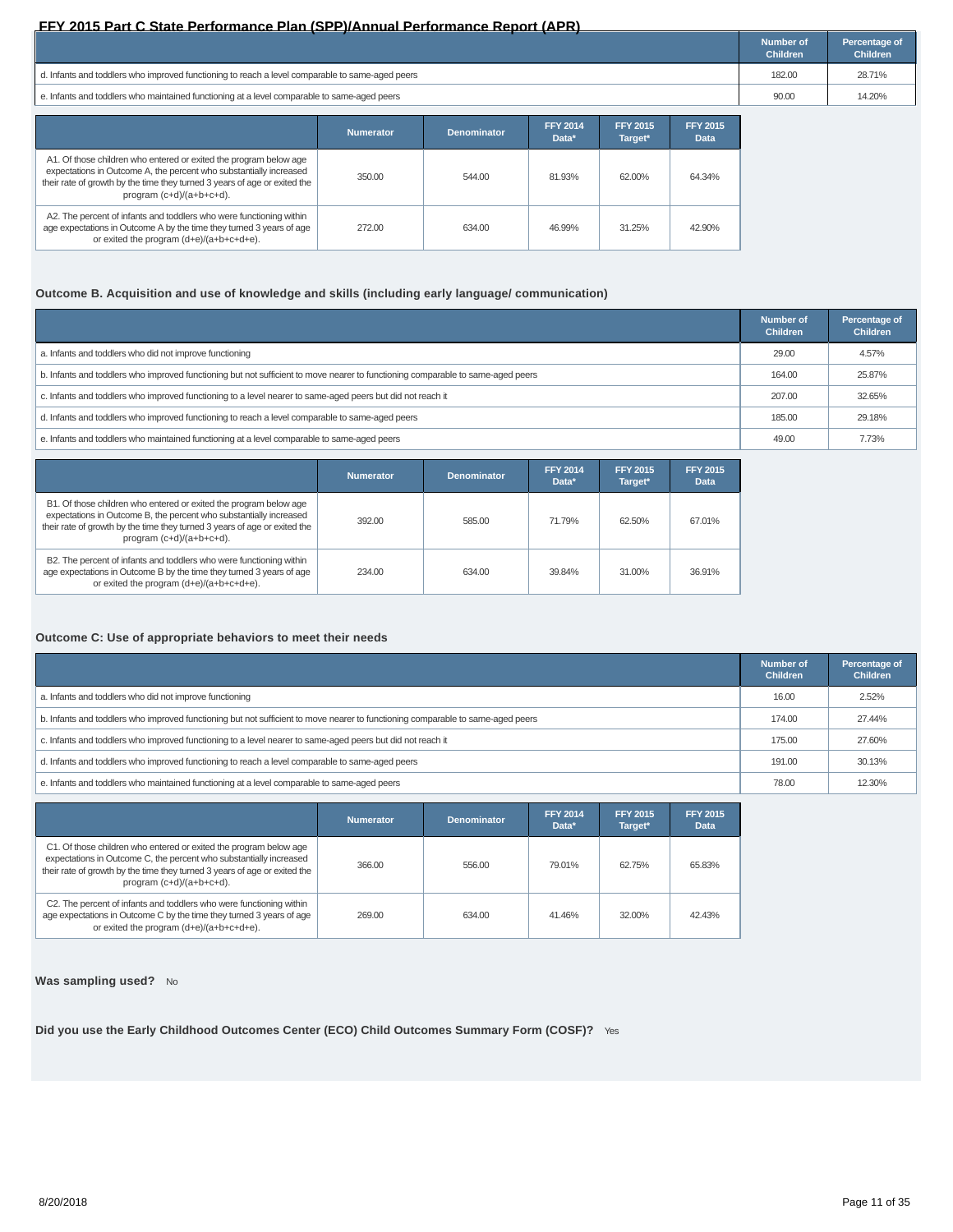<span id="page-11-0"></span>

|                                       | . . |  |
|---------------------------------------|-----|--|
| Actions required in FFY 2014 response |     |  |
| none                                  |     |  |
|                                       |     |  |
|                                       |     |  |
|                                       |     |  |
| <b>OSEP Response</b>                  |     |  |
|                                       |     |  |
|                                       |     |  |
|                                       |     |  |
| <b>Required Actions</b>               |     |  |
|                                       |     |  |
|                                       |     |  |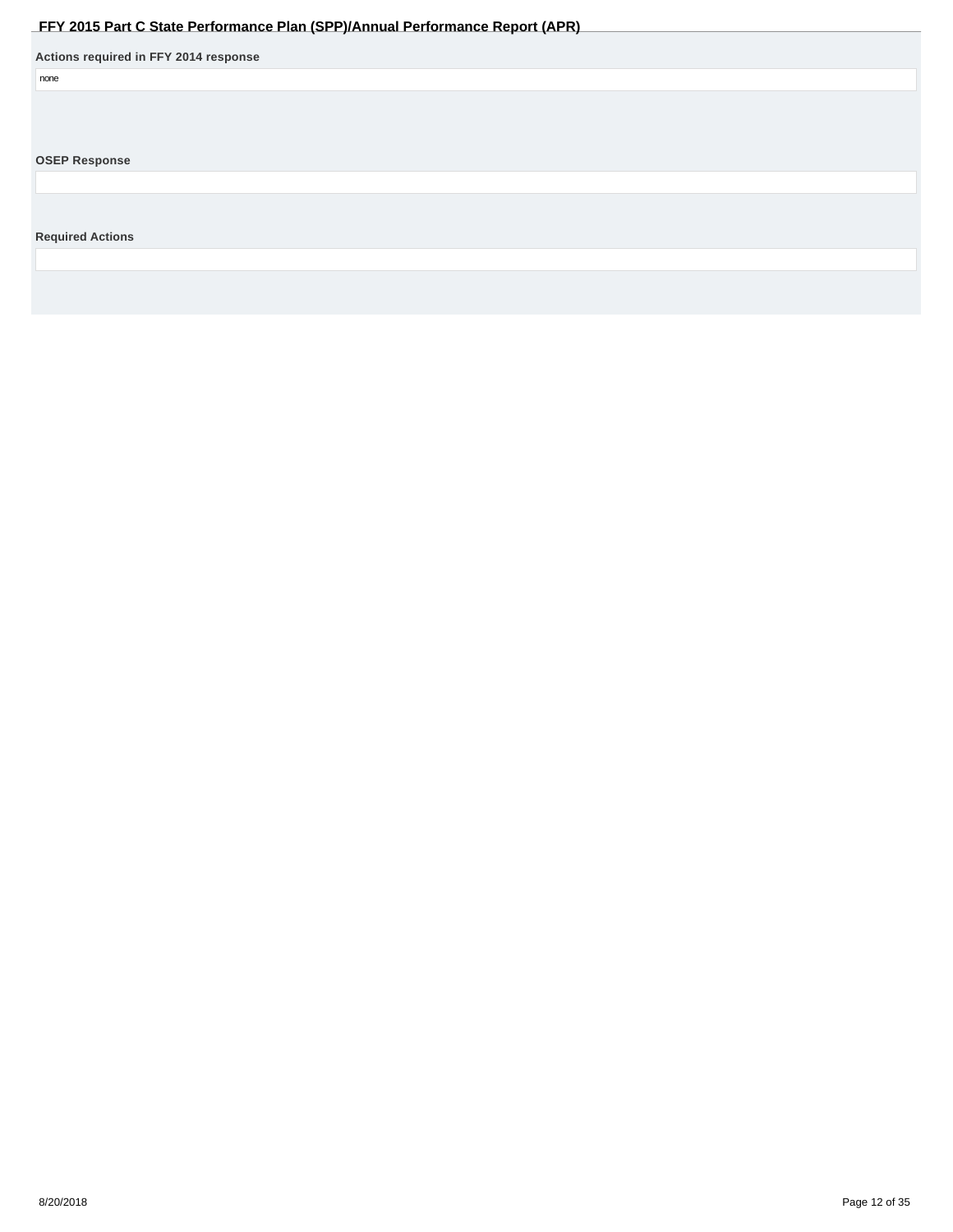# **Indicator 4: Family Involvement FFY 2015 Part C State Performance Plan (SPP)/Annual Performance Report (APR)**

Monitoring Priority: Early Intervention Services In Natural Environments

**Results indicator: Percent of families participating in Part C who report that early intervention services have helped the family:**

- **A. Know their rights;**
- **B. Effectively communicate their children's needs; and C. Help their children develop and learn.**

**(20 U.S.C. 1416(a)(3)(A) and 1442)**

### **Historical Data**

|   | <b>Baseline</b><br>Year                       | <b>FFY</b>    | 2004 | 2005 | 2006   | 2007   | 2008   | 2009   | 2010   | 2011   | 2012   | 2013   | 2014   |
|---|-----------------------------------------------|---------------|------|------|--------|--------|--------|--------|--------|--------|--------|--------|--------|
| A | 2006                                          | Target $\geq$ |      |      |        |        | 77.00% | 78.00% | 80.00% | 80.25% | 80.25% | 80.00% | 82.00% |
|   |                                               | Data          |      |      | 59.00% | 62.00% | 65.10% | 65.00% | 67.90% | 64.20% | 68.00% | 75.00% | 78.96% |
|   |                                               | Target $\geq$ |      |      |        |        | 67.00% | 68.00% | 70.00% | 70.25% | 70.25% | 80.00% | 82.00% |
| в | 2006                                          | Data          |      |      | 70.00% | 67.50% | 70.30% | 69.00% | 71.30% | 67.90% | 71.00% | 81.00% | 81.84% |
|   | 2006                                          | Target $\geq$ |      |      |        |        | 84.00% | 85.00% | 87.00% | 87.25% | 87.25% | 80.00% | 82.00% |
| c |                                               | Data          |      |      | 71.00% | 70.80% | 72.80% | 73.00% | 75.90% | 73.20% | 75.00% | 80.00% | 87.84% |
|   | <u>iva se se seu u</u><br><u>ulla sususul</u> |               |      |      |        |        |        |        |        |        |        |        |        |

Key: Gray – Data Prior to Baseline Yellow – Baseline Blue – Data Update

### **FFY 2015 - FFY 2018 Targets**

| <b>FFY</b>      | 2015   | 2016   | 2017   | 2018   |
|-----------------|--------|--------|--------|--------|
| Target $A \geq$ | 84.00% | 86.00% | 88.00% | 90.00% |
| Target $B \geq$ | 84.00% | 86.00% | 88.00% | 90.00% |
| Target C ≥      | 84.00% | 86.00% | 88.00% | 90.00% |

### Key:

### **Targets: Description of Stakeholder Input**

Arkansas Part C continues to work in partnership with the AICC, agency stakeholders and national technical assistance agencies to examine family outcomes data and the process the state has in place to collect information from families. Over the past several years the Lead Agency has conducted an in-depth analysis into the family survey response data. The analysis led to implementing changes is the family survey, additional technical assistance to AEIS providers and state staff regarding family outcomes. First Connections staff evaluated the programs family outcomes data with the Arkansas Interagency Coordination Council and consulted with members on new targets .

# **FFY 2015 SPP/APR Data**

| Number of respondent families participating in Part C                                                                                                                       | 423.00 |  |  |  |
|-----------------------------------------------------------------------------------------------------------------------------------------------------------------------------|--------|--|--|--|
| A1. Number of respondent families participating in Part C who report that early intervention services have helped the family know their rights                              | 342.00 |  |  |  |
| A2. Number of responses to the question of whether early intervention services have helped the family know their rights                                                     | 421.00 |  |  |  |
| B1. Number of respondent families participating in Part C who report that early intervention services have helped the family effectively communicate their children's needs |        |  |  |  |
| B2. Number of responses to the question of whether early intervention services have helped the family effectively communicate their children's needs                        | 422.00 |  |  |  |
| C1. Number of respondent families participating in Part C who report that early intervention services have helped the family help their children develop and learn          | 361.00 |  |  |  |
| C2. Number of responses to the question of whether early intervention services have helped the family help their children develop and learn                                 | 422.00 |  |  |  |

|                                                                                                                                                                     | <b>FFY 2014</b><br>Data* | <b>FFY 2015</b><br>Target* | <b>FFY 2015</b><br><b>Data</b> |
|---------------------------------------------------------------------------------------------------------------------------------------------------------------------|--------------------------|----------------------------|--------------------------------|
| A. Percent of families participating in Part C who report that early intervention services have helped the family know their<br>rights                              | 78.96%                   | 84.00%                     | 81.24%                         |
| B. Percent of families participating in Part C who report that early intervention services have helped the family effectively<br>communicate their children's needs | 81.84%                   | 84.00%                     | 85.55%                         |
| C. Percent of families participating in Part C who report that early intervention services have helped the family help their<br>children develop and learn          | 87.84%                   | 84.00%                     | 85.55%                         |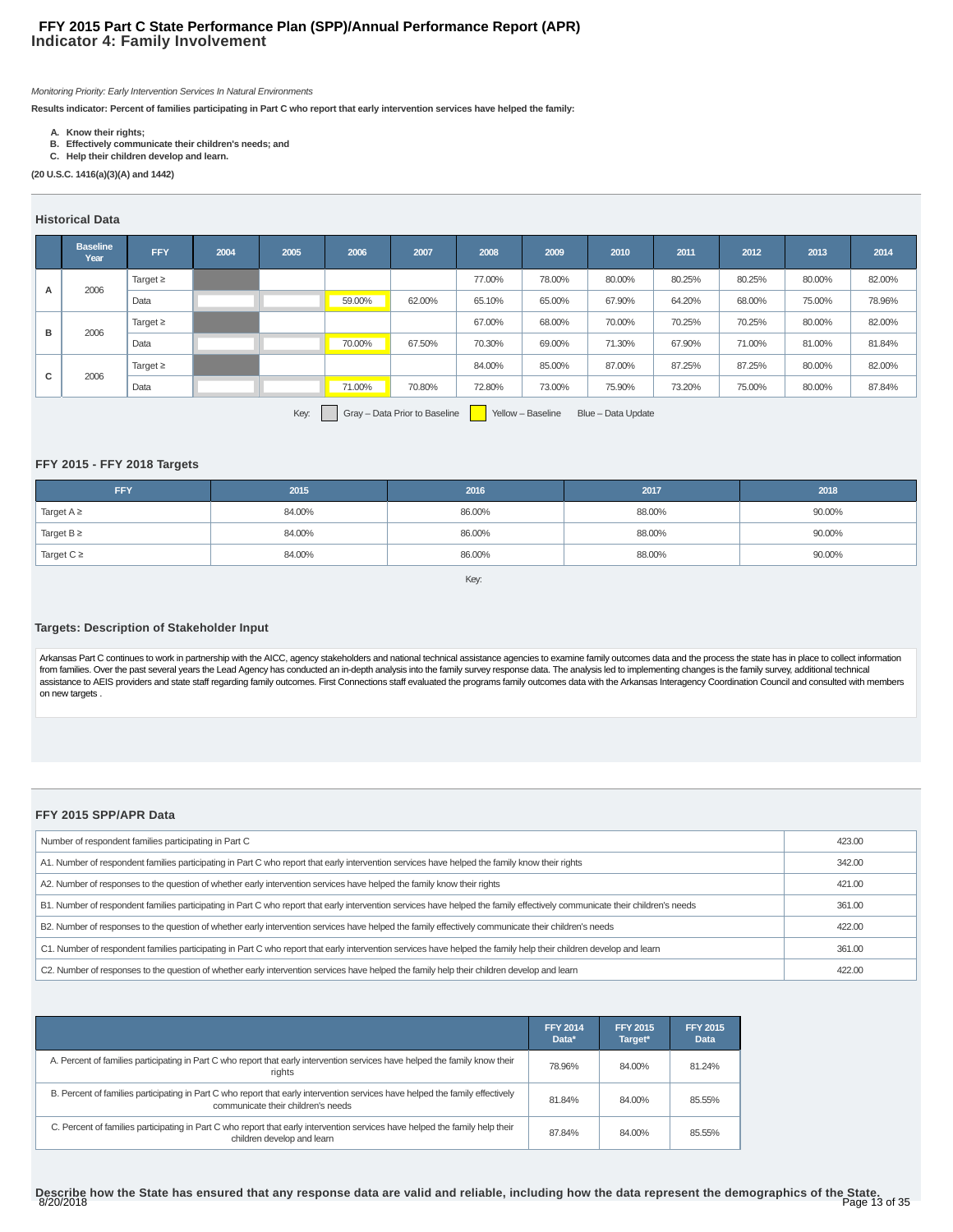<span id="page-13-0"></span>The Arkansas Part C staff mailed out 1200 surveys to parents of infants and toddlers with active IFSPs. First Connections families were provided multiple ways to response to the survey, hard copy via mail, telephone and th First Connections website. Demographics were collected from all respondents in the following areas: child's race and ethnicity, county of residence and child's AEIS provider. The Lead Agency received survey responses from all 75 counties in the state showing representation of all areas of the state and by race and ethnicity categories of the population of families in Arkansas First Connections program.

**Was sampling used?** No

**Was a collection tool used?** Yes

**Is it a new or revised collection tool?** No **Yes, the data accurately represent the demographics of the State**

**No, the data does not accurately represent the demographics of the State** 

# **Actions required in FFY 2014 response**

none

**OSEP Response**

**Required Actions**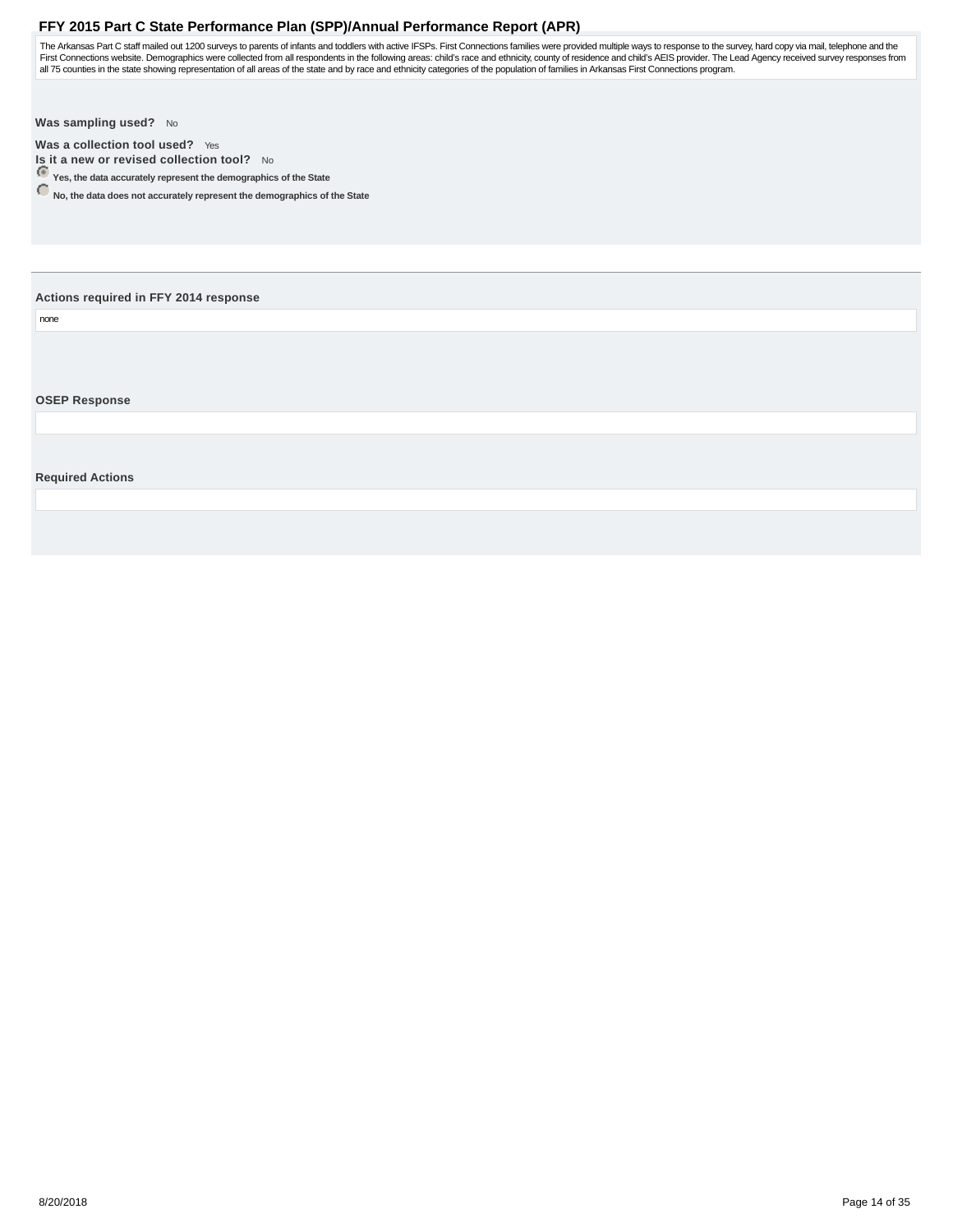# **Indicator 5: Child Find (Birth to One) FFY 2015 Part C State Performance Plan (SPP)/Annual Performance Report (APR)**

Monitoring Priority: Effective General Supervision Part C / Child Find

**Results indicator: Percent of infants and toddlers birth to 1 with IFSPs compared to national data.**

### **(20 U.S.C. 1416(a)(3)(B) and 1442)**

| <b>Historical Data</b> |                                                                                  |       |       |       |       |       |       |       |       |       |       |
|------------------------|----------------------------------------------------------------------------------|-------|-------|-------|-------|-------|-------|-------|-------|-------|-------|
| Baseline Data: 2005    |                                                                                  |       |       |       |       |       |       |       |       |       |       |
| <b>FFY</b>             | 2004                                                                             | 2005  | 2006  | 2007  | 2008  | 2009  | 2010  | 2011  | 2012  | 2013  | 2014  |
| Target $\geq$          |                                                                                  |       | 0.42% | 0.45% | 0.66% | 0.55% | 0.55% | 0.57% | 0.58% | 0.45% | 0.45% |
| Data                   |                                                                                  | 0.39% | 1.02% | 0.72% | 0.66% | 0.61% | 0.96% | 0.85% | 1.01% | 0.44% | 0.36% |
|                        | Gray - Data Prior to Baseline<br>Yellow - Baseline<br>Blue - Data Update<br>Key: |       |       |       |       |       |       |       |       |       |       |

### **FFY 2015 - FFY 2018 Targets**

| <b>FFY</b>    | 2015  | 2016  | 2017  | 2018  |
|---------------|-------|-------|-------|-------|
| Target $\geq$ | 0.47% | 0.48% | 0.49% | 0.50% |
|               |       | Key:  |       |       |

### **Targets: Description of Stakeholder Input**

During the 2015 reporting period, the Part C program collaborated with various stakeholder groups within the state to analyze program child find data and to identify possible root causes of low identification as part of th Phase I process. In Phase I analysis of program data, lower than desired referrals for infants before their first birthday was noted and stakeholders proposed a variety of activities to address this issue.

In the current reporting period, the Lead Agency collaborated with program partners to ensure development and implementation of Child Find activities for infants birth to one that included collaboration with child care providers, the State's child protection agency, pediatrician's offices, family members, and other partners to reach parents, physicians, child care providers, and other primary referral sources. First Connections staff con a review of the program's birth to one Child Find data with the State's Interagency Coordinating Council to discuss current activities and program data.

First Connections collaborated with the Infant Hearing Program and the MIECHV Home Visiting program to draft mutually supportive inter and intra agency agreements to improve collaboration that supports referral of infants and toddlers to Part C for early intervention. MIECHV Home Visiting and First Connections administrative personnel worked together to create a MIECHV-HV referral form for use in the Follow Baby Back Home (FBBH) program so that home visitors for FBBH can quickly and easily refer families of infants suspected of having developmental delay to First Connections and First Connections can provide FBBH with year-end data on referrals received from their program.

First Connections CSPD Unit updated information in a revised EI Overview (brief training to orient non-Part C professionals on benefits of EI, how to refer, and how to explain the referral to parents and caregivers). First Connections CSPD Unit shared this information with social workers at Arkansas Children's Hospital as part of their in-service training to support hospital social workers in explaining Part C referrals and early intervention supports to families of infants 0-1 with disabilities.

### **Prepopulated Data**

| <b>Source</b>                                                                             | <b>Description</b><br><b>Date</b> |                                                      | <b>Data</b> | <b>Overwrite Data</b> |
|-------------------------------------------------------------------------------------------|-----------------------------------|------------------------------------------------------|-------------|-----------------------|
| SY 2015-16 Child Count/Educational<br><b>Environment Data Groups</b>                      | 7/14/2016                         | Number of infants and toddlers birth to 1 with IFSPs | 587         | null                  |
| U.S. Census Annual State Resident<br>Population Estimates April 1, 2010 to July<br>1.2015 | 6/30/2016                         | Population of infants and toddlers birth to 1        | 37,698      | null                  |

### **FFY 2015 SPP/APR Data**

| . Number of infants and toddlers birth to 1 with IFSPs $^{\rm !}$ | <b>Population of infants and toddlers birth</b><br>to: |       | FFY 2014 Data* FFY 2015 Target* | FFY 2015 Data |
|-------------------------------------------------------------------|--------------------------------------------------------|-------|---------------------------------|---------------|
| 587                                                               | 37,698                                                 | 0.36% | 0.47%                           | 1.56%         |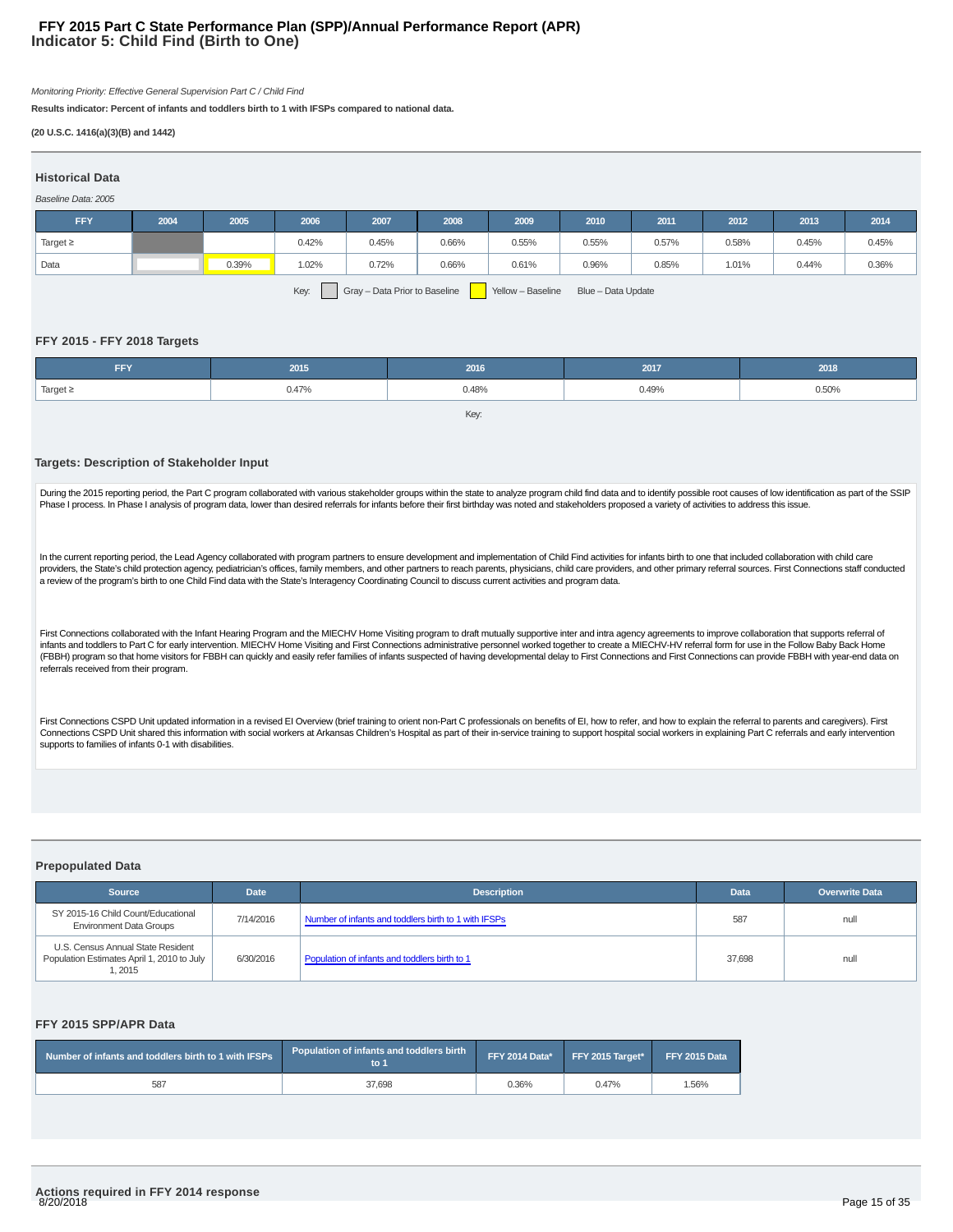<span id="page-15-0"></span>

| none                    |  |  |  |
|-------------------------|--|--|--|
|                         |  |  |  |
|                         |  |  |  |
|                         |  |  |  |
| <b>OSEP Response</b>    |  |  |  |
|                         |  |  |  |
|                         |  |  |  |
|                         |  |  |  |
| <b>Required Actions</b> |  |  |  |
|                         |  |  |  |
|                         |  |  |  |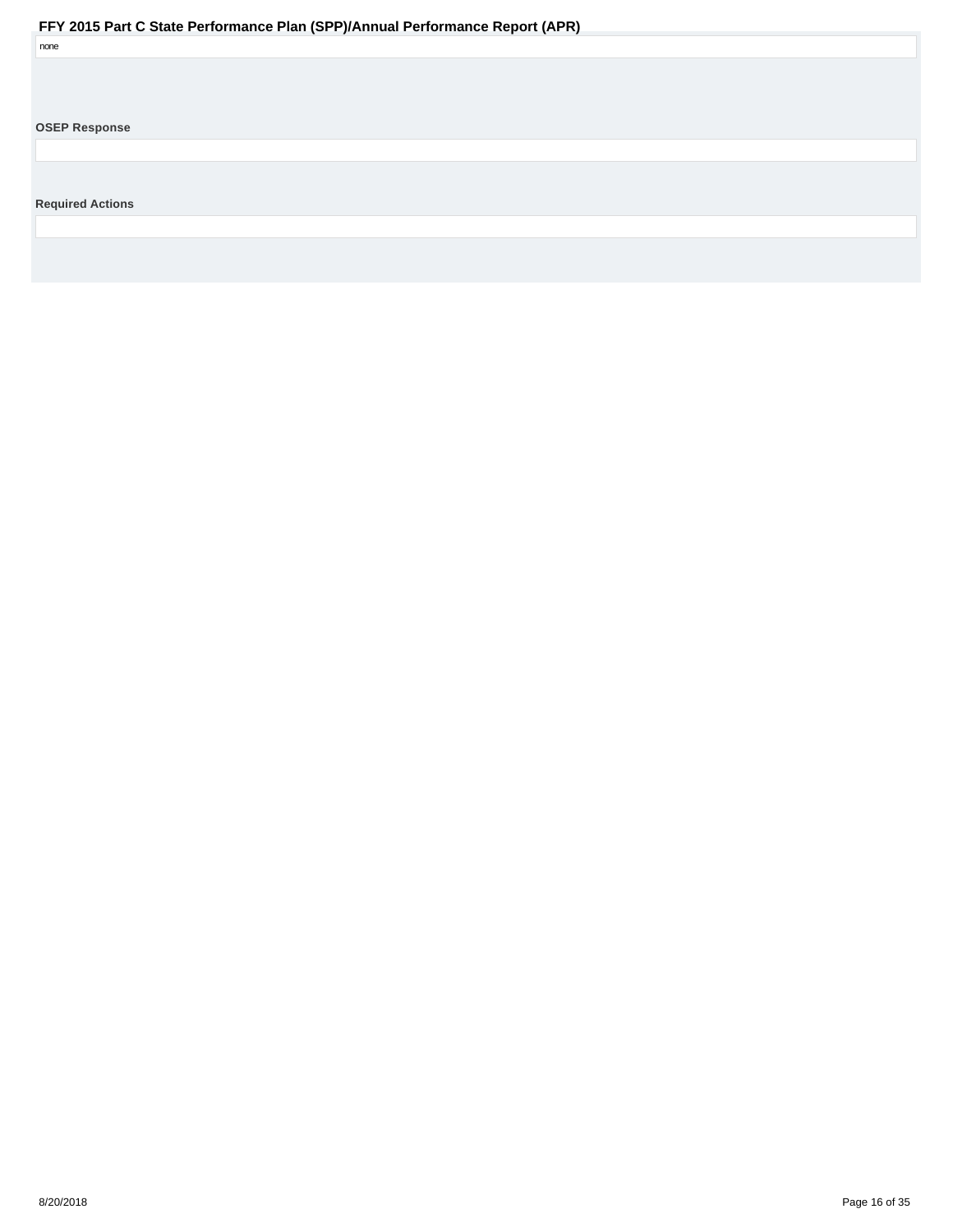# **Indicator 6: Child Find (Birth to Three) FFY 2015 Part C State Performance Plan (SPP)/Annual Performance Report (APR)**

Monitoring Priority: Effective General Supervision Part C / Child Find

**Results indicator: Percent of infants and toddlers birth to 3 with IFSPs compared to national data.**

### **(20 U.S.C. 1416(a)(3)(B) and 1442)**

| <b>Historical Data</b> |                                                                                  |       |       |       |       |       |       |       |       |       |       |
|------------------------|----------------------------------------------------------------------------------|-------|-------|-------|-------|-------|-------|-------|-------|-------|-------|
| Baseline Data: 2005    |                                                                                  |       |       |       |       |       |       |       |       |       |       |
| <b>FFY</b>             | 2004                                                                             | 2005  | 2006  | 2007  | 2008  | 2009  | 2010  | 2011  | 2012  | 2013  | 2014  |
| Target $\geq$          |                                                                                  |       | 2.25% | 2.78% | 2.30% | 2.35% | 2.37% | 2.37% | 2.37% | 1.20% | 1.30% |
| Data                   |                                                                                  | 2.25% | 2.75% | 2.34% | 2.33% | 2.19% | 2.75% | 2.73% | 2.72% | 1.19% | 1.00% |
|                        | Gray - Data Prior to Baseline<br>Key:<br>Yellow - Baseline<br>Blue - Data Update |       |       |       |       |       |       |       |       |       |       |

**FFY 2015 - FFY 2018 Targets**

| <b>FFY</b>    | 2015  | 2016  | 2017  | 2018  |
|---------------|-------|-------|-------|-------|
| Target $\geq$ | 1.40% | 1.50% | 1.80% | 1.90% |
|               |       | Key:  |       |       |

### **Targets: Description of Stakeholder Input**

As part of the Results Driven Accountability, OSEP is shifting focus from compliance-based monitoring to an accountability system based on differentiated monitoring and support. States were evaluated in five different area results, compliance, SSIP, child find and fiscal. Each state was notified of the area or areas which required improvement in performance and the level of technical assistance that OSEP would provide. Based on OSEP's review, Arkansas will receive intensive support in the area of child find.

This designation for our state is consistent with one of the areas that Arkansas identified during Phase I of the State Systemic Improvement Plan (SSIP) for Part C as a focus for improvement. Arkansas' SSIP demonstrates in the Theory of Action that one of the four broad areas integral to improvement strategies and system change involves the broad area of "Knowledge" and a need to "remarket the program." Strategies and activities in this area began in 2014 and include:

- revised brochures and a one-page program overview
- development of a First Connections Web page with a section for parents
- a quarterly parent newsletter
- a revised "EI Orientation" presentation shared as part of outreach to parents, parent advocacy groups, and the general public
- a revised "EI Orientation" presentation shared as part of outreach to other referral sources such as DCFS, DCCECE, pediatric professionals at hospitals and clinics

Refer to attachment A for Proposed Strategies in Response to DMS and Resources Needed to address child find.

During the course of the APR period, First Connections program engaged in joint effects with several stakeholders within the state. Arkansas collaborated with different partners to develop and implement child find activiti for infants and toddlers birth to three. First Connections Professional Development team members and other agency partners designed brochures, pamplets, and other promotional items to assist in reaching parents, physicians, child care providers, and other referral sources. Also, Lead Agency staff completed a review of First Connections birth to three child find data with the Interagency Coordination Council . The overview is guide agency staff and and assist council members through an analysis of current data and procedures. This process assists the Lead Agency in establishing program targets and strategies. First Connections staff and agency associates collaborated with pediatricians offices, child care providers, and family members to design pamplets, brochures and other promotional items to assist in reaching parents, child care providers, physicians, and ot referral sources. Part C staff reviewed Arkansas birth to three child find data with the states Interagency Coordinating Council to discuss current activities and establish new targets.

### **Prepopulated Data**

| <b>Source</b>                                                                             | <b>Date</b> | <b>Description</b>                                   | <b>Data</b> | Overwrite Data |
|-------------------------------------------------------------------------------------------|-------------|------------------------------------------------------|-------------|----------------|
| SY 2015-16 Child Count/Educational<br><b>Environment Data Groups</b>                      | 7/14/2016   | Number of infants and toddlers birth to 3 with IFSPs | 1,977       |                |
| U.S. Census Annual State Resident<br>Population Estimates April 1, 2010 to July<br>1.2015 | 6/30/2016   | Population of infants and toddlers birth to 3        | 113.736     |                |

### **FFY 2015 SPP/APR Data**

| Number of infants and toddlers birth to 3 with | Population of infants and toddlers birth to 3 | <b>FFY 2014</b> | <b>FFY 2015</b> | <b>FFY 2015</b> |
|------------------------------------------------|-----------------------------------------------|-----------------|-----------------|-----------------|
| <b>IFSPs</b>                                   |                                               | Data*           | Target*         | Data            |
| 1.977                                          | 113.736                                       | 1.00%           | 1.40%           | 1.74%           |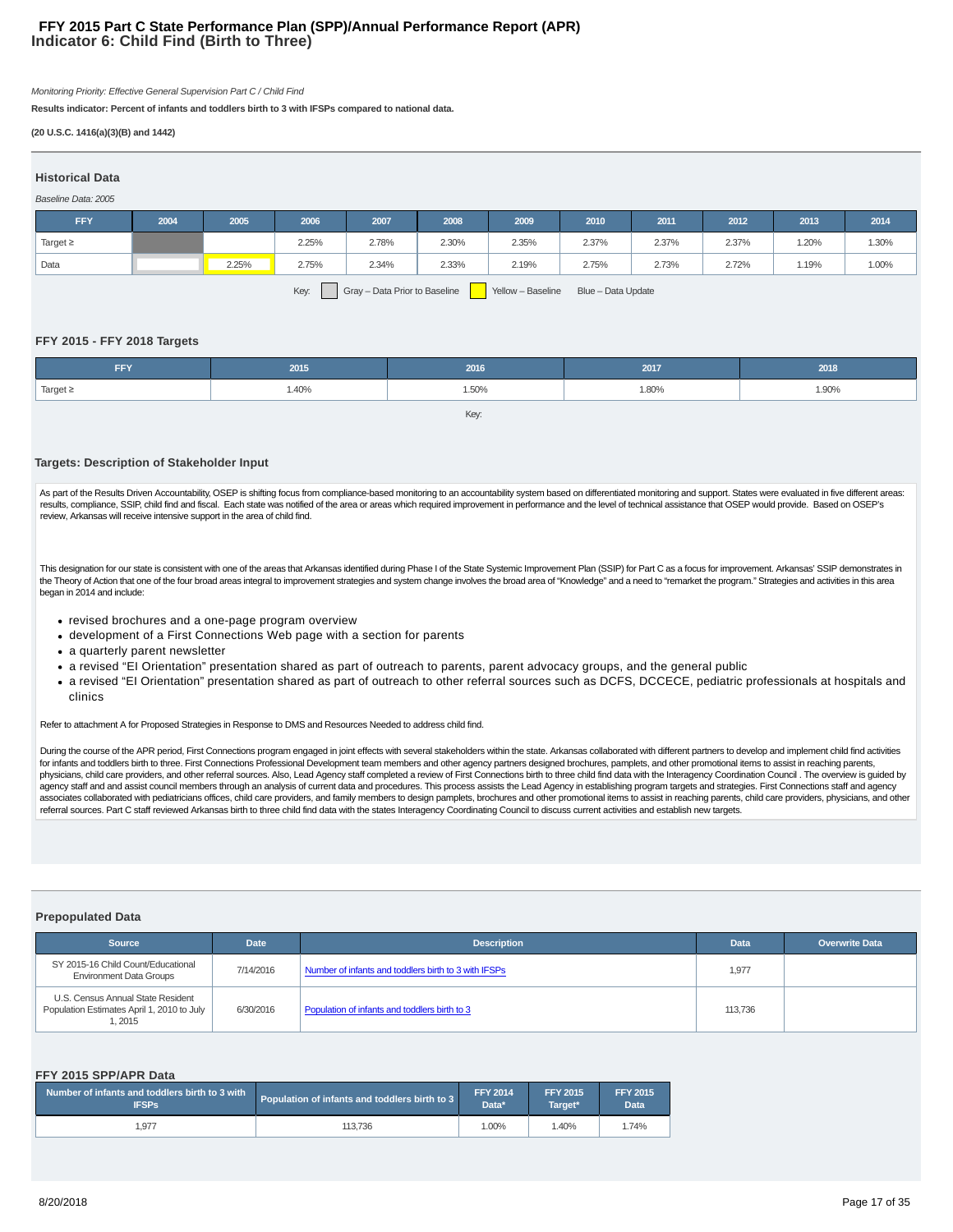<span id="page-17-0"></span>

|                                       | . . |  |
|---------------------------------------|-----|--|
| Actions required in FFY 2014 response |     |  |
| none                                  |     |  |
|                                       |     |  |
|                                       |     |  |
|                                       |     |  |
| <b>OSEP Response</b>                  |     |  |
|                                       |     |  |
|                                       |     |  |
|                                       |     |  |
| <b>Required Actions</b>               |     |  |
|                                       |     |  |
|                                       |     |  |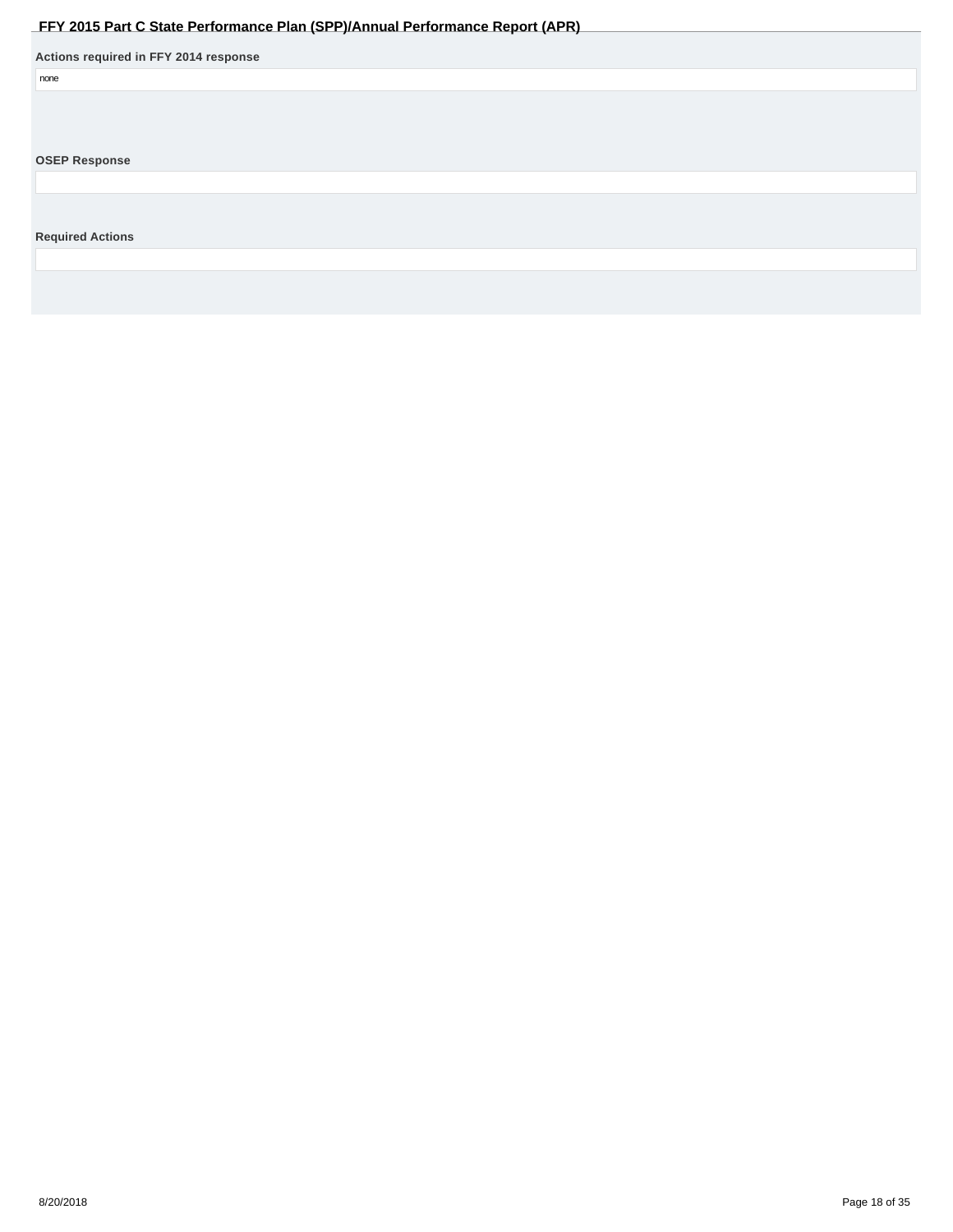# **Indicator 7: 45-day timeline FFY 2015 Part C State Performance Plan (SPP)/Annual Performance Report (APR)**

Monitoring Priority: Effective General Supervision Part C / Child Find

**Compliance indicator: Percent of eligible infants and toddlers with IFSPs for whom an initial evaluation and initial assessment and an initial IFSP meeting were conducted within Part C's 45-day timeline.**

### **(20 U.S.C. 1416(a)(3)(B) and 1442)**

| <b>Historical Data</b> |                                                            |        |        |        |        |        |        |        |        |        |        |  |
|------------------------|------------------------------------------------------------|--------|--------|--------|--------|--------|--------|--------|--------|--------|--------|--|
| Baseline Data: 2005    |                                                            |        |        |        |        |        |        |        |        |        |        |  |
| <b>FFY</b>             | 2004                                                       | 2005   | 2006   | 2007   | 2008   | 2009   | 2010   | 2011   | 2012   | 2013   | 2014   |  |
| Target                 |                                                            |        | 100%   | 100%   | 100%   | 100%   | 100%   | 100%   | 100%   | 100%   | 100%   |  |
| Data                   |                                                            | 75.80% | 84.00% | 88.00% | 82.00% | 99.00% | 94.00% | 92.00% | 93.00% | 88.11% | 87.97% |  |
|                        | Gray - Data Prior to Baseline<br>Key:<br>Yellow - Baseline |        |        |        |        |        |        |        |        |        |        |  |

# **FFY 2015 - FFY 2018 Targets**

| FFY    | 2015 | 2016 | 2017 | 2018 |
|--------|------|------|------|------|
| Target | 100% | 100% | 100% | 100% |
|        |      |      |      |      |

### **FFY 2015 SPP/APR Data**

| Number of eligible infants and toddlers with IFSPs for<br>whom an initial evaluation and assessment and an<br>initial IFSP meeting was conducted within Part C's<br>45-day timeline | Number of eligible infants and toddlers evaluated and<br>assessed for whom an initial IFSP meeting was<br>required to be conducted                                           | <b>FFY 2014</b><br>Data* | <b>FFY 2015</b><br>Target* | <b>FFY 2015</b><br>Data |
|-------------------------------------------------------------------------------------------------------------------------------------------------------------------------------------|------------------------------------------------------------------------------------------------------------------------------------------------------------------------------|--------------------------|----------------------------|-------------------------|
| 246                                                                                                                                                                                 | 290                                                                                                                                                                          | 92.41%                   |                            |                         |
| Number of documented delays attributable to exceptional family circumstances<br>within Part C's 45-day timeline" field above to calculate the numerator for this indicator.         | This number will be added to the "Number of eligible infants and toddlers with IFSPs for whom an initial evaluation and assessment and an initial IFSP meeting was conducted |                          |                            |                         |

### **What is the source of the data provided for this indicator?**

- **C** State monitoring
- **State database**

### **Provide the time period in which the data were collected (e.g., September through December, fourth quarter, selection from the full reporting period).**

Arkansas First Connections selected the time period from January 1- March 30, 2016, to collect data to represent reporting for the full fiscal year. (2015)

**Describe how the data accurately reflect data for infants and toddlers with IFSPs for the full reporting period.**

The Part C Data Unit, used information gathered from the Comprehensive Data System to report the percentage of infants and toddlers receiving evaluations, assessments and IFSP meetings within a timely manner. Arkansas' statewide data system is used by AEIS providers and state staff to report data on children receiving supports and services. The CDS was developed to capture and display data that reflects the status of the infant toddlers early intervention file.

Each child's file, in CDS includes the following: the date of the signed IFSP and the first date of service as indicated on the childs IFSP. Thoughout the reporting period, Part C staff are allowed access to the AEIS provi electronic record to work together to assist in finding a means to address concerns surrounding the infants and toddlers they serve. Information is collected from License Community Programs, Independent Service Providers, and state service coordanitors. Child data was pulled for IFSP, with dates starting January 1- March 30, 2016 and sent to each AEIS provider for verification and returned. With extreme care,First Connections selected this time period in order to capture the same children as reported in Indicator 1 .

As directed by the Data Manager, agency staff reviewed if the children who received their services in a timely manner also had an evalution and assessment and IFSP developed in 45 days. Also, to ensure the accurateness of the data; adequate time was given for verification of data. Additonal analysis of all information was conducted by the Data Manager regarding data that was reported for this time period to data for the full year (FFY2015) determined that it is reflective of a full year of data.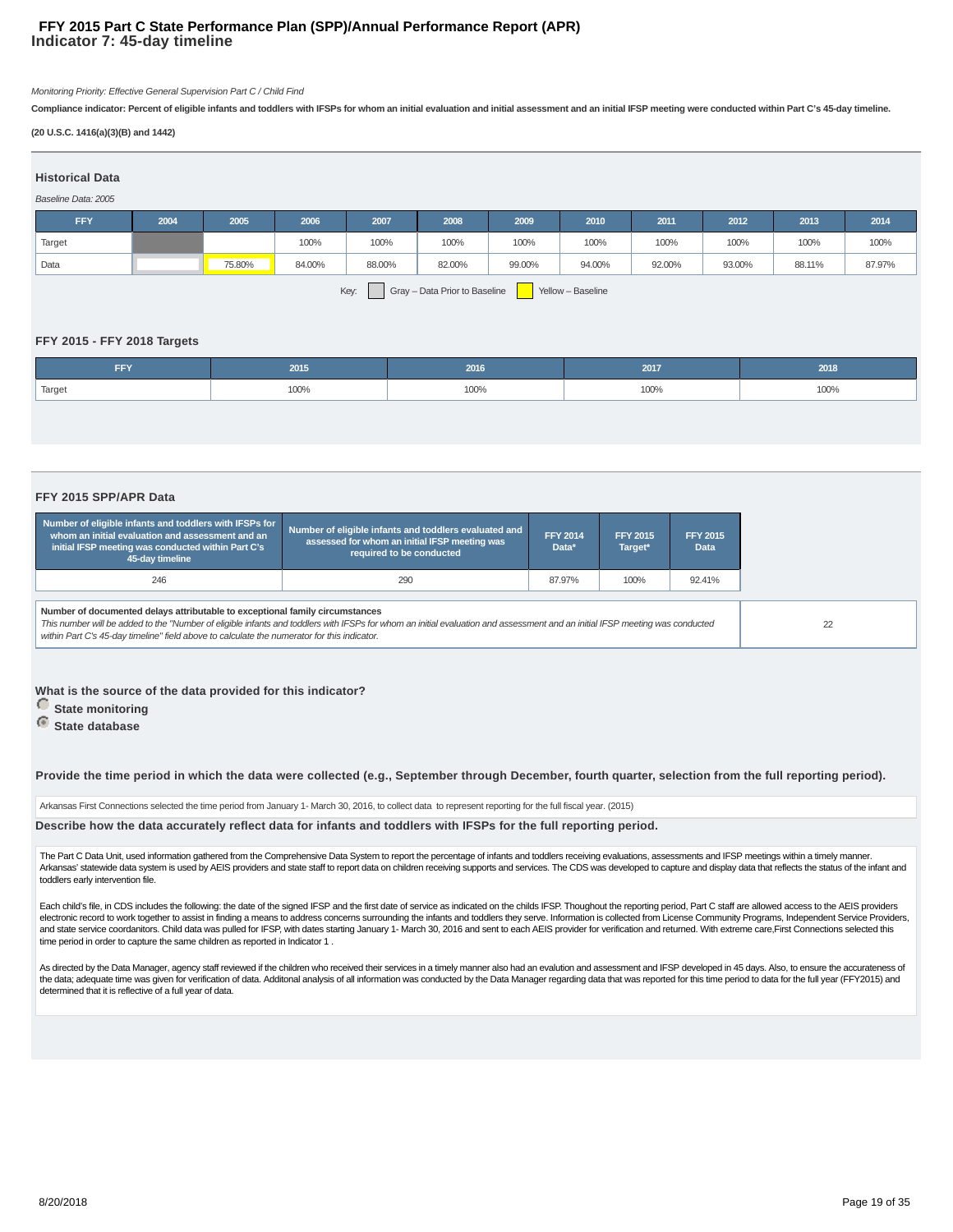### <span id="page-19-0"></span>**Actions required in FFY 2014 response**

### none

Note: Any actions required in last year's response that are related to correction of findings should be responded to on the "Correction of Previous Findings of Noncompliance" page of this indicator. If your State's only actions required in last year's response are related to findings of noncompliance, a text field will not be displayed on this page.

### **Correction of Findings of Noncompliance Identified in FFY 2014**

| <b>Findings of Noncompliance Identified</b> | <b>Findings of Noncompliance Verified as</b><br><b>Corrected Within One Year</b> |  | <b>Findings Not Yet Verified as Corrected</b> |  |
|---------------------------------------------|----------------------------------------------------------------------------------|--|-----------------------------------------------|--|
|                                             |                                                                                  |  |                                               |  |

### **FFY 2014 Findings of Noncompliance Verified as Corrected**

Describe how the State verified that the source of noncompliance is correctly implementing the regulatory requirements

Upon the identification of noncompliance, the AEIS provider is issued a written finding and are required to correct the noncompliance within 90 days, but in all cases in one year. At the subsequent review, monitoring staff examined a percentage of records to ensure that all infants and toddlers received evaluations, assessments and IFSP meetings in the required time frame.

Also, Arkansas monitoring staff reviewed a percentage of updated filesfrom each local provider to determine if subsequent infants and toddlers had an evaluation and an IFSP within the 45-day timeframe. Part C staff complet this process in accordance with the guidance provided in OSEP Memorandum 09-02, dated October 17, 2008 (OSEP Memo 09-02). The Lead Agency determined that each EIS provider, for whom data formerly showed noncompliance has corrected the noncompliance and is correctly implementing the regulatory requirement for infants and toddlers who receive evalutions, assessments and IFSP meetings within the required time frame.

Describe how the State verified that each individual case of noncompliance was corrected

First Connections monitoring staff examined individual child records of each infant or toddler who did not have an evaluation, assessment and IFSP meeting within 45 days. The review of records for FFY 2014 indicated that children who had not received evaluations ,assessments and timely IFSP meetings indeed had subsequently completed evaluation and the IFSP meeting was conducted, although late.

### **OSEP Response**

The State reported that it used data from a State database to report on this indicator. The State further reported that it did not use data for the full reporting period (July 1, 2015-June 30, 2016). The State described ho period in which the data were collected accurately reflects data for infants and toddlers with IFSPs for the full reporting period.

Because the State reported less than 100% compliance for FFY 2015, the State must report on the status of correction of noncompliance identified in FFY 2015 for this indicator. When reporting on the correction of noncompliance, the State must report, in the FFY 2016 SPP/APR, that it has verified that each EIS program or provider with noncompliance identified in FFY 2015 for this indicator: (1) is correctly implementing the specific regulatory requirements (i.e., achieved 100% compliance) based on a review of updated data such as data subsequently collected through on-site monitoring or a State data system; and (2) has corrected each individual case of noncompliance, unless the child is no longer within the jurisdiction of the EIS program or provider, consistent with OSEP Memo 09-02. In the FFY 2016 SPP/APR, the State must describe the specific actions that were taken to verify the correction.

If the State did not identify any findings of noncompliance in FFY 2015, although its FFY 2015 data reflect less than 100% compliance, provide an explanation of why the State did not identify any findings of noncompliance FFY 2015.

### **Required Actions**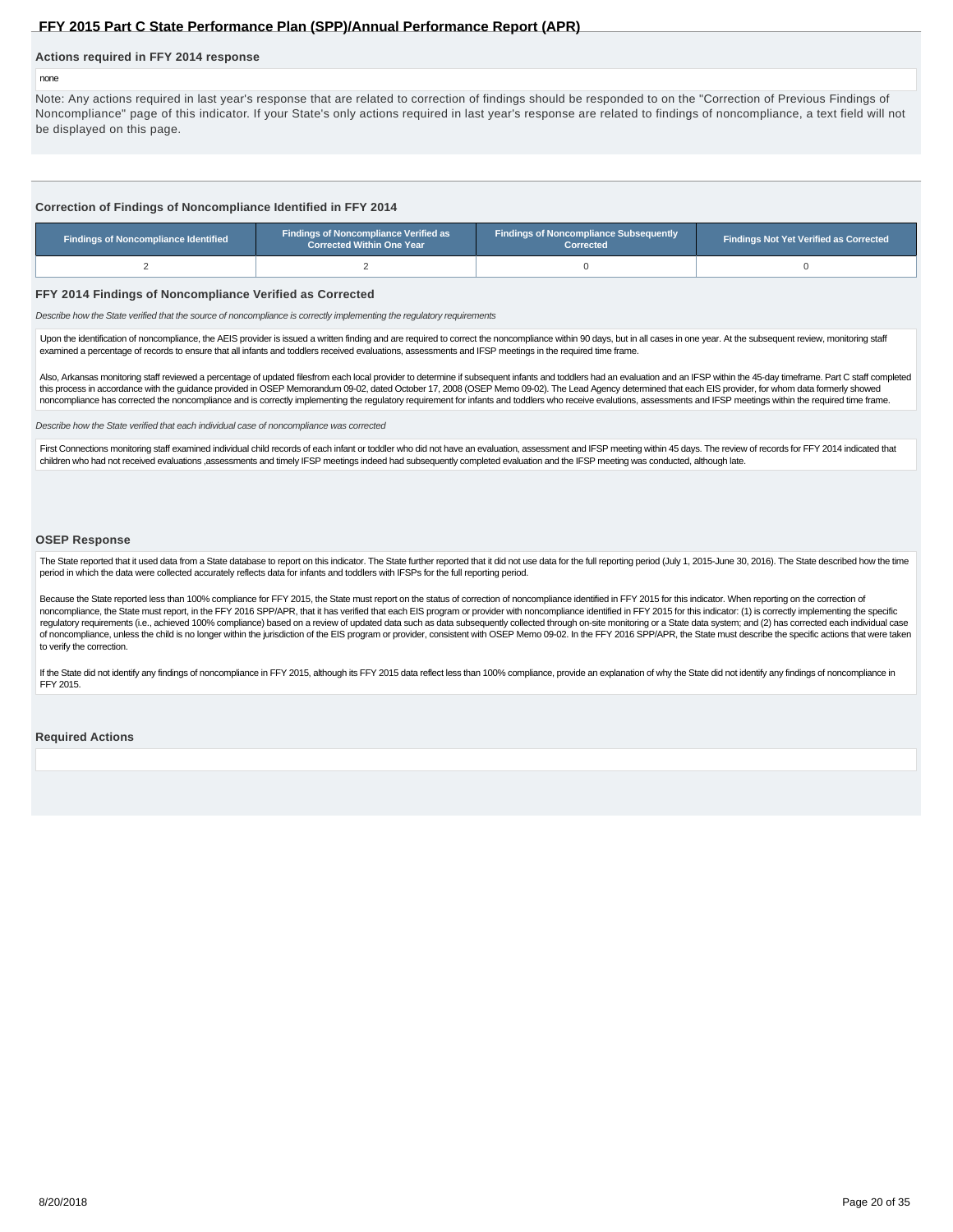# **Indicator 8A: Early Childhood Transition FFY 2015 Part C State Performance Plan (SPP)/Annual Performance Report (APR)**

### Monitoring Priority: Effective General Supervision Part C / Effective Transition

**Compliance indicator: The percentage of toddlers with disabilities exiting Part C with timely transition planning for whom the Lead Agency has:**

- **A. Developed an IFSP with transition steps and services at least 90 days, and at the discretion of all parties, not more than nine months, prior to the toddler's third birthday;**
- **Notified (consistent with any opt-out policy adopted by the State) the SEA and the LEA where the toddler resides at least 90 days prior to the toddler's third birthday for toddlers potentially eligible for B. Part B preschool services; and**
- C. Conducted the transition conference held with the approval of the family at least 90 days, and at the discretion of all parties, not more than nine months, prior to the toddler's third birthday for **toddlers potentially eligible for Part B preschool services.**

**(20 U.S.C. 1416(a)(3)(B) and 1442)**

### **Historical Data**

### Baseline Data: 2005

| <b>FFY</b> | 2004 | 2005   | 2006   | 2007   | 2008   | 2009   | 2010   | 2011   | 2012   | 2013   | 2014   |
|------------|------|--------|--------|--------|--------|--------|--------|--------|--------|--------|--------|
| Target     |      |        | 100%   | 100%   | 100%   | 100%   | 100%   | 100%   | 100%   | 100%   | 100%   |
| Data       |      | 54.00% | 99.00% | 55.00% | 88.00% | 96.00% | 91.00% | 90.00% | 96.00% | 85.14% | 92.02% |

Key: Gray – Data Prior to Baseline Yellow – Baseline

### **FFY 2015 - FFY 2018 Targets**

| <b>CONTINUES</b> | 2015 | 2016        | 2017 | 2018 |
|------------------|------|-------------|------|------|
| Target           | 100% | w<br>$\sim$ | 100% | 100% |

# **FFY 2015 SPP/APR Data**

**Data include only those toddlers with disabilities exiting Part C with timely transition planning for whom the Lead Agency has developed an IFSP with transition steps and services at least 90 days, and at the discretion of all parties, not more than nine months, prior to the toddler's third birthday.**  $\binom{2}{1}$  Yes

 $\bigcap_{\text{No}}$ 

| Number of children exiting Part C who have an IFSP | Number of toddlers with disabilities exiting Part C | <b>FFY 2014</b> | <b>FFY 2015</b> | <b>FFY 2015</b> |
|----------------------------------------------------|-----------------------------------------------------|-----------------|-----------------|-----------------|
| with transition steps and services                 |                                                     | Data*           | Target*         | <b>Data</b>     |
| 211                                                | 221                                                 | 92.02%          | 100%            | 95.48%          |

| $\mid$ Number of documented delavs attributable to exceptional family circumstances<br>This number will be added to the "Number of children exiting Part C who have an IFSP with transition steps and services" field to calculate the numerator for this indicator. |  |
|----------------------------------------------------------------------------------------------------------------------------------------------------------------------------------------------------------------------------------------------------------------------|--|

### **What is the source of the data provided for this indicator?**

State monitoring

### **Provide the time period in which the data were collected (e.g., September through December, fourth quarter, selection from the full reporting period).**

Arkansas Part C selected the time period from July 1, 2015 – June 30, 2016 to collect data to represent reporting for the full fiscal year 2015.

### **Describe how the data accurately reflect data for infants and toddlers with IFSPs for the full reporting period.**

The Lead Agency pulled data for indicator 8 from the Comprehensive Data System (CDS). Arkansas Data Unit uses the inquiry process to validate the information collected in the statewide system. Data is collected from each early intervention provider within the state. Each AEIS provider uses CDS to report data on the infants and toddlers they serve within their local program. Also, CDS generates an electronic record for each child. Arkansas First Connections created the database to capture and display data that indicates the status of the infant and toddlers record. Lead Agency staff are given access to the AEIS provider file in order to assist in resolving d issues. CDS includes, as a part of the child's record, steps and services listed on the child's IFSP. Beginning July 1-June 30, 2016 data was gathered from IFSP's and sent to each AEIS provider for review and verification. The data reported for this indicator reflects the full year (FFY2015).

State database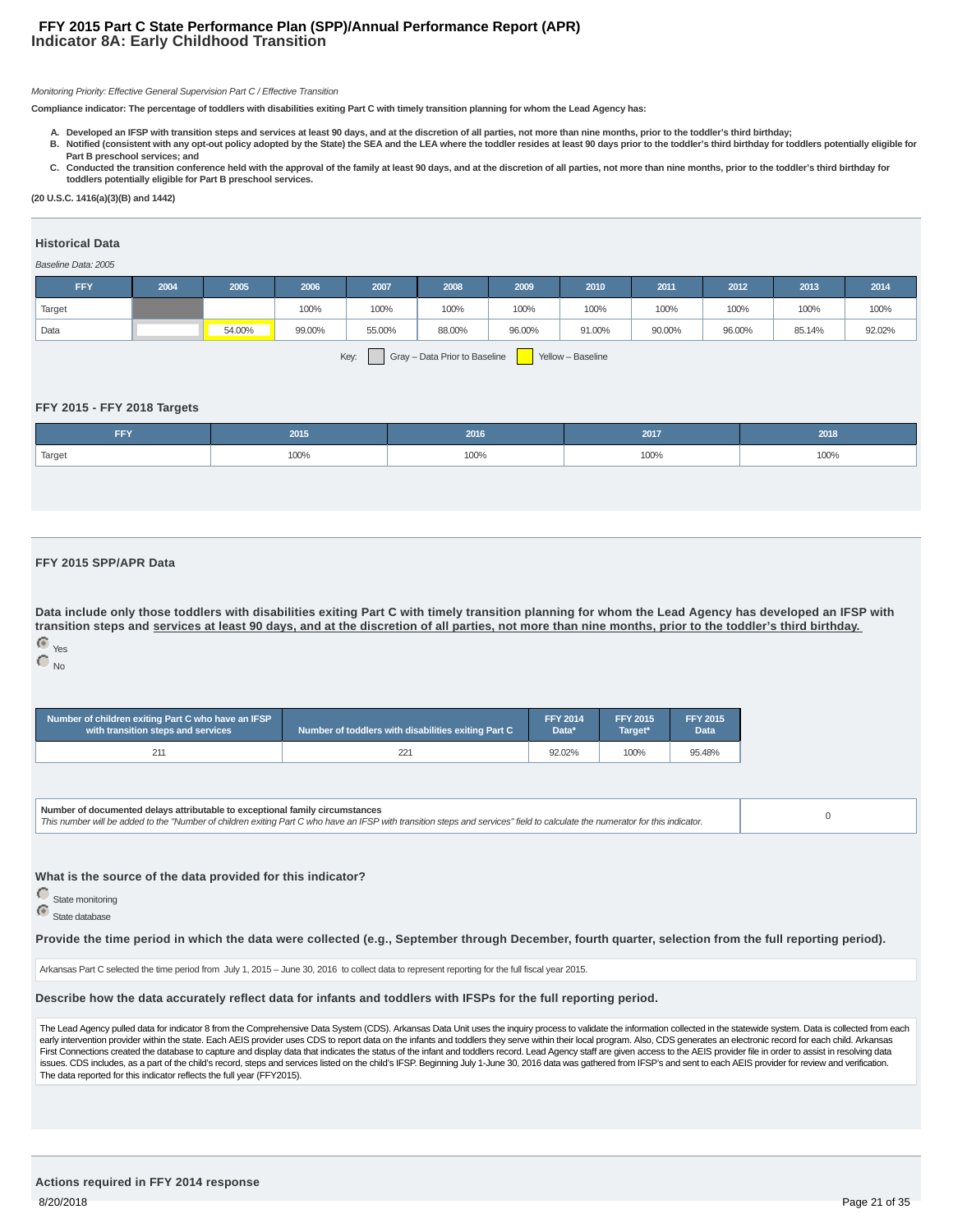### <span id="page-21-0"></span>none

Note: Any actions required in last year's response that are related to correction of findings should be responded to on the "Correction of Previous Findings of Noncompliance" page of this indicator. If your State's only actions required in last year's response are related to findings of noncompliance, a text field will not be displayed on this page.

### **Correction of Findings of Noncompliance Identified in FFY 2014**

| Findings of Noncompliance Identified | <b>Findings of Noncompliance Verified as</b><br><b>Corrected Within One Year</b> | <b>Findings of Noncompliance Subsequently</b><br>Corrected | <b>Findings Not Yet Verified as Corrected</b> |  |
|--------------------------------------|----------------------------------------------------------------------------------|------------------------------------------------------------|-----------------------------------------------|--|
|                                      |                                                                                  |                                                            |                                               |  |

### **FFY 2014 Findings of Noncompliance Verified as Corrected**

Describe how the State verified that the source of noncompliance is correctly implementing the regulatory requirements

Part C Quality Assurance staff issued detailed letters to AEIS providers notificating them of their non- compliance. The letter informed local providers of their scores in relations to transition steps. AEIS provider monit letters quoted the federal regulations and informed them that they have to ensure that all children receive timely transition planning and that they must correct all noncompliance. Procedures outlined in the Arkansas' moni manual gives the providers 90 days to correct identified noncompliance, however, correction is required to be made no later than one year from the date of notification.

After the designated time period, for each provider previously found out of compliance, the quality assurance staff select a number of new records for review to ensure that the provider is in compliance with these new reco This verification process of reviewing new records ensures that the provider is correctly implementing the requlatory requirements.

Describe how the State verified that each individual case of noncompliance was corrected

First Connections verification procedures indicates that monitoring staff conducts the process of verifying correction of noncompliance for each provider that is cited for noncompliance. The process includes an analysis of records for toddlers who did not receive timely transition planning and were not in compliance with requirements to verify that the children received transition services (steps) although late, unless that child is no longe the jurisdiction of the program.

### **OSEP Response**

Because the State reported less than 100% compliance for FFY 2015, the State must report on the status of correction of noncompliance identified in FFY 2015 for this indicator. When reporting on the correction of noncompliance, the State must report, in the FFY 2016 SPP/APR, that it has verified that each EIS program or provider with noncompliance identified in FFY 2015 for this indicator: (1) is correctly implementing the specific regulatory requirements (i.e., achieved 100% compliance) based on a review of updated data such as data subsequently collected through on-site monitoring or a State data system; and (2) has corrected each individual case of noncompliance, unless the child is no longer within the jurisdiction of the EIS program or provider, consistent with OSEP Memo 09-02. In the FFY 2016 SPP/APR, the State must describe the specific actions that were taken to verify the correction.

If the State did not identify any findings of noncompliance in FFY 2015, although its FFY 2015 data reflect less than 100% compliance, provide an explanation of why the State did not identify any findings of noncompliance FFY 2015.

### **Required Actions**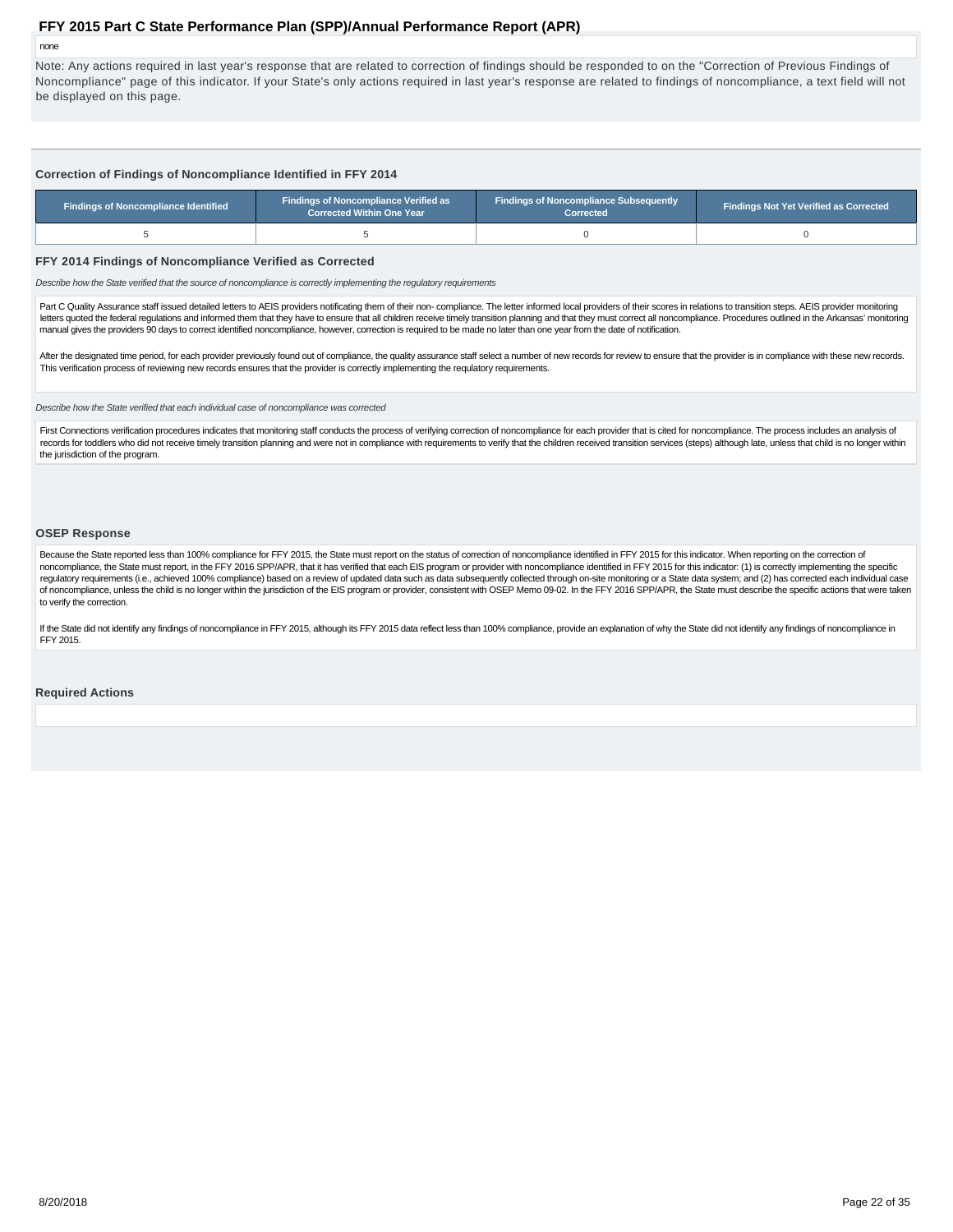# **Indicator 8B: Early Childhood Transition FFY 2015 Part C State Performance Plan (SPP)/Annual Performance Report (APR)**

### Monitoring Priority: Effective General Supervision Part C / Effective Transition

**Compliance indicator: The percentage of toddlers with disabilities exiting Part C with timely transition planning for whom the Lead Agency has:**

- **A. Developed an IFSP with transition steps and services at least 90 days, and at the discretion of all parties, not more than nine months, prior to the toddler's third birthday;**
- **Notified (consistent with any opt-out policy adopted by the State) the SEA and the LEA where the toddler resides at least 90 days prior to the toddler's third birthday for toddlers potentially eligible for B. Part B preschool services; and**
- C. Conducted the transition conference held with the approval of the family at least 90 days, and at the discretion of all parties, not more than nine months, prior to the toddler's third birthday for **toddlers potentially eligible for Part B preschool services.**

**(20 U.S.C. 1416(a)(3)(B) and 1442)**

### **Historical Data**

### Baseline Data: 2005

| <b>FFY</b> | 2004 | 2005   | 2006   | 2007   | 2008   | 2009   | 2010   | 2011   | 2012   | 2013   | 2014   |
|------------|------|--------|--------|--------|--------|--------|--------|--------|--------|--------|--------|
| Target     |      |        | 100%   | 100%   | 100%   | 100%   | 100%   | 100%   | 100%   | 100%   | 100%   |
| Data       |      | 79.00% | 96.40% | 89.00% | 88.00% | 95.00% | 96.00% | 91.00% | 97.00% | 87.61% | 95.82% |

Key: Gray – Data Prior to Baseline Yellow – Baseline

### **FFY 2015 - FFY 2018 Targets**

| ccv<br>n e s | 2015 | 2016 | 2017 | 2018 |
|--------------|------|------|------|------|
| Target       | 100% | 100% | 100% | 100% |

# **FFY 2015 SPP/APR Data**

**Data include notification to both the SEA and LEA**

 Yes  $C_{N_0}$ 

| Number of toddlers with disabilities exiting Part C<br>where notification to the SEA and LEA occurred at<br>least 90 days prior to their third birthday for toddlers<br>potentially eligible for Part B preschool services | Number of toddlers with disabilities exiting Part C who<br>were potentially eligible for Part B | <b>FFY 2014</b><br>Data* | <b>FFY 2015</b><br>Target* | <b>FFY 2015</b><br>Data |
|----------------------------------------------------------------------------------------------------------------------------------------------------------------------------------------------------------------------------|-------------------------------------------------------------------------------------------------|--------------------------|----------------------------|-------------------------|
| 218                                                                                                                                                                                                                        | 221                                                                                             | 95.82%                   | 100%                       | 98.64%                  |

| Number of parents who opted out<br>This number will be subtracted from the "Number of toddlers with disabilities exiting Part C who were potentially eligible for Part B" field to calculate the denominator for this<br>indicator. |  |
|-------------------------------------------------------------------------------------------------------------------------------------------------------------------------------------------------------------------------------------|--|

### **Describe the method used to collect these data**

The state used the Comprehiesive Data System to collect data for Indicator 8. Part C selected the time period from July 1, 2015 to June 30, 2016 to reflect reporting for the full fiscal year.

**Do you have a written opt-out policy? No**

### **What is the source of the data provided for this indicator?**

State monitoring

State database

**Provide the time period in which the data were collected (e.g., September through December, fourth quarter, selection from the full reporting period).**

Arkansas Part C collected data from July 1,2015-June 30,2016 to reflect reporting for the full fiscal year (2015).

**Describe how the data accurately reflect data for infants and toddlers with IFSPs for the full reporting period.**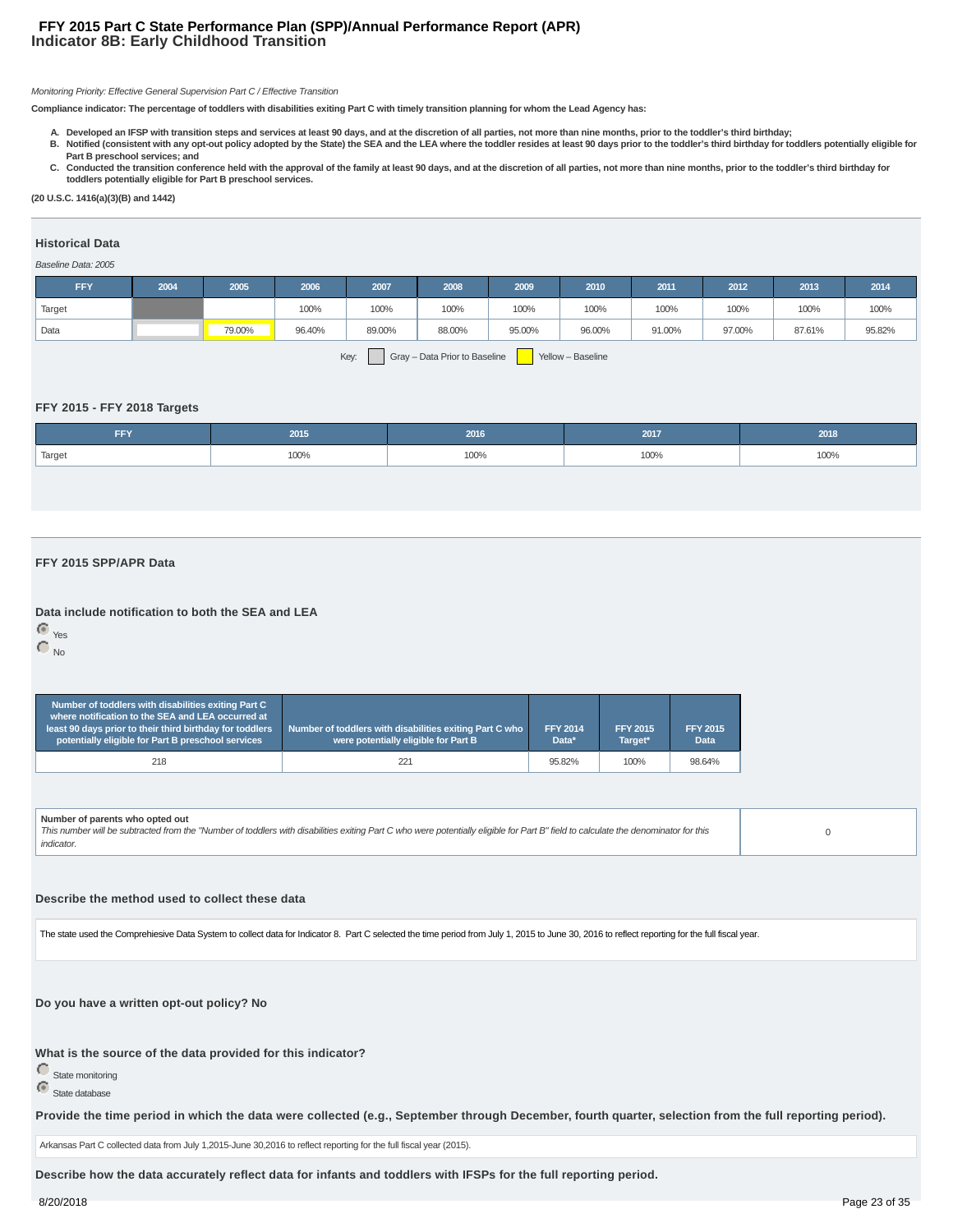<span id="page-23-0"></span>First Connections staff collected data for Indicator 8 from the Comprehensive Data System (CDS). Data Unit staff used the inquiry process to confirm the information gathered in the statewide database. Transition data was collected from each Part C provider in Arkansas, including State Service Coordinators, their delegates and local early intervention providers. Program staff use the CDS to enter/report data on the infants and toddlers that they are assigned. The Lead Agency developed the Comprehensive Data System to collect and display data that reflects the position of the infant and toddlers early intervention files. Administrative Staff are permitted acce the providers electronic file that allows lead agency staff to work closely with AEIS providers and state staff to assist in providing guaindance and support. The system includes, in the individual child record, the date o childs transition conference as required in the federal regulation. Data was captured from IFSP's with dates starting July 1, 2015- June 30, 2016, and sent to AEIS providers and state staff for verfication and submission b to the Part C program. In order to ensure the accuracy of the information; sufficient time was given to verify the data. Arkansas' data manager exaimined information that was reported and determined that it is reflective o year.

### **Actions required in FFY 2014 response**

### none

Note: Any actions required in last year's response that are related to correction of findings should be responded to on the "Correction of Previous Findings of Noncompliance" page of this indicator. If your State's only actions required in last year's response are related to findings of noncompliance, a text field will not be displayed on this page.

### **Correction of Findings of Noncompliance Identified in FFY 2014**

| <b>Findings of Noncompliance Verified as</b><br>Findings of Noncompliance Identified<br><b>Corrected Within One Year</b> |  | <b>Findings of Noncompliance Subsequently</b><br><b>Corrected</b> | <b>Findings Not Yet Verified as Corrected</b> |  |
|--------------------------------------------------------------------------------------------------------------------------|--|-------------------------------------------------------------------|-----------------------------------------------|--|
|                                                                                                                          |  |                                                                   |                                               |  |

### **FFY 2014 Findings of Noncompliance Verified as Corrected**

Describe how the State verified that the source of noncompliance is correctly implementing the regulatory requirements

Part C Quality Assurance staff disseminated letters of notification to local programs advising them of their non- compliance. Monitoring report letters informed AEIS providers of their scores connected to SEA/LEA notifications. The monitoring letter stated the federal regulations and informed them that they must ensure that all children in their program receive timely transition planning and that they must correct all noncompliance. Arkansas First Connections monitoring procedures allow AEIS providers 90 days to correct identified noncompliance, however, correction must be made no later than one year from the date of notification.

For each provider with previously identified noncompliance in this area, the quality assurance staff selects a number of new records to review. When this subsequent review of new records shows that the program is still in compliance, this process ensures that the provider is correctly implementing the regulatory requirements.

Describe how the State verified that each individual case of noncompliance was corrected

First Connections' verification process with respect to correction of noncompliance, incorporated an analysis of files for toddlers who did not receive timely transition planning and were not in compliance with requirement verify that the children received transition services (SEA/LEA notification) although late, unless that child is no longer within the jurisdiction. Lead Agency staff confirmed that all noncompliance was corrected within on of notification for each AEIS provider.

### **OSEP Response**

Because the State reported less than 100% compliance for FFY 2015, the State must report on the status of correction of noncompliance identified in FFY 2015 for this indicator. When reporting on the correction of noncompliance, the State must report, in the FFY 2016 SPP/APR, that it has verified that each EIS program or provider with noncompliance identified in FFY 2015 for this indicator: (1) is correctly implementing the specific regulatory requirements (i.e., achieved 100% compliance) based on a review of updated data such as data subsequently collected through on-site monitoring or a State data system; and (2) has corrected each individual case of noncompliance, unless the child is no longer within the jurisdiction of the EIS program or provider, consistent with OSEP Memo 09-02. In the FFY 2016 SPP/APR, the State must describe the specific actions that were taken to verify the correction.

If the State did not identify any findings of noncompliance in FFY 2015, although its FFY 2015 data reflect less than 100% compliance, provide an explanation of why the State did not identify any findings of noncompliance FFY 2015.

### **Required Actions**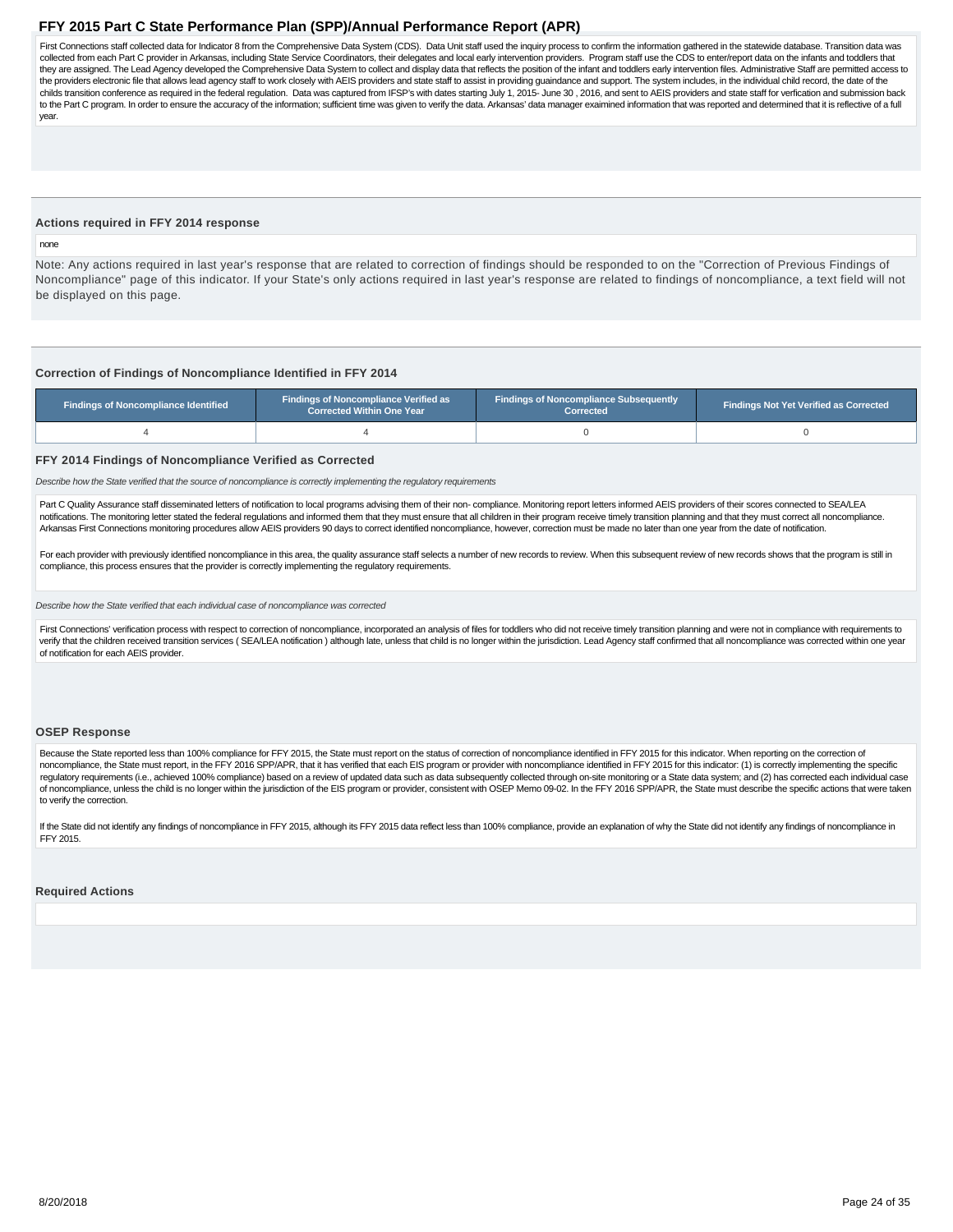# **Indicator 8C: Early Childhood Transition FFY 2015 Part C State Performance Plan (SPP)/Annual Performance Report (APR)**

### Monitoring Priority: Effective General Supervision Part C / Effective Transition

**Compliance indicator: The percentage of toddlers with disabilities exiting Part C with timely transition planning for whom the Lead Agency has:**

- **A. Developed an IFSP with transition steps and services at least 90 days, and at the discretion of all parties, not more than nine months, prior to the toddler's third birthday;**
- **Notified (consistent with any opt-out policy adopted by the State) the SEA and the LEA where the toddler resides at least 90 days prior to the toddler's third birthday for toddlers potentially eligible for B. Part B preschool services; and**
- C. Conducted the transition conference held with the approval of the family at least 90 days, and at the discretion of all parties, not more than nine months, prior to the toddler's third birthday for **toddlers potentially eligible for Part B preschool services.**

**(20 U.S.C. 1416(a)(3)(B) and 1442)**

### **Historical Data**

### Baseline Data: 2005

| <b>FFY</b> | 2004 | 2005   | 2006   | 2007   | 2008   | 2009   | 2010   | 2011   | 2012   | 2013   | 2014   |
|------------|------|--------|--------|--------|--------|--------|--------|--------|--------|--------|--------|
| Target     |      |        | 100%   | 100%   | 100%   | 100%   | 100%   | 100%   | 100%   | 100%   | 100%   |
| Data       |      | 87.00% | 44.00% | 55.00% | 57.00% | 86.00% | 87.00% | 76.00% | 87.00% | 86.28% | 83.59% |

Key: Gray – Data Prior to Baseline Yellow – Baseline

### **FFY 2015 - FFY 2018 Targets**

| 2015<br><b>CCV</b><br>. |      | 2016 | 2017 | 2018 |  |
|-------------------------|------|------|------|------|--|
| Target                  | 100% | 100% | 100% | 100% |  |

### **FFY 2015 SPP/APR Data**

**Data reflect only those toddlers for whom the Lead Agency has conducted the transition conference held with the approval of the family at least 90 days, and at the discretion of all parties, not more than nine months, prior to the toddler's third birthday for toddlers potentially eligible for Part B preschool services**

# Yes

 $C_{N0}$ 

| Number of toddlers with disabilities exiting Part C<br>where the transition conference occurred at least 90<br>days, and at the discretion of all parties at least nine<br>months prior to the toddler's third birthday for<br>toddlers potentially eligible for Part B | Number of toddlers with disabilities exiting Part C who<br>were potentially eligible for Part B | <b>FFY 2014</b><br>Data* | <b>FFY 2015</b><br>Target* | <b>FFY 2015</b><br>Data |
|-------------------------------------------------------------------------------------------------------------------------------------------------------------------------------------------------------------------------------------------------------------------------|-------------------------------------------------------------------------------------------------|--------------------------|----------------------------|-------------------------|
| 142                                                                                                                                                                                                                                                                     | 221                                                                                             | 83.59%                   | 100%                       | 88.24%                  |

| Number of toddlers for whom the parent did not provide approval for the transition conference<br>This number will be subtracted from the "Number of toddlers with disabilities exiting Part C who were potentially eligible for Part B" field to calculate the denominator for this<br>indicator.                                                                                                                                      |    |
|----------------------------------------------------------------------------------------------------------------------------------------------------------------------------------------------------------------------------------------------------------------------------------------------------------------------------------------------------------------------------------------------------------------------------------------|----|
| Number of documented delays attributable to exceptional family circumstances<br>This number will be added to the "Number of toddlers with disabilities exiting Part C where the transition conference occurred at least 90 days, and at the discretion of all parties<br>at least nine months prior to the toddler's third birthday for toddlers potentially eligible for Part B" field to calculate the numerator for this indicator. | 53 |

### **What is the source of the data provided for this indicator?**

State monitoring

State database

**Provide the time period in which the data were collected (e.g., September through December, fourth quarter, selection from the full reporting period).**

The First Connections program selected the period of time from June 30,2015-July 1, 2016, to collect data to represent reporting for the full fiscal year. (2015)

### **Describe how the data accurately reflect data for infants and toddlers with IFSPs for the full reporting period.**

Data for Indicator 8 was collected from the from the Comprehensive Data System (CDS). The inquiry process was used by Lead Agency staff to confirm the information gathered in the statewide datebase. Annual Report data was collected from each Part C provider in Arkansas . State Service Coordinators, their delegates and local early intervention providers use the CDS to enter/report data on the infants and toddlers that they are assigned. Administrative staff developed the Comprehensive Data System to collect and display data that reflects the position of the infant and toddlers early intervention files. Part C' data staff are permitted admittance to the AE providers electronic file that allows lead agency staff to work closely with AEIS providers and state staff to aid in providing guaindance and support regarding data enty. The system includes, in the individual child recor date of the childs transition conference as required in the federal regulation. Transition data was captured from IFSP's with dates starting July 1, 2015- June 30, 2016, and sent to AEIS providers and state staff for verfi 8/20/2018 Page 25 of 35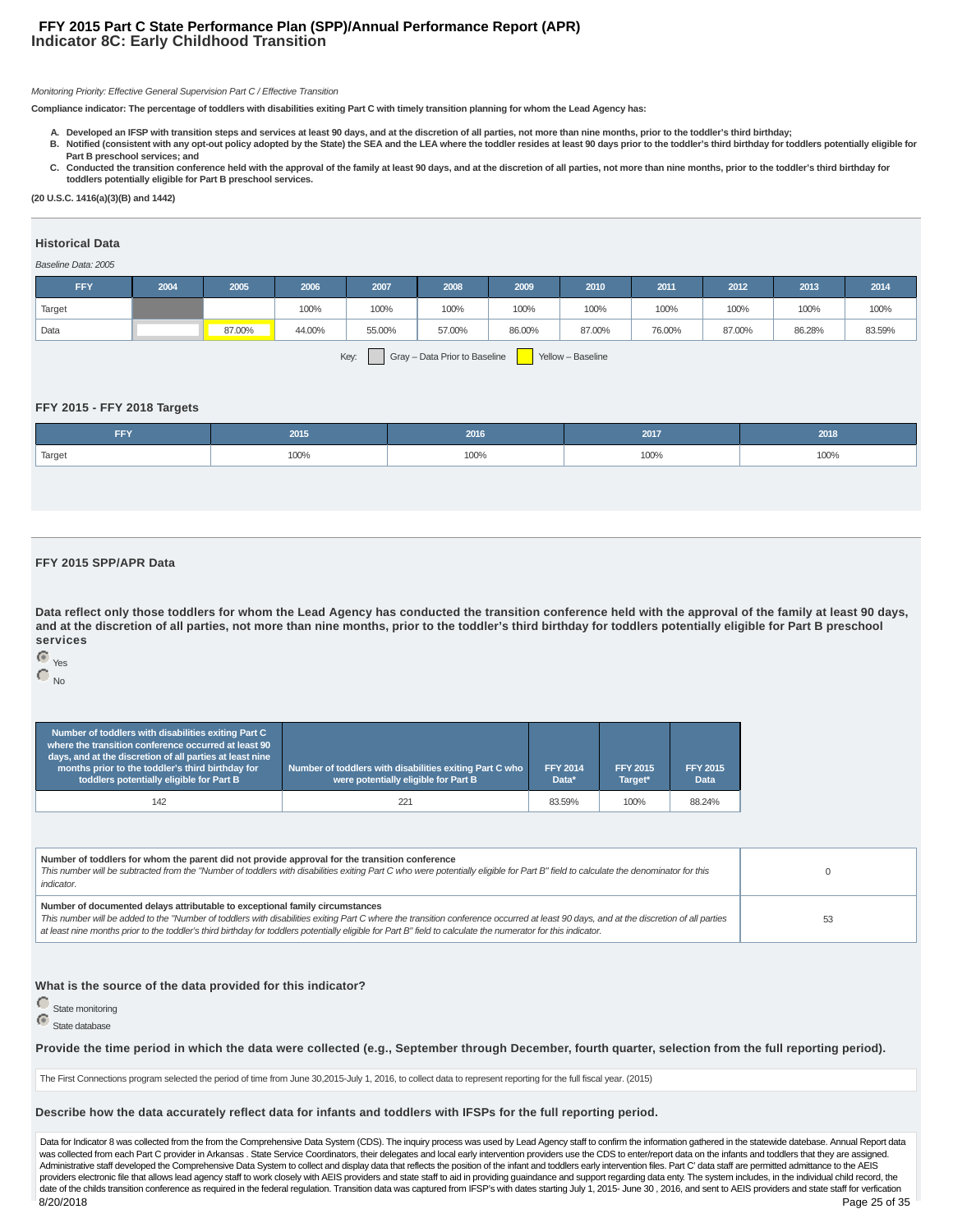# <span id="page-25-0"></span>FFY 2015 Part C State Performance Plan (SPP)/Annual Performance Report (APR)<br>and submission back to the Data unit. In an effort to ensure the accuracy of the information; sufficient time was given to verify the data. Arkan

determined that it is reflective of a full year.

### **Actions required in FFY 2014 response**

### none

Note: Any actions required in last year's response that are related to correction of findings should be responded to on the "Correction of Previous Findings of Noncompliance" page of this indicator. If your State's only actions required in last year's response are related to findings of noncompliance, a text field will not be displayed on this page.

### **Correction of Findings of Noncompliance Identified in FFY 2014**

| <b>Findings of Noncompliance Verified as</b><br>Findings of Noncompliance Identified<br><b>Corrected Within One Year</b> |  | <b>Findings of Noncompliance Subsequently</b><br>Corrected | <b>Findings Not Yet Verified as Corrected</b> |  |
|--------------------------------------------------------------------------------------------------------------------------|--|------------------------------------------------------------|-----------------------------------------------|--|
|                                                                                                                          |  |                                                            |                                               |  |

### **FFY 2014 Findings of Noncompliance Verified as Corrected**

Describe how the State verified that the source of noncompliance is correctly implementing the regulatory requirements

First Connections monitoring personel sent notification letters to early intervention service providers advising them of their non- compliance. The notification letter informed them of their status in relation to timely tr conferences. Program notification letters referenced the federal regulations and informed them that they have to ensure that all children receive timely transition planning and the requirments around correcting all noncompliance. Lead Agency procedures give local providers 90 days to correct identified noncompliance, however, correction must be made no later than one year from the date of notification to the early intervention provid

A process was put in place for providers who were not previously in full compliance with holding transition conferences for children at least 90 days before the toddler's third birthday. During a subsequent review, quality assurance staff reviewed a number of new records to see if the transition conferences for these new toddlers were held within the correct time period. If there were no additional instances of noncompliances in these record the state viewed this as an indication that the program was correctly implementing the regulatory requirements.

Describe how the State verified that each individual case of noncompliance was corrected

The Part C process of verifying correction of noncompliance, involved a review of records for toddlers who did not receive timely transition planning and were not in compliance with requirements to verify that the children received transition services (transition conference) although late, unless that child is no longer within the jurisdiction of the program. First Connections staff certified that all noncompliance was corrected within one y notification to the local provider.

### **OSEP Response**

Because the State reported less than 100% compliance for FFY 2015, the State must report on the status of correction of noncompliance identified in FFY 2015 for this indicator. When reporting on the correction of noncompliance, the State must report, in the FFY 2016 SPP/APR, that it has verified that each EIS program or provider with noncompliance identified in FFY 2015 for this indicator: (1) is correctly implementing the specific regulatory requirements (i.e., achieved 100% compliance) based on a review of updated data such as data subsequently collected through on-site monitoring or a State data system; and (2) has corrected each individual case of noncompliance, unless the child is no longer within the jurisdiction of the EIS program or provider, consistent with OSEP Memo 09-02. In the FFY 2016 SPP/APR, the State must describe the specific actions that were taken to verify the correction.

If the State did not identify any findings of noncompliance in FFY 2015, although its FFY 2015 data reflect less than 100% compliance, provide an explanation of why the State did not identify any findings of noncompliance FFY 2015.

### **Required Actions**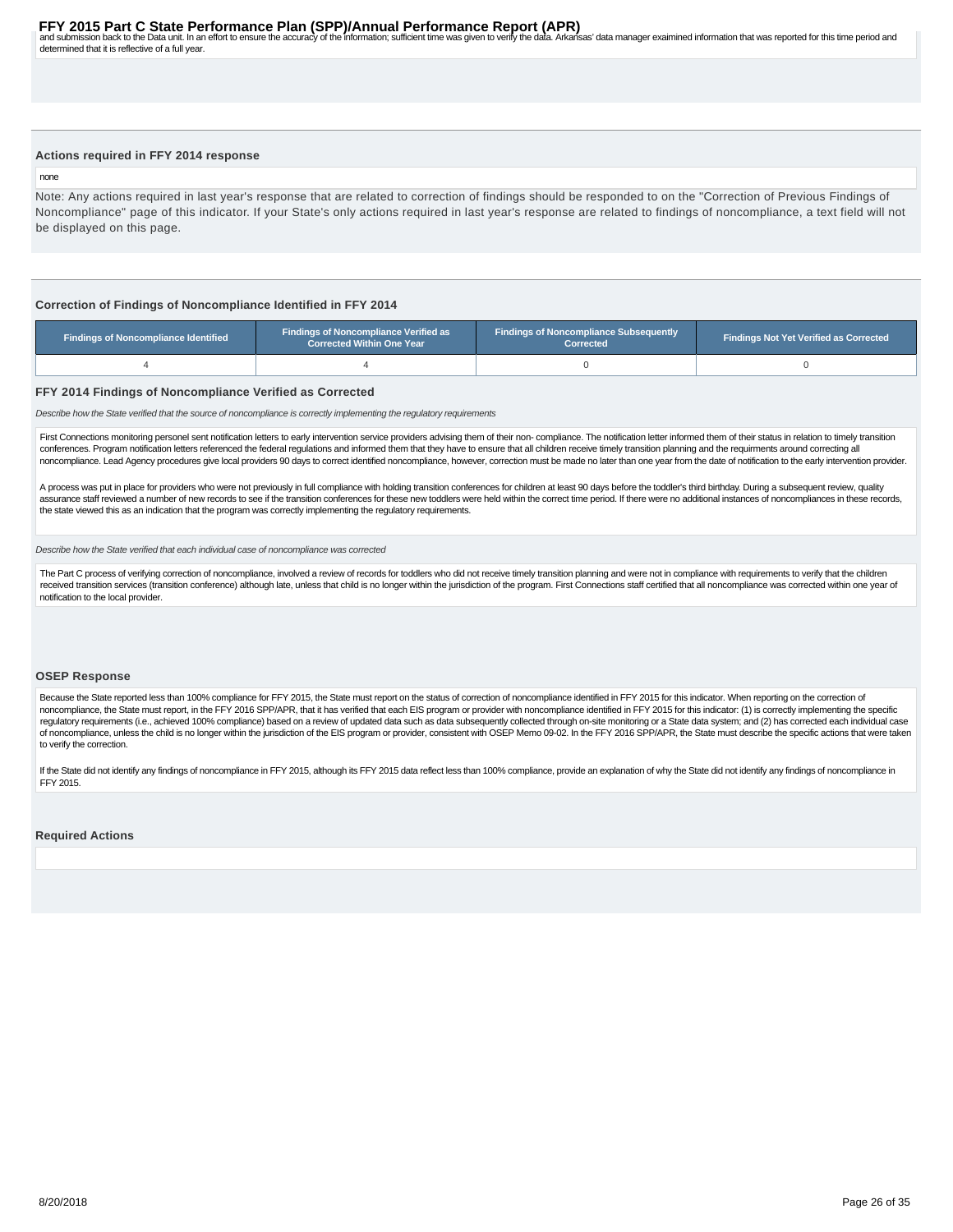# **Indicator 9: Resolution Sessions FFY 2015 Part C State Performance Plan (SPP)/Annual Performance Report (APR)**

Monitoring Priority: Effective General Supervision Part C / General Supervision

**Results indicator: Percent of hearing requests that went to resolution sessions that were resolved through resolution session settlement agreements (applicable if Part B due process procedures are adopted).**

# **(20 U.S.C. 1416(a)(3)(B) and 1442)**

# **Historical Data**

| <b>Baseline Data:</b>                                                        |      |      |      |      |      |      |      |      |      |       |       |
|------------------------------------------------------------------------------|------|------|------|------|------|------|------|------|------|-------|-------|
| <b>FFY</b>                                                                   | 2004 | 2005 | 2006 | 2007 | 2008 | 2009 | 2010 | 2011 | 2012 | 2013  | 2014  |
| Target $\geq$                                                                |      |      |      |      |      |      |      |      |      | $0\%$ | $0\%$ |
| Data                                                                         |      |      |      |      |      |      |      |      |      | 0%    | 0%    |
| Gray - Data Prior to Baseline   Yellow - Baseline Blue - Data Update<br>Key: |      |      |      |      |      |      |      |      |      |       |       |

# **FFY 2015 - FFY 2018 Targets**

| <b>FFY</b>    | 2015 | 2016 | 2017 | 2018  |
|---------------|------|------|------|-------|
| Target $\geq$ | 0%   | 0%   | 0%   | $0\%$ |
|               |      | Key  |      |       |

# **Explanation of Changes**

# **Targets: Description of Stakeholder Input**

# **Prepopulated Data**

| Source                                                                                                 | <b>Date</b> | <b>Description</b>                                                       | <b>Data</b> | <b>Overwrite Data</b> |
|--------------------------------------------------------------------------------------------------------|-------------|--------------------------------------------------------------------------|-------------|-----------------------|
| SY 2015-16 EMAPS IDEA Part C Dispute<br>Resolution Survey; Section C: Due<br><b>Process Complaints</b> | 11/2/2016   | 3.1(a) Number resolution sessions resolved through settlement agreements | n           |                       |
| SY 2015-16 EMAPS IDEA Part C Dispute<br>Resolution Survey; Section C: Due<br><b>Process Complaints</b> | 11/2/2016   | 3.1 Number of resolution sessions                                        | n           |                       |

### **Explanation of Alternate Data**

### **FFY 2015 SPP/APR Data**

| 3.1(a) Number resolution sessions resolved<br>through settlement agreements | 3.1 Number of resolution sessions | <b>FFY 2014</b><br>Data* | FFY 2015 Target* | <b>FFY 2015</b><br><b>Data</b> |
|-----------------------------------------------------------------------------|-----------------------------------|--------------------------|------------------|--------------------------------|
|                                                                             |                                   | 0%                       | 0.00%            |                                |

# **Actions required in FFY 2014 response**

none

# **OSEP Response**

The State reported fewer than ten resolution sessions held in FFY 2015. The State is not required to provide targets until any fiscal year in which ten or more resolution sessions were held.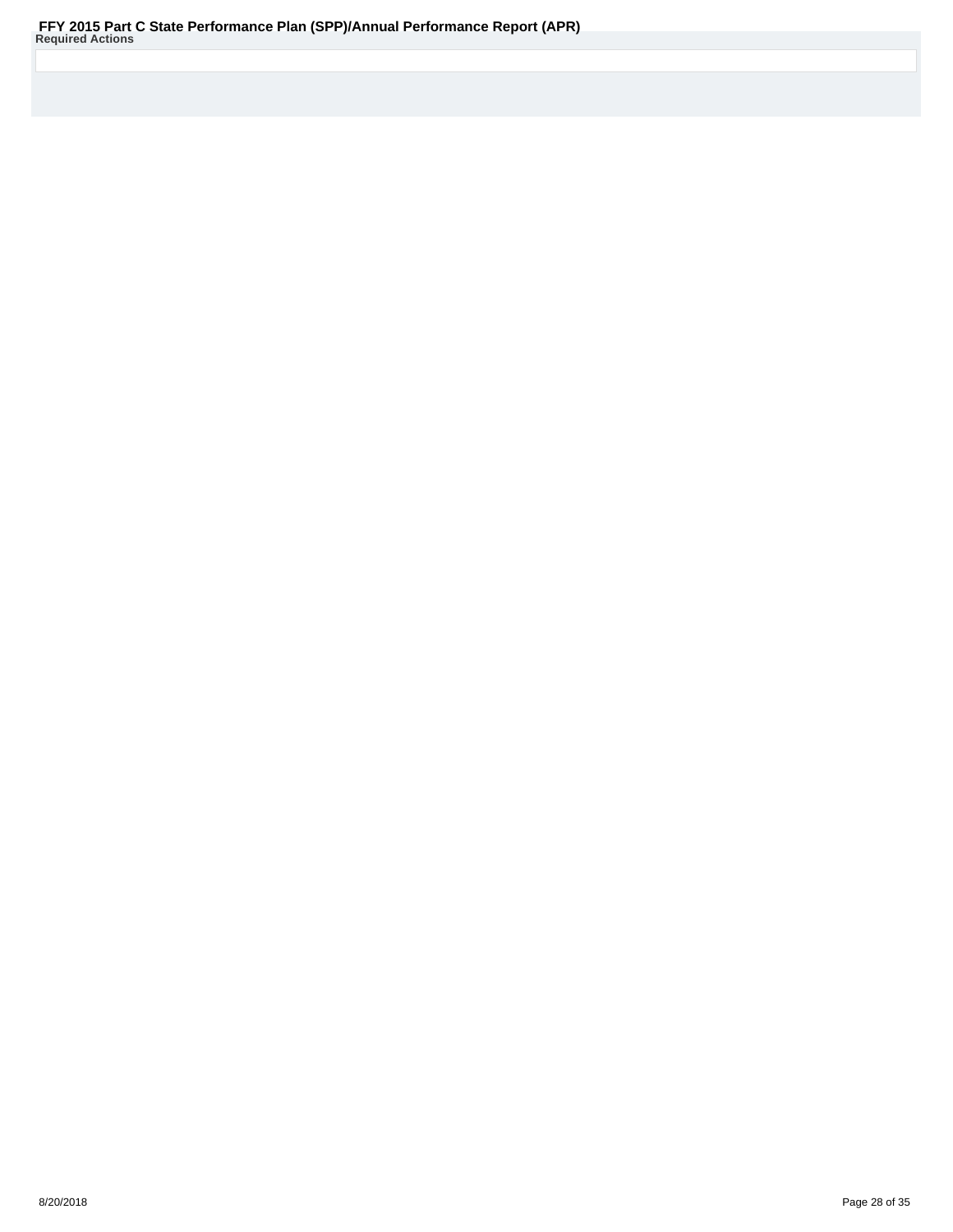# **Indicator 10: Mediation FFY 2015 Part C State Performance Plan (SPP)/Annual Performance Report (APR)**

Monitoring Priority: Effective General Supervision Part C / General Supervision

**Results indicator: Percent of mediations held that resulted in mediation agreements.**

### **(20 U.S.C. 1416(a)(3)(B) and 1442)**

| <b>Historical Data</b>                                                        |      |      |      |      |      |      |      |      |      |      |      |
|-------------------------------------------------------------------------------|------|------|------|------|------|------|------|------|------|------|------|
| Baseline Data: 2005                                                           |      |      |      |      |      |      |      |      |      |      |      |
| <b>FFY</b>                                                                    | 2004 | 2005 | 2006 | 2007 | 2008 | 2009 | 2010 | 2011 | 2012 | 2013 | 2014 |
| Target $\geq$                                                                 |      |      |      | 100% |      |      |      |      |      | 100% | 100% |
| Data                                                                          |      |      |      |      |      |      |      | 100% |      |      |      |
| Gray - Data Prior to Baseline<br>Yellow - Baseline Blue - Data Update<br>Key: |      |      |      |      |      |      |      |      |      |      |      |

# **FFY 2015 - FFY 2018 Targets**

| <b>FFY</b>    | 2015 | 2016 | 2017 | 2018 |
|---------------|------|------|------|------|
| Target $\geq$ | 100% | 100% | 100% | 100% |
|               |      | Key: |      |      |

# **Targets: Description of Stakeholder Input**

Please see introduction section,under Stakeholder Input.

# **Prepopulated Data**

| <b>Source</b>                                                                               | <b>Date</b> | <b>Description</b>                                                  | <b>Data</b> | <b>Overwrite Data</b> |
|---------------------------------------------------------------------------------------------|-------------|---------------------------------------------------------------------|-------------|-----------------------|
| SY 2015-16 EMAPS IDEA Part C Dispute<br>Resolution Survey; Section B: Mediation<br>Requests | 11/2/2016   | 2.1.a. iMediations agreements related to due process complaints     |             | null                  |
| SY 2015-16 EMAPS IDEA Part C Dispute<br>Resolution Survey; Section B: Mediation<br>Requests | 11/2/2016   | 2.1.b.i Mediations agreements not related to due process complaints |             | null                  |
| SY 2015-16 EMAPS IDEA Part C Dispute<br>Resolution Survey; Section B: Mediation<br>Requests | 11/2/2016   | 2.1 Mediations held                                                 | n           | null                  |

# **FFY 2015 SPP/APR Data**

| 2.1.a.i Mediations agreements<br>related to due process complaints | 2.1.b.i Mediations agreements not<br>related to due process complaints | 2.1 Mediations held | <b>FFY 2014</b><br>Data* | FFY 2015 Target* | <b>FFY 2015</b><br><b>Data</b> |
|--------------------------------------------------------------------|------------------------------------------------------------------------|---------------------|--------------------------|------------------|--------------------------------|
|                                                                    |                                                                        |                     |                          | 100.00%          |                                |

# **Actions required in FFY 2014 response**

none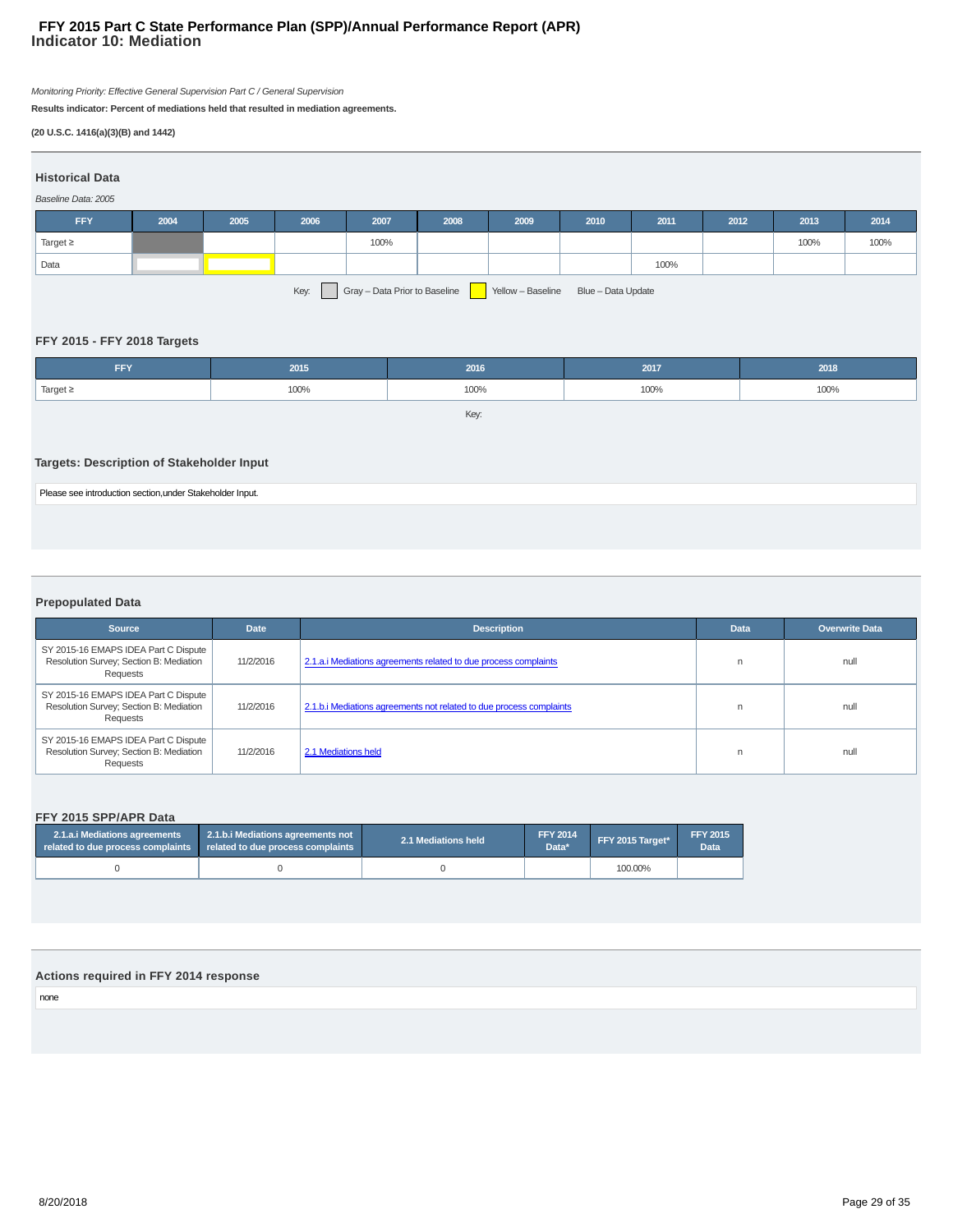# <span id="page-29-0"></span>**OSEP Response**

The State reported fewer than ten mediations held in FFY 2015. The State is not required to meet its targets until any fiscal year in which ten or more mediations were held.

**Required Actions**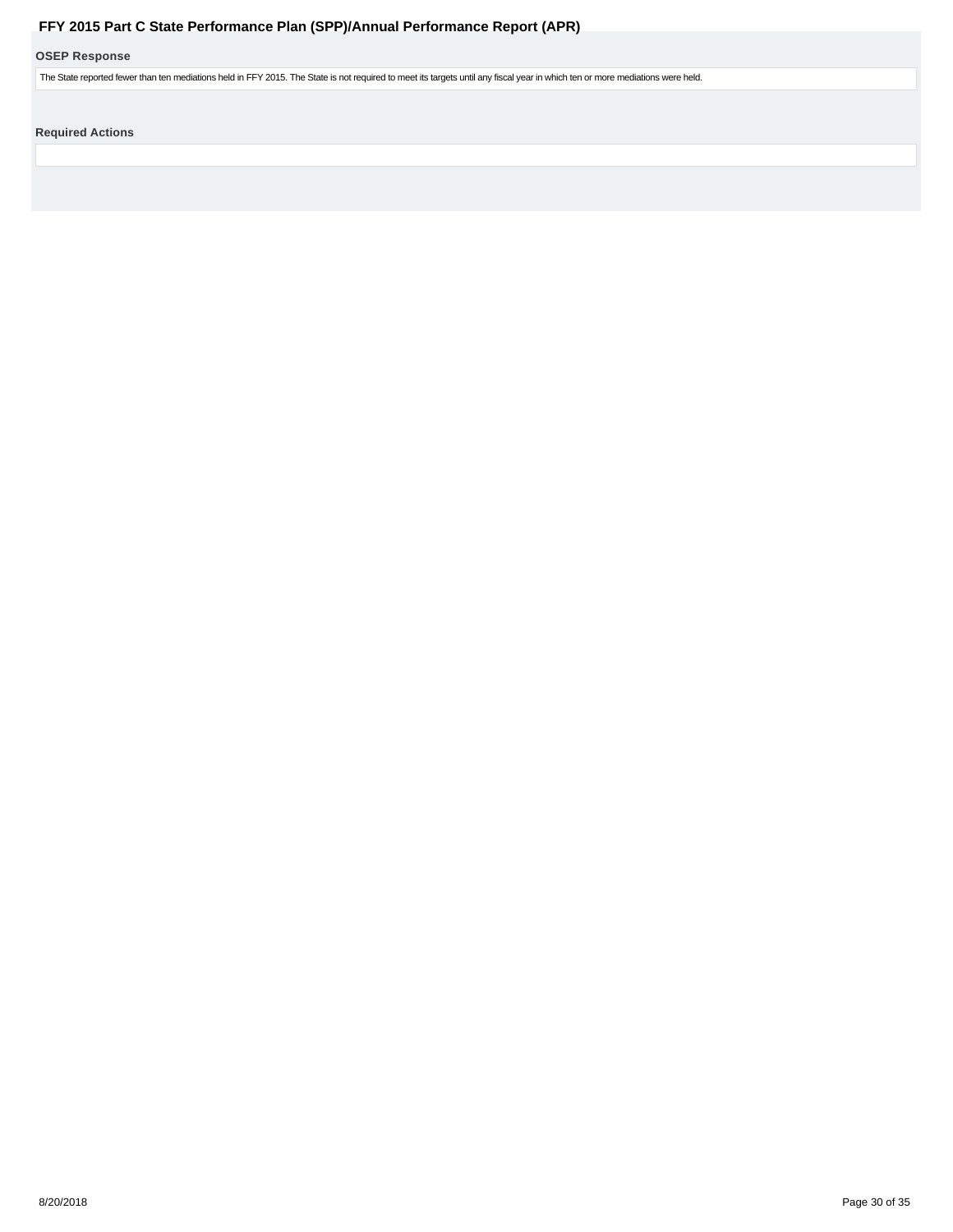# **Indicator 11: State Systemic Improvement Plan FFY 2015 Part C State Performance Plan (SPP)/Annual Performance Report (APR)**

### Monitoring Priority: General Supervision

**Results indicator: The State's SPP/APR includes a State Systemic Improvement Plan (SSIP) that meets the requirements set forth for this indicator.**

| <b>Reported Data</b>                                     |      |      |      |
|----------------------------------------------------------|------|------|------|
| <b>Baseline Data:</b>                                    |      |      |      |
| FFY                                                      | 2013 | 2014 | 2015 |
| Target                                                   |      |      |      |
| Data                                                     |      |      |      |
| Key: Gray – Data Prior to Baseline<br>Blue – Data Update |      |      |      |

### **FFY 2016 - FFY 2018 Targets**

| FFY    | 2016 | 2017 | 2018 |
|--------|------|------|------|
| Target |      |      |      |
|        |      | Key: |      |

### **Description of Measure**

Please see attachement below.

### **Targets: Description of Stakeholder Input**

Please see attachment below.

### **Overview**

### **Data Analysis**

A description of how the State identified and analyzed key data, including data from SPP/APR indicators, 618 data collections, and other available data as applicable, to: (1) select the State-identified Measurable Result(s Infants and Toddlers with Disabilities and their Families, and (2) identify root causes contributing to low performance. The description must include information about how the data were disaggregated by multiple variables EIS program and/or EIS provider, geographic region, race/ethnicity, socioeconomic status, gender, etc.) As part of its data analysis, the State should also consider compliance data and whether those data present potential barriers to improvement. In addition, if the State identifies any concerns about the quality of the data, the description must include how the State will address these concerns. Finally, if additional data are needed, the should include the methods and timelines to collect and analyze the additional data.

### **Analysis of State Infrastructure to Support Improvement and Build Capacity**

A description of how the State analyzed the capacity of its current infrastructure to support improvement and build capacity in EIS programs and/or EIS providers to implement, scale up, and sustain the use of evidence-base practices to improve results for infants and toddlers with disabilities and their families. State systems that make up its infrastructure include, at a minimum: governance, fiscal, quality standards, professional developme technical assistance, and accountability/monitoring. The description must include current strengths of the systems, the extent the systems are coordinated, and areas for improvement of functioning within and across the sys The State must also identify current State-level improvement plans and other early learning initiatives, such as Race to the Top-Early Learning Challenge and the Home Visiting program and describe the extent that these new initiatives are aligned, and how they are, or could be, integrated with, the SSIP. Finally, the State should identify representatives (e.g., offices, agencies, positions, individuals, and other stakeholders) that were invo developing Phase I of the SSIP and that will be involved in developing and implementing Phase II of the SSIP.

Please see below.

**State-identified Measurable Result(s) for Infants and Toddlers with Disabilities and Their Families**

A statement of the result(s) the State intends to achieve through the implementation of the SSIP. The State-identified Measurable Result(s) for Infants and Toddlers with Disabilities and their Families must be aligned to a SPP/APR indicator or a component of an SPP/APR indicator. The State-identified Measurable Result(s) for Infants and Toddlers with Disabilities and their Families must be clearly based on the Data and State Infrastructure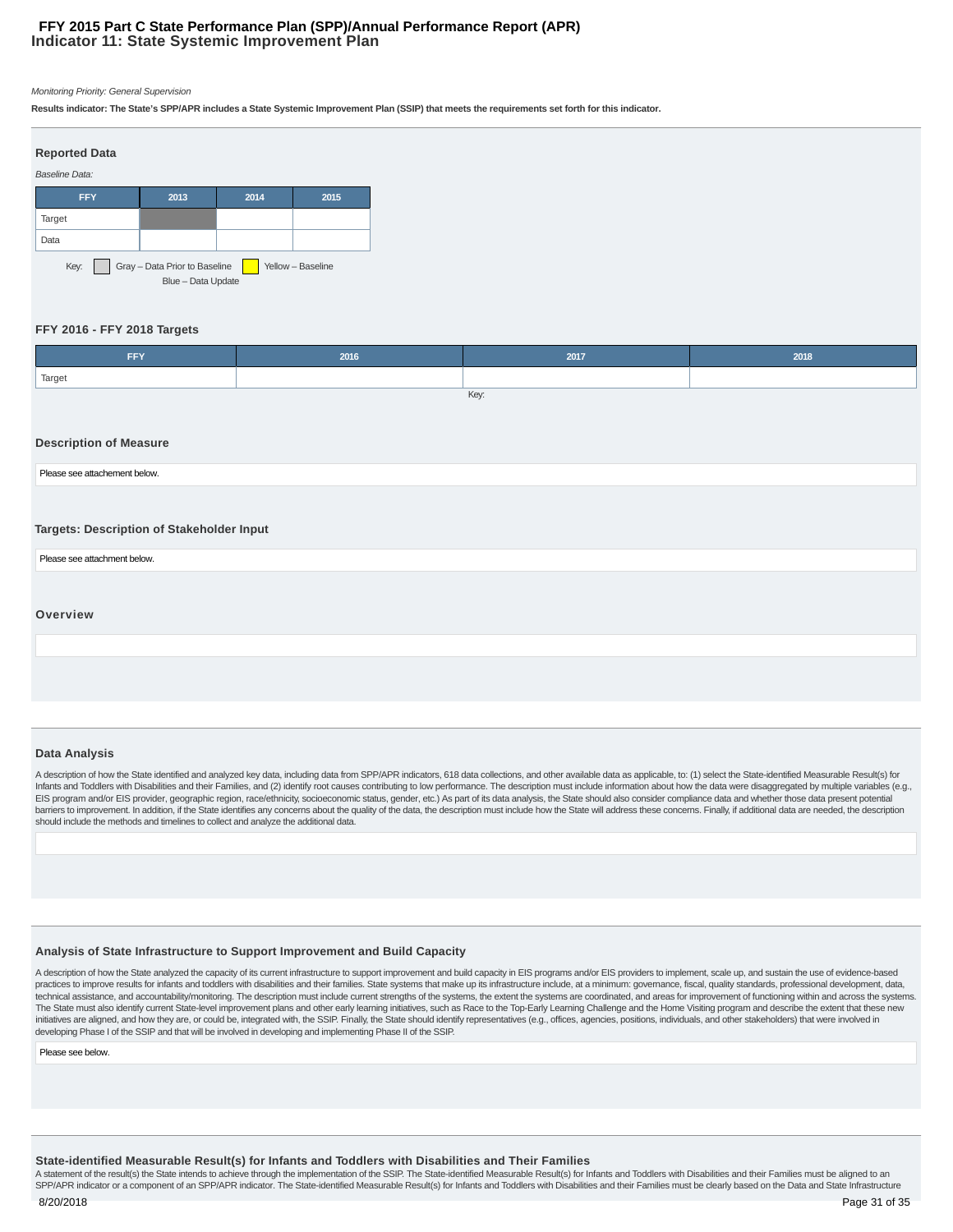# FFY 2015 Part C State Performance Plan (SPP)/Annual Performance Report (APR)<br>Analyses and must be a child- or family-level outcome in contrast to a process outcome. The State may select a single result (e.g., increase the

skills) or a cluster of related results (e.g., increase the percentage reported under child outcome B under Indicator 3 of the SPP/APR (knowledge and skills) and increase the percentage trend reported for families under Indicator 4 (helping their child develop and learn)).

| Statement                        |  |
|----------------------------------|--|
| Please see below.                |  |
|                                  |  |
| Description<br>Please see below. |  |
|                                  |  |
|                                  |  |

### **Selection of Coherent Improvement Strategies**

An explanation of how the improvement strategies were selected, and why they are sound, logical and aligned, and will lead to a measurable improvement in the State-identified Measurable Result(s) for Infants and Toddlers w Disabilities and their Families. The improvement strategies should include the strategies, identified through the Data and State Infrastructure Analyses, that are needed to improve the State infrastructure and to support E program and/or EIS provider implementation of evidence-based practices to improve the State-identified result(s) for infants and toddlers with disabilities and their families. The State must describe how implementation of improvement strategies will address identified root causes for low performance and ultimately build EIS program and/or EIS provider capacity to achieve the State-identified Measurable Result(s) for Infants and Toddlers with Disabilities and their Families.

Please see attachement.

### **Theory of Action**

A graphic illustration that shows the rationale of how implementing the coherent set of improvement strategies selected will increase the State's capacity to lead meaningful change in EIS programs and/or EIS providers, and achieve improvement in the State-identified Measurable Result(s) for Infants and Toddlers with Disabilities and their Families.

**Submitted Theory of Action: No Theory of Action Submitted** 

**Provide a description of the provided graphic illustration (optional)** 

### **Infrastructure Development**

(a) Specify improvements that will be made to the State infrastructure to better support EIS programs and providers to implement and scale up EBPs to improve results for infants and toddlers with disabilities and their fam (b) Identify the steps the State will take to further align and leverage current improvement plans and other early learning initiatives and programs in the State, including Race to the Top-Early Learning Challenge, Home Vi Program, Early Head Start and others which impact infants and toddlers with disabilities and their families.

(c) Identify who will be in charge of implementing the changes to infrastructure, resources needed, expected outcomes, and timelines for completing improvement efforts.

(d) Specify how the State will involve multiple offices within the State Lead Agency, as well as other State agencies and stakeholders in the improvement of its infrastructure.

Please see attachment

### **Support for EIS programs and providers Implementation of Evidence-Based Practices**

(a) Specify how the State will support EIS providers in implementing the evidence-based practices that will result in changes in Lead Agency, EIS program, and EIS provider practices to achieve the SIMR(s) for infants and toddlers with disabilities and their families.

(b) Identify steps and specific activities needed to implement the coherent improvement strategies, including communication strategies and stakeholder involvement; how identified barriers will be addressed; who will be in of implementing; how the activities will be implemented with fidelity; the resources that will be used to implement them; and timelines for completion.

(c) Specify how the State will involve multiple offices within the Lead Agency (and other State agencies such as the SEA) to support EIS providers in scaling up and sustaining the implementation of the evidence-based pract once they have been implemented with fidelity.

Please see attachement

### **Evaluation**

(a) Specify how the evaluation is aligned to the theory of action and other components of the SSIP and the extent to which it includes short-term and long-term objectives to measure implementation of the SSIP and its impac achieving measurable improvement in SIMR(s) for infants and toddlers with disabilities and their families.

(b) Specify how the evaluation includes stakeholders and how information from the evaluation will be disseminated to stakeholders.

(c) Specify the methods that the State will use to collect and analyze data to evaluate implementation and outcomes of the SSIP and the progress toward achieving intended improvements in the SIMR(s).

(d) Specify how the State will use the evaluation data to examine the effectiveness of the implementation; assess the State's progress toward achieving intended improvements; and to make modifications to the SSIP as necess

Please see attachment

### **Technical Assistance and Support**

Describe the support the State needs to develop and implement an effective SSIP. Areas to consider include: Infrastructure development; Support for EIS programs and providers implementation of EBP; Evaluation; and Stakeholder involvement in Phase II.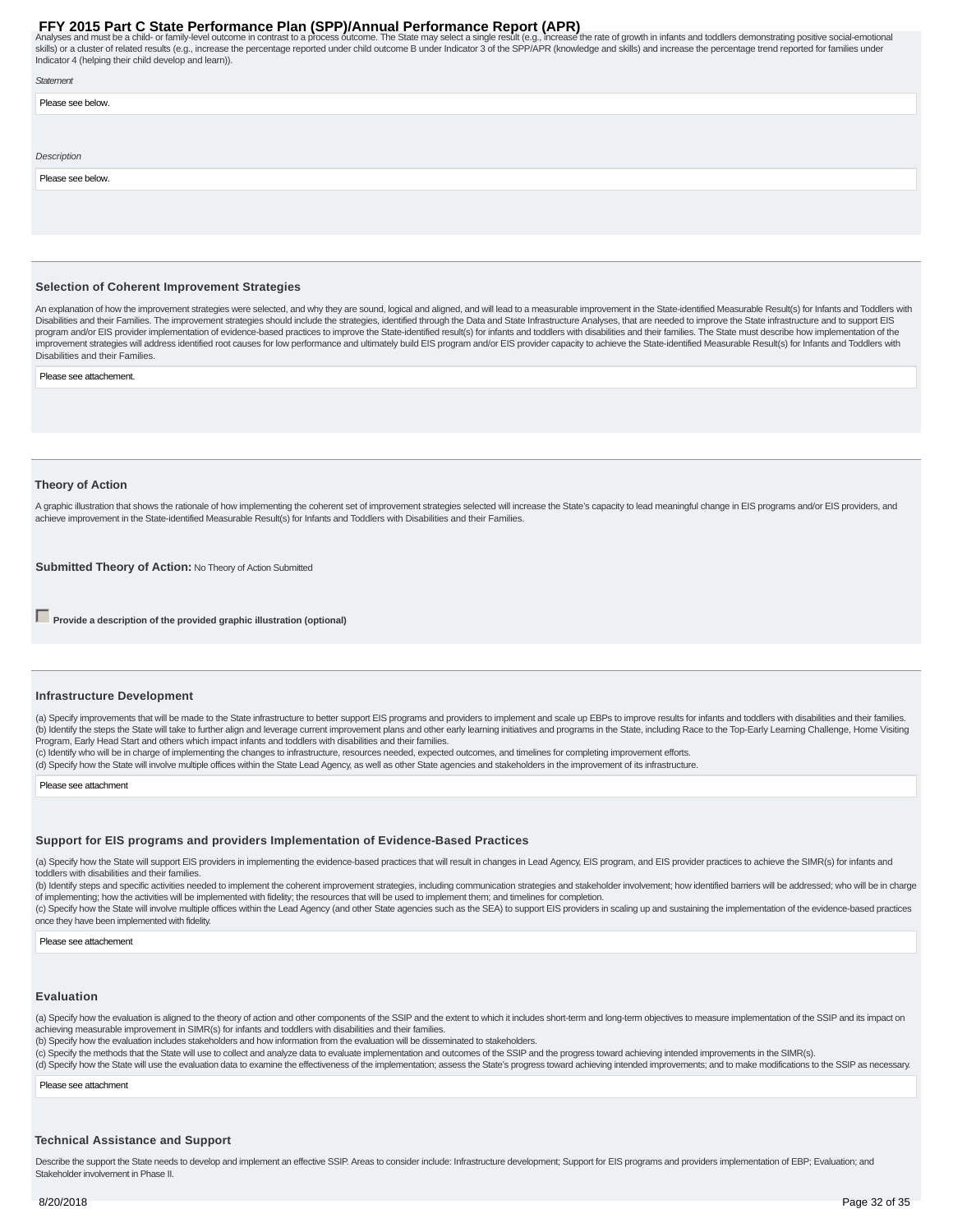Please see attachement

### **Phase III submissions should include:**

• Data-based justifications for any changes in implementation activities.

- Data to support that the State is on the right path, if no adjustments are being proposed. • Descriptions of how stakeholders have been involved, including in decision-making.
- 

### **A. Summary of Phase 3**

1. Theory of action or logic model for the SSIP, including the SiMR.

2. The coherent improvement strategies or principle activities employed during the year, including infrastructure improvement strategies.

3. The specific evidence-based practices that have been implemented to date.

4. Brief overview of the year's evaluation activities, measures, and outcomes.

5. Highlights of changes to implementation and improvement strategies.

Please see attachment.

### **B. Progress in Implementing the SSIP**

1. Description of the State's SSIP implementation progress: (a) Description of extent to which the State has carried out its planned activities with fidelity—what has been accomplished, what milestones have been met, and whether the intended timeline has been followed and (b) Intended outputs that have been accomplished as a result of the implementation activities.

2. Stakeholder involvement in SSIP implementation: (a) How stakeholders have been informed of the ongoing implementation of the SSIP and (b) How stakeholders have had a voice and been involved in decision-making regarding the ongoing implementation of the SSIP.

Please see attachment.

### **C. Data on Implementation and Outcomes**

1. How the State monitored and measured outputs to assess the effectiveness of the implementation plan: (a) How evaluation measures align with the theory of action, (b) Data sources for each key measure, (c) Description of baseline data for key measures, (d) Data collection procedures and associated timelines, (e) [If applicable] Sampling procedures, (f) [If appropriate] Planned data comparisons, and (g) How data management and data analysis procedures allow for assessment of progress toward achieving intended improvements

2. How the State has demonstrated progress and made modifications to the SSIP as necessary: (a) How the State has reviewed key data that provide evidence regarding progress toward achieving intended improvements to infrastructure and the SiMR, (b) Evidence of change to baseline data for key measures, (c) How data support changes that have been made to implementation and improvement strategies, (d) How data are informing next steps in the SSIP implementation, and (e) How data support planned modifications to intended outcomes (including the SIMR)—rationale or justification for the changes or how data support that the SSIP is on the right path 3. Stakeholder involvement in the SSIP evaluation: (a) How stakeholders have been informed of the ongoing evaluation of the SSIP and (b) How stakeholders have had a voice and been involved in decision-making regarding the ongoing evaluation of the SSIP

Please see attachment.

### **D. Data Quality Issues: Data limitations that affected reports of progress in implementing the SSIP and achieving the SIMR**

1. Concern or limitations related to the quality or quantity of the data used to report progress or results

2. Implications for assessing progress or results

3. Plans for improving data quality

Please see attachment.

### **E. Progress Toward Achieving Intended Improvements**

1. Infrastructure changes that support SSIP initiatives, including how system changes support achievement of the SiMR, sustainability, and scale-up

2. Evidence that SSIP's evidence-based practices are being carried out with fidelity and having the desired effects

3. Outcomes regarding progress toward short-term and long-term objectives that are necessary steps toward achieving the SIMR

4. Measurable improvements in the SIMR in relation to targets

Please see attachment.

### **F. Plans for Next Year**

1. Additional activities to be implemented next year, with timeline

2. Planned evaluation activities including data collection, measures, and expected outcomes

- 3. Anticipated barriers and steps to address those barriers
- 4. The State describes any needs for additional support and/or technical assistance

Please see attachment.

**OSEP Response**